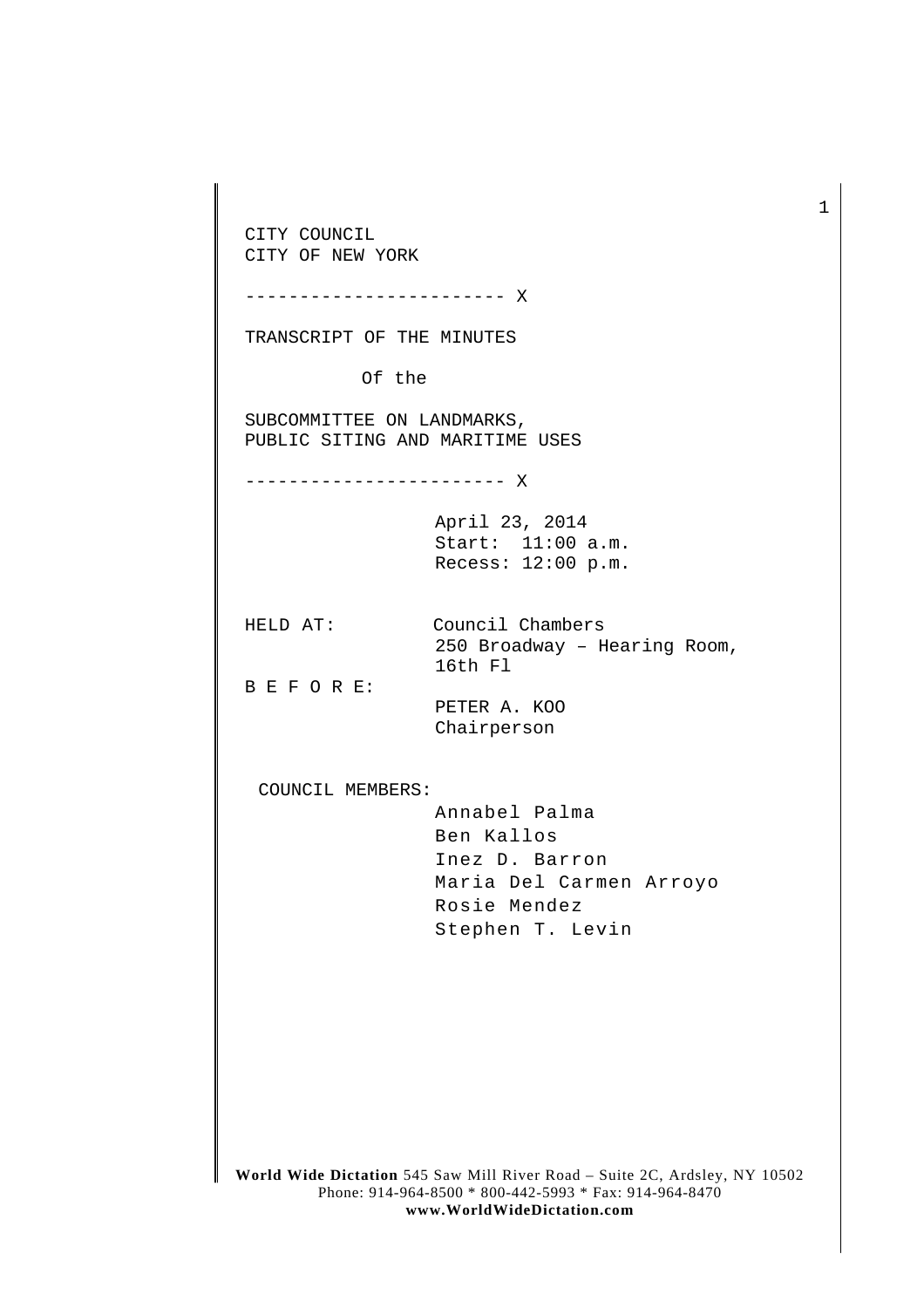## A P P E A R A N C E S (CONTINUED)

Kate Daly Executive Director Landmarks Preservation Commission

Latisha James City Council Member and Public Advocate

Michelle Abulu Historic Districts Council

Leray Brown, Senior Vice President Strategic Planning Community Health and Intergovernmental Relations

Joanna Oplustil, President and CEO CAMBA and CAMBA Housing Ventures

Diane-Louard Michel Corporation of Supportive Housing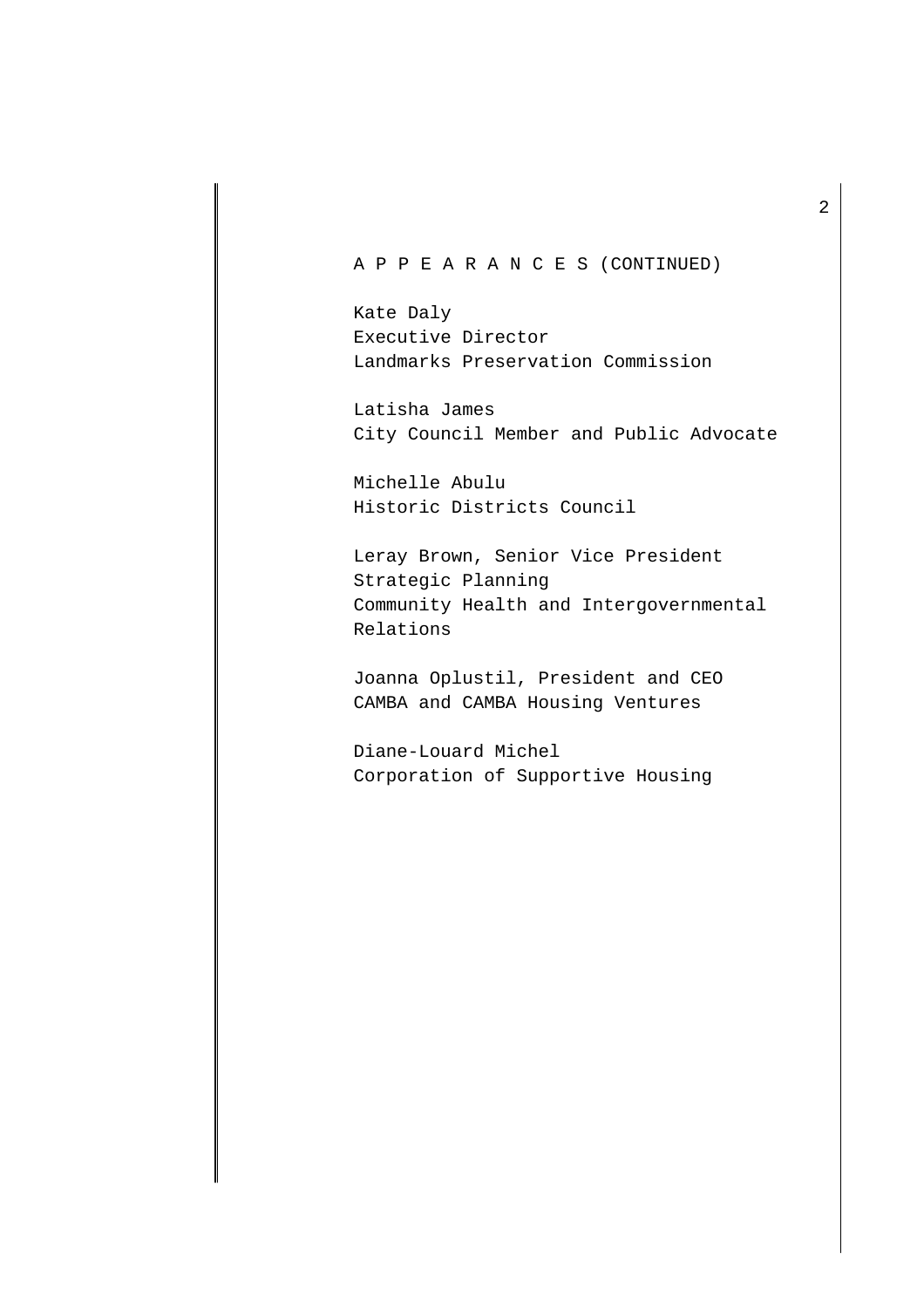1 2 3 4 5 6 7 8 9 10 11 12 13 14 15 16 17 18 19 20 21 22 23 24 25 SUBCOMMITTE ON LANDMARKS, PUBLIC SITING AND MARITIME USES 3 [background discussion] CHAIRPERSON KOO: [gavel] Good morning. COUNCIL MEMBERS: Good afternoon. CHAIRPERSON KOO: This is Council Member Peter Koo, Chair of this Committee on Landmarks, Public Siting and Maritime Use. We want to welcome everyone to this hearing. To my left is Committee Member Mendez, and Council Member Kallos. And to my right is Council Member Annabel -- COUNCIL MEMBER: Palma. CHAIRPERSON KOO: -- Palma, and Maria Arroyo. We want to open up with the LU Land Use Item Number 36, and the 88th Police Precinct Station House, Application Number 20145287 HKK. COUNCIL MEMBER: [off mic] CHAIRPERSON KOO: And we want to call Kate Daly to testify for us. KATE DALY: Good morning, Council Members. My name is Kate Daly, Executive Director of the Landmarks Preservation Commission. I'm here today to testify on the Commission's designation of the 4th, now the 88th Police Precinct Station House in Brooklyn. On December 17, 2013, the Landmarks Preservation Commission held a public hearing on the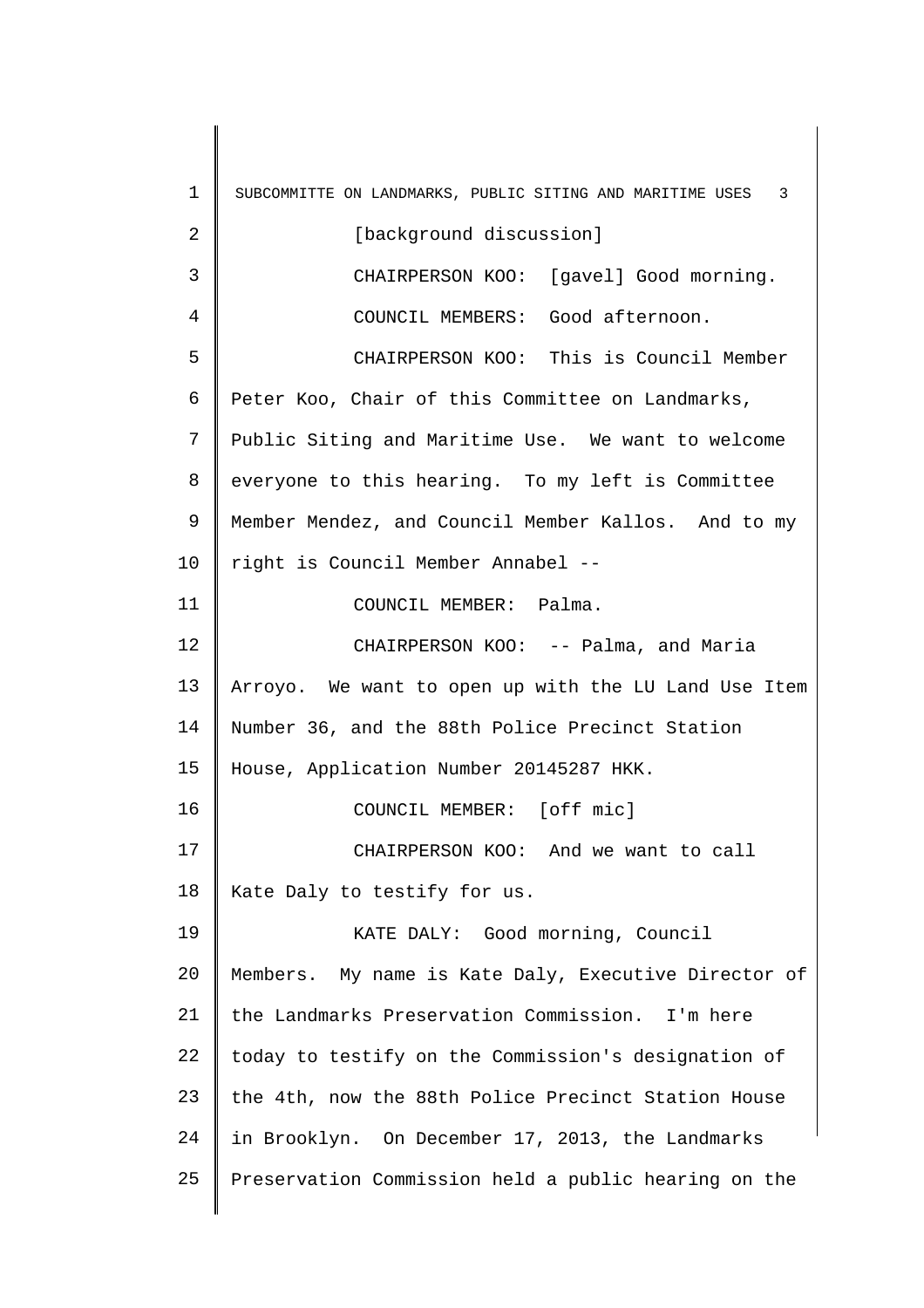1 2 3 4 5 6 7 8 9 10 11 12 13 14 SUBCOMMITTE ON LANDMARKS, PUBLIC SITING AND MARITIME USES 4 proposed designation as landmark of the 88th Police Precinct Station House. Two people including representatives of the Historic District's Council and the Metropolitan Chapter of the Victorian Society in America spoke in favor of designation. One person, a representative of Brooklyn Community Board No. 1, spoke in opposition to designation. The Commission received a letter from City Council Member Latisha James in support of designation, as well as a letter of support from Police Commissioner Raymond Kelly. On January 14, 2014, the Commission voted to designate the 88th Police Precinct a New York City individual landmark.

15 16 17 18 19 20 21 22 23 24 25 The former 4th Police Precinct Station House at the southwest corner of Classon and DeKalb Avenues is an impressive example of Romanesque Revival style architecture. It replaced and earlier station house located at Myrtle and Vanderbilt Avenues, and during construction was described in the Brooklyn Eagle as "palatial" and comparing favorably with anything of the kind in America. Completed in November 1890, the 4th Precinct Station House was designed by George Ingram, a civil engineer who was associated with the Brooklyn Department of City Works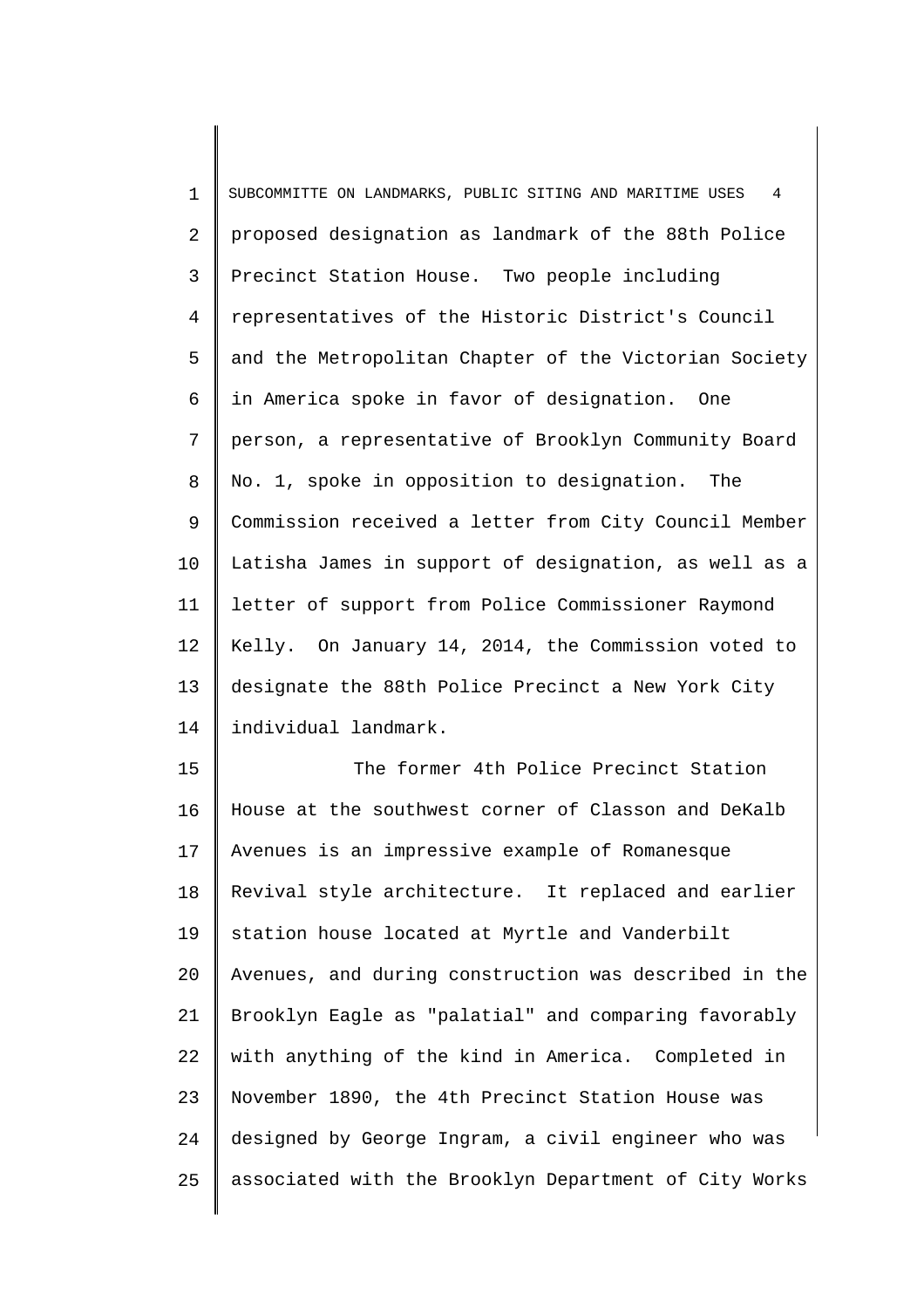1 2 3 4 5 6 7 8 9 10 11 12 13 14 15 SUBCOMMITTE ON LANDMARKS, PUBLIC SITING AND MARITIME USES 5 in the 1880s. Under Commissioner Thomas Carrow, the Department of Police and Excise took significant steps to improve working conditions for Brooklyn's growing police force. Ingram may have been responsible for designing as many as ten police buildings, including two that are now New York City landmarks. Faced with red pressed brick and sandstone, the street elevations of the 4th Police Precinct Station House feature arched windows with transom, and distinctive molded hoods. The fortress like exterior is very well preserved, and includes a picturesque turret that rises asymmetrically about the entrance porch. Following the consolidation of Greater

16 17 18 19 20 21 22 23 24 25 New York in 1898, the 4th Police Precinct became known as the 156th Precinct and later the 96th Precinct. The 4the Police Precinct originally had a separate patrol station and cells building, which was demolished in the mid 1920s. This structure was replaced by a three-story brick extension that was designed by Architect Thomas O'Brien, a Lieutenant in the Police Force, to create the impression that it was constructed at the same time as the original building.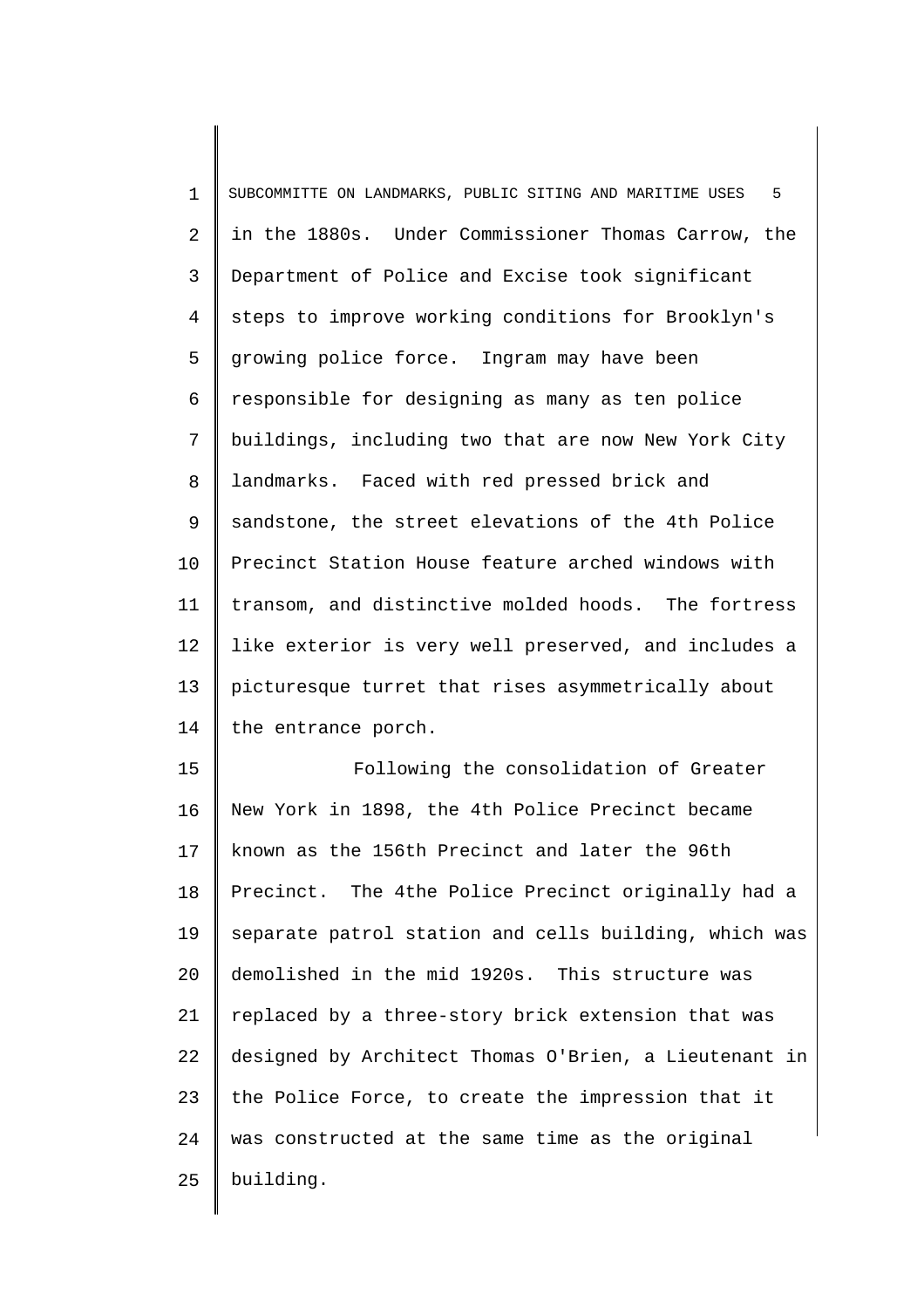| 1              | SUBCOMMITTE ON LANDMARKS, PUBLIC SITING AND MARITIME USES<br>6 |
|----------------|----------------------------------------------------------------|
| $\overline{2}$ | In 1953, a Title I Slum Clearance Plan                         |
| 3              | for the area around the Pratt Institute was approved           |
| 4              | by the City of New York. Although most of its team             |
| 5              | focused on developing two super blocks of high rise            |
| 6              | apartments, a small group of historic buildings on or          |
| 7              | near DeKalb Avenue were selected for preservation,             |
| 8              | including the this handsome Station House, which has           |
| 9              | served the Clinton Hill and Bedford Stuyvesant                 |
| 10             | Communities for nearly 125 years. The Landmarks                |
| 11             | Commission urges you to affirm this designation.               |
| 12             | Thank you.                                                     |
| 13             | CHAIRPERSON KOO: Thank you. Any                                |
| 14             | questions from members of the committee?<br>No.                |
| 15             | questions.                                                     |
| 16             | Thank you.<br>KATE DALY:                                       |
| 17             | CHAIRPERSON KOO: This Chair would like                         |
| 18             | to call on Public Advocate Latisha James.                      |
| 19             | COUNCIL MEMBER: [off mic]                                      |
| 20             | CHAIRPERSON KOO: And the Chair of the                          |
| 21             | share, I believe, of the Historic District.                    |
| 22             | PUBLIC ADVOCATE JAMES: All right. I want                       |
| 23             | to thank the City Council as well as the Subcommittee          |
| 24             | on Landmarks, Public Siting, and Maritime uses for             |
| 25             | allowing me to say a few words with regards to the             |
|                |                                                                |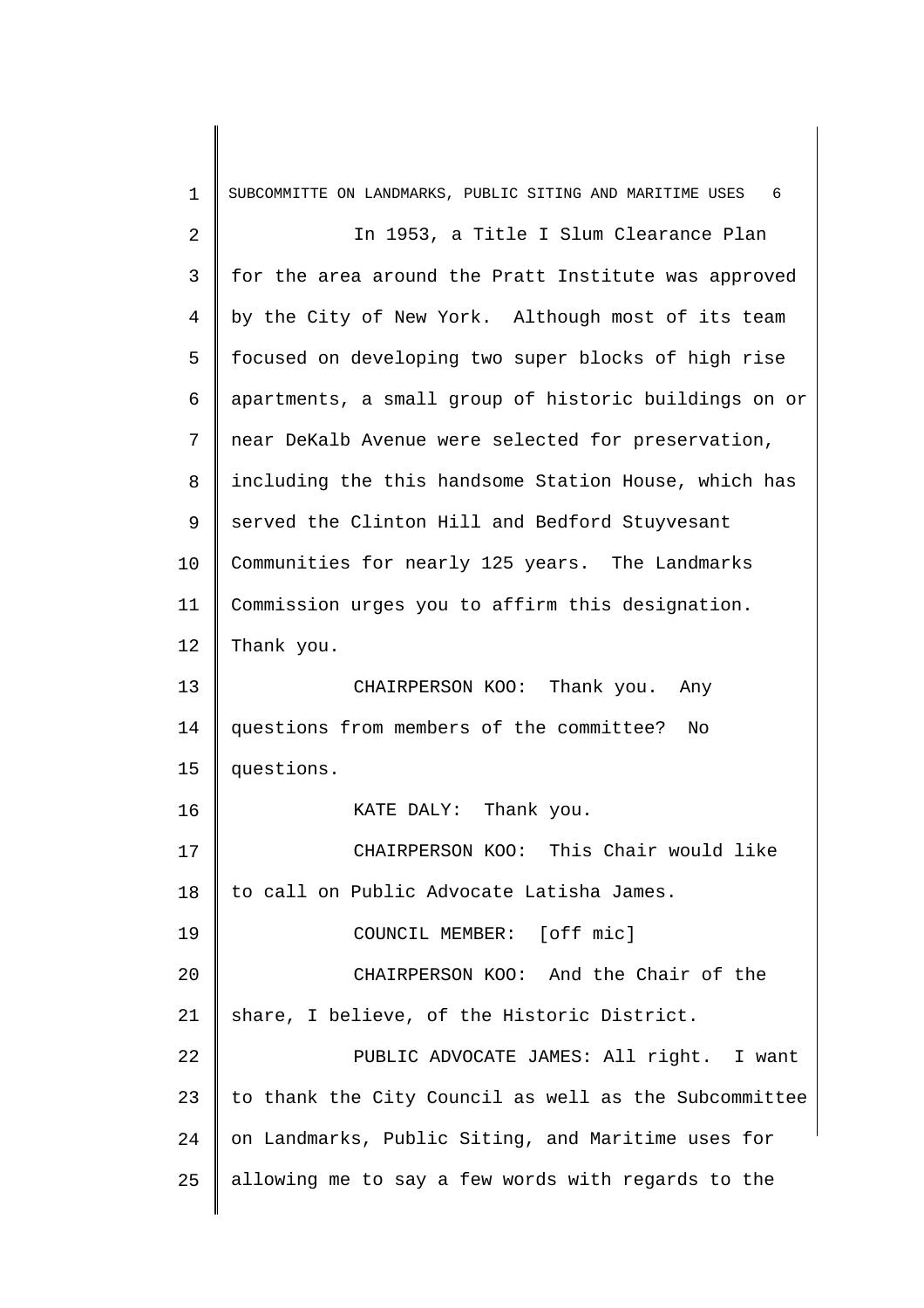1 2 3 4 5 6 7 8 9 SUBCOMMITTE ON LANDMARKS, PUBLIC SITING AND MARITIME USES 7 88th Precinct Station House within my former district, which is located at 298 Classon Avenue, at the far eastern side of Clinton Hill in Brooklyn. The Romanesque Revival Style architecture of the 88th Police Precinct Station House has always served as complement to the rich brownstones or Fort Greene and Clinton Hill and the mansions that line the historic blocks throughout Clinton Hill.

10 11 12 13 14 15 16 17 18 19 20 21 22 The red pressed brick structures are both distinctive and attractive, and for nearly 125 years the Station House, which boasts a five-story turret and a cone shaped roof has continuously served the community. Since 2006, local preservationists have called for the landmarking of the building. As a former City Council Member I've supported that effort. And with the Landmarks Preservation Community recently moving forward with this proposal, I joined in the support of this designation along with the Historic Districts Council and the Metropolitan Chapter of the Victorian Society in America.

23 24 25 If the landmarking process is approved, I would strongly advocate for the NYPD seeking an appropriate location for the 88th Precinct. This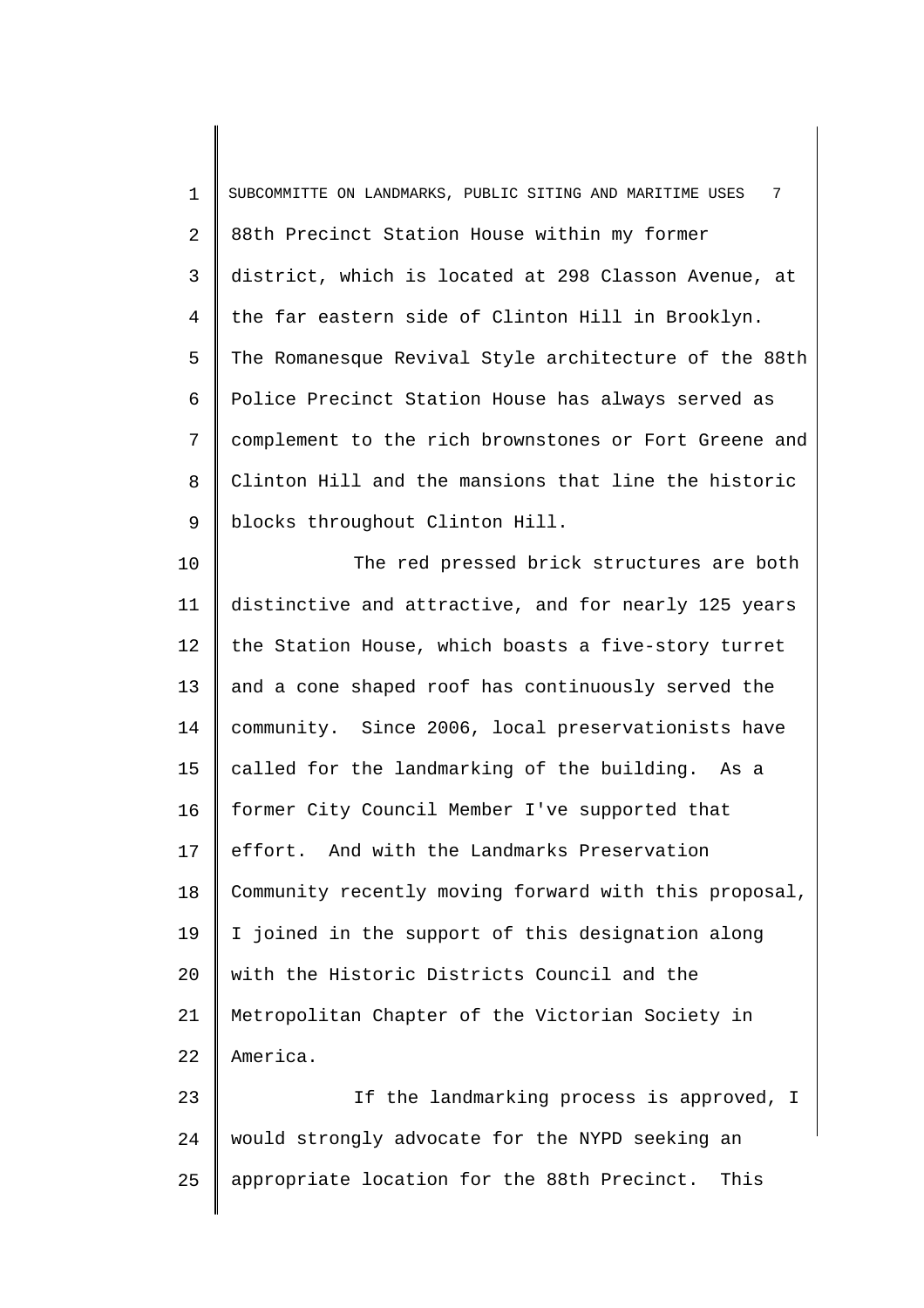| $\mathbf 1$ | 8<br>SUBCOMMITTE ON LANDMARKS, PUBLIC SITING AND MARITIME USES |
|-------------|----------------------------------------------------------------|
| 2           | proposal is also supported by Commissioner Bratton as          |
| 3           | well as NYPD, who I had an opportunity to have a               |
| 4           | discussion with yesterday. With rapid paced                    |
| 5           | development in Fort Greene, Clinton Hill, and                  |
| 6           | Bedford-Stuyvesant at an all time high, it is                  |
| 7           | increasingly important to maintain our architectural           |
| 8           | gems.                                                          |
| 9           | Some of our unique structures such as One                      |
| 10          | Hanson Place, Greensberg Bank have become condominium          |
| 11          | housing. It's clear that we need to do all that we             |
| 12          | can to preserve our past. As we consider what a                |
| 13          | Clinton Hill expanded Historic District looks like, I          |
| 14          | thank the Landmarks Preservation Committee and the             |
| 15          | City Council for including the voice of the long-term          |
| 16          | stakeholders such as the Society of Clinton Hill, as           |
| 17          | well as the larger Clinton Hill community. And I               |
| 18          | would urge all of you to vote in support of this               |
| 19          | designation. And I thank you for this opportunity.             |
| 20          | CHAIRPERSON KOO: Thank you, Madam and                          |
| 21          | Public Advocate.                                               |
| 22          | PUBLIC ADVOCATE JAMES: Thank you, Council                      |
| 23          | Member.                                                        |
| 24          | CHAIRPERSON KOO: Any question for                              |
| 25          | members from this meeting?                                     |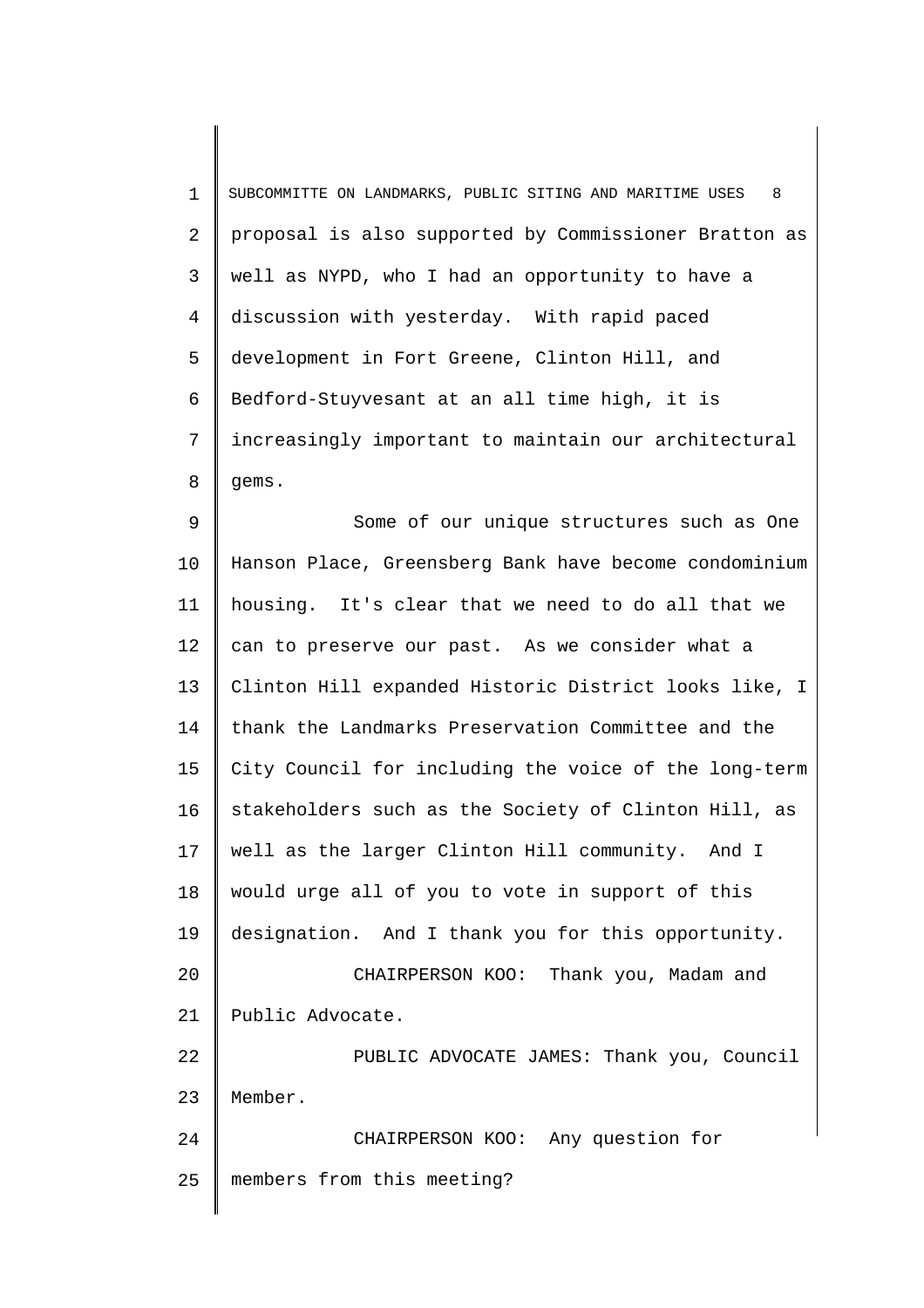1 2 3 4 5 6 7 8 9 10 11 12 13 14 15 16 17 18 19 20 21 22 23 24 25 SUBCOMMITTE ON LANDMARKS, PUBLIC SITING AND MARITIME USES 9 PUBLIC ADVOCATE JAMES: Thank you. CHAIRPERSON KOO: And we also want to acknowledge the presence of Council Member Barron. Next, we are going to hear from the Chair, I believe, of the Historic District. Thank you. MICHELLE ABULU: The Historic Districts Council is the advocate for New York City's designated -- COUNCIL MEMBER: Say your name, please. MICHELLE ABULU: Michelle Abulu from the Historic Districts Council. The Historic Districts Council is the advocate for New York City's designated Historic District, landmarks, and buildings meriting preservation. HDC is happy to support the landmarking of this distinctive building. The former 4th Precinct Station House is a symbol of one of those buildings that one assumes is a landmark. Situated on a prominent corner in the Clinton Hill neighborhood, the grand Romanesque Revival style building of red brick is a striking place. Not was it designed to be a palatial, as the Brooklyn Eagle described it, the Precinct was once designed to improve working conditions of the police force as it grew to keep up with the area's growing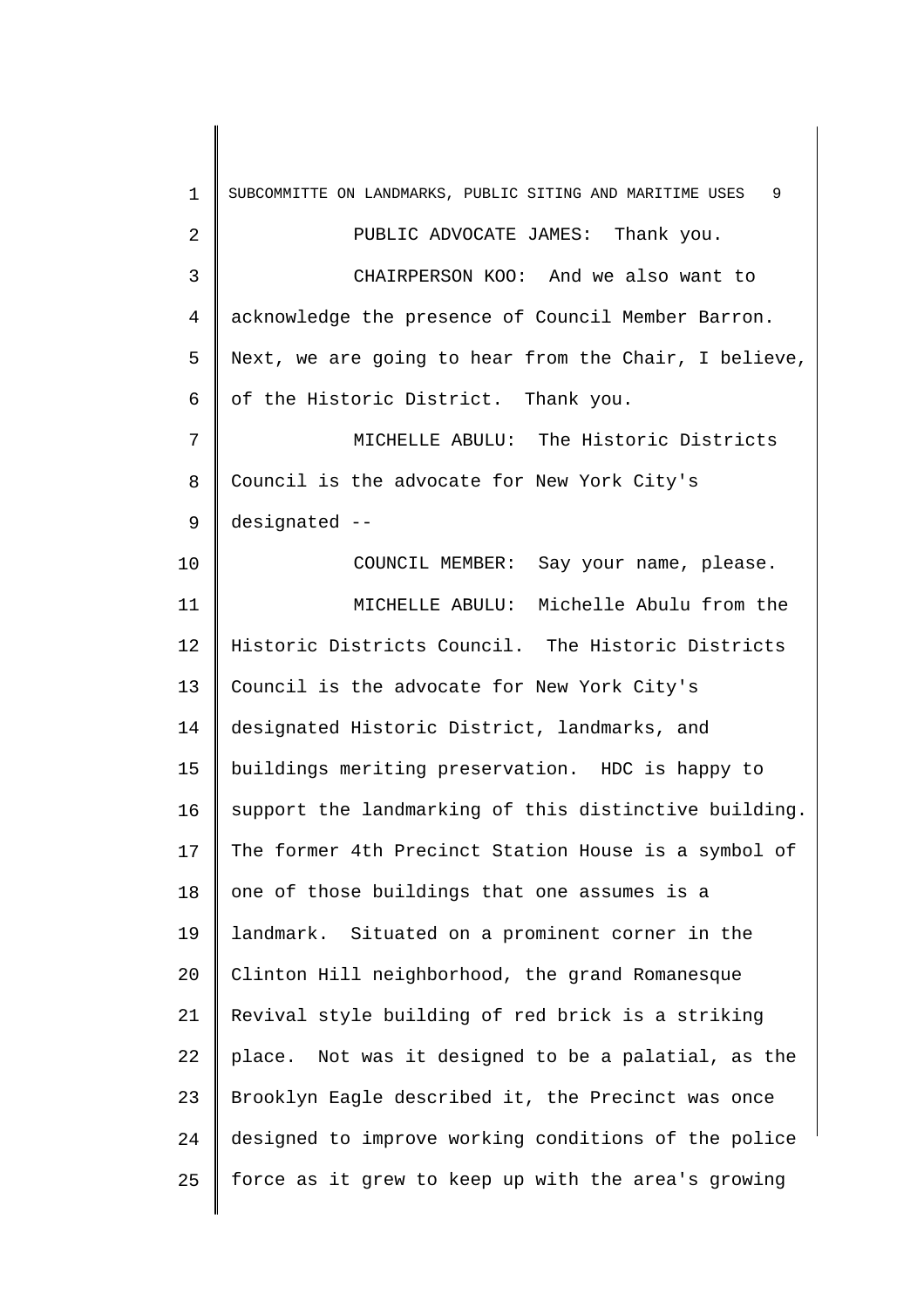1 2 3 4 5 6 7 8 9 10 11 12 13 14 15 16 17 18 19 20 21 22 23 24 25 SUBCOMMITTE ON LANDMARKS, PUBLIC SITING AND MARITIME USES 10 population. The building survived the 1953 Title I Slum Clearance Plan for the area. The landmark designation will ensure the building's continued existence. Thank you. CHAIRPERSON KOO: Thank you very much. Any questions? COUNCIL MEMBER: [off mic] CHAIRPERSON KOO: We're supposed to hear on this item. COUNCIL MEMBER: [off mic] CHAIRPERSON KOO: Now, we're going to go to LU 51, the Kings County Hospital Campus, Building G, Application No. 20145391 HHK, application submitted by the New York Health and Hospitals Corporation for the proposed lease by HHC to CAMBA Housing Ventures, Incorporated at Building G on the Kings County Hospital Center Campus. We're going to call Leray Brown from HHC and Joanne Oplustil. And first up to testify -- you start, Leray. Thank you. LERAY BROWN: Good morning Committee Members. My name is Leray Brown, and I'm the Senior Vice President for Strategic Planning and Community Health and Intergovernmental Relations for the New York City Health and Hospitals Corporation. Thank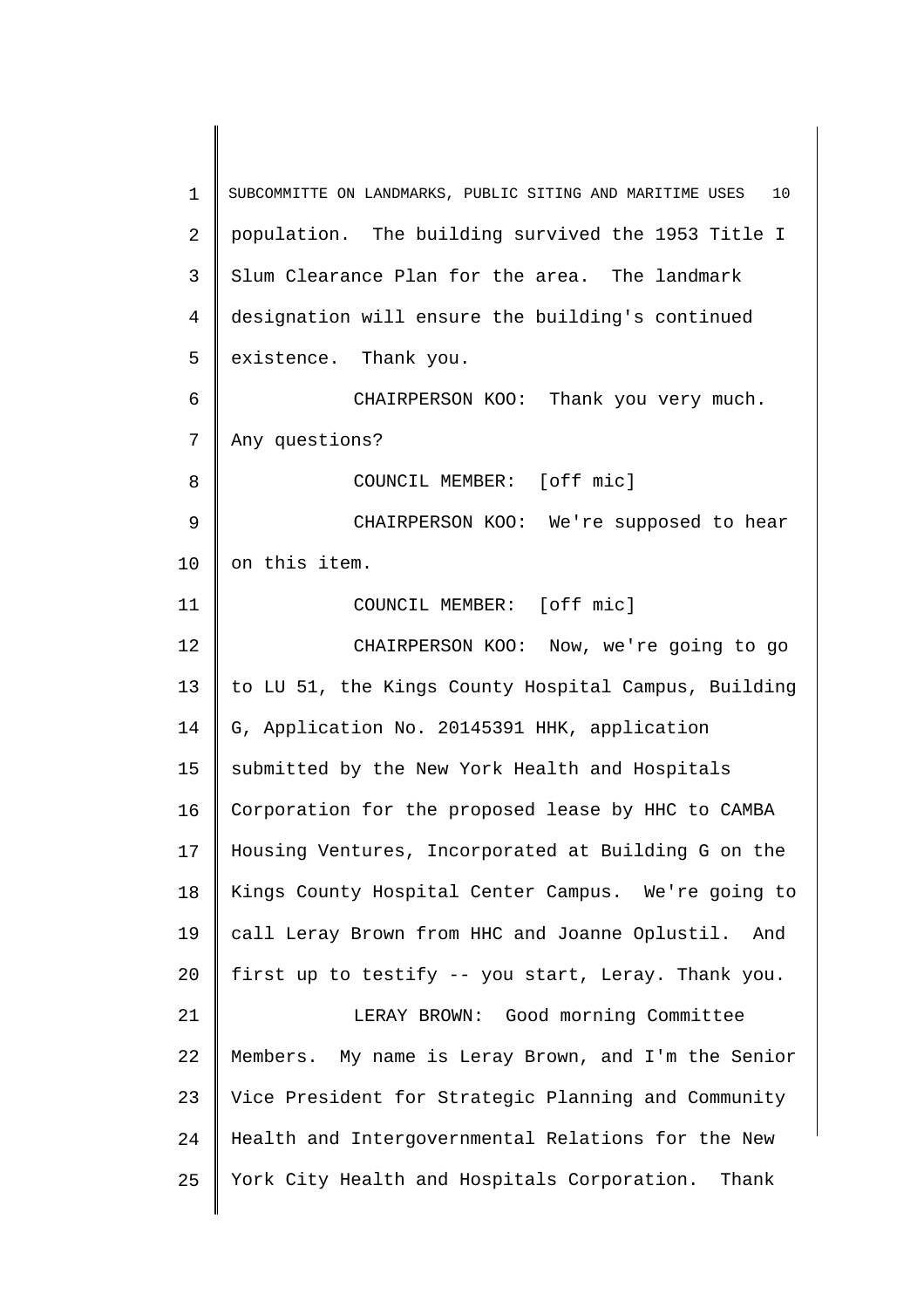1 2 3 4 5 6 SUBCOMMITTE ON LANDMARKS, PUBLIC SITING AND MARITIME USES 11 you for the opportunity to provide testimony in support of a proposed lease agreement between HHC and CAMBA Housing Ventures, Inc. for a parcel of land located on the campus of Kings County Hospital Center.

7 8 9 10 11 12 13 14 15 16 17 18 I am joined here today by the CEO of CAMBA, Inc. CAMBA is a Brooklyn based social services organization that serves approximately 45,000 individuals and families each year. Their mission is to provide services, which connect individuals and families with opportunity to enhance their quality of life. As some of you know, HHC has engaged in several collaborations with housing providers and developers in recent years to create affordable and sustainable housing on the parcels of land that are no longer needed for healthcare services delivery.

19 20 21 22 23 24 25 Nearly four years ago, the City Council approved a similar collaboration between HHC and CAMBA for the creation of CAMBA Gardens. More than 209 units, or more than 200, but exactly 209 housing -- units of housing on the grounds of Kings County Hospital Center. The proposed lease that we are here today for is proceed with Phase II of the CAMBA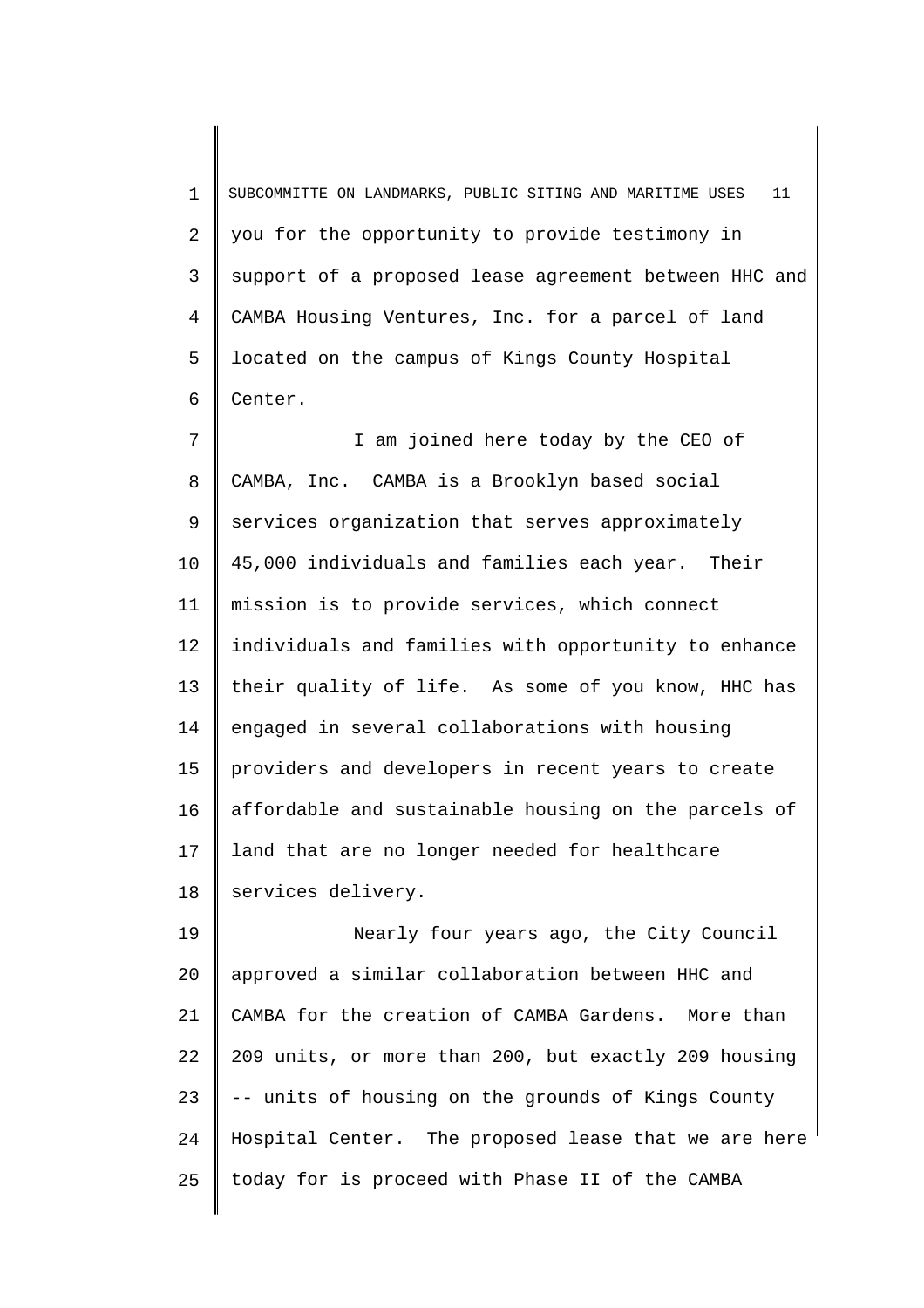1 2 3 4 5 6 7 8 9 10 11 12 13 14 15 16 17 18 19 20 21 22 23 SUBCOMMITTE ON LANDMARKS, PUBLIC SITING AND MARITIME USES 12 Gardens project. Our proposed sublease agreement, that we hope that you will approve, would permit CAMBA to develop 293 additional units of housing on what is now the dilapidated and unused G Building on the grounds of Kings County Hospital Center. The housing will be for low-income families and single adults, including families and individuals who are formerly homeless, as well as 50 units for Kings County, and the Susan Smith McKinney Nursing Home patients and residents. The building will feature on-site case management services provided by CAMBA, and programming as well as 24-hour building security. Prior to entry into the lease, HHC will receive a fair market value payment established by an appraisal. This is anticipated to be not more than \$2.5 million. The terms of the Sublease Agreement will be for 99 years. Construction is expected to begin in July of 2014, and is anticipated to be completed in the late fall of 2016. HHC Board of Directors conducted a public hearing in Brooklyn on March 6, 2014, with respect to the proposed lease. Our Board

25 the parcel on March 20, 2014. Thank you for your

of Directors subsequently authorized the leasing of

24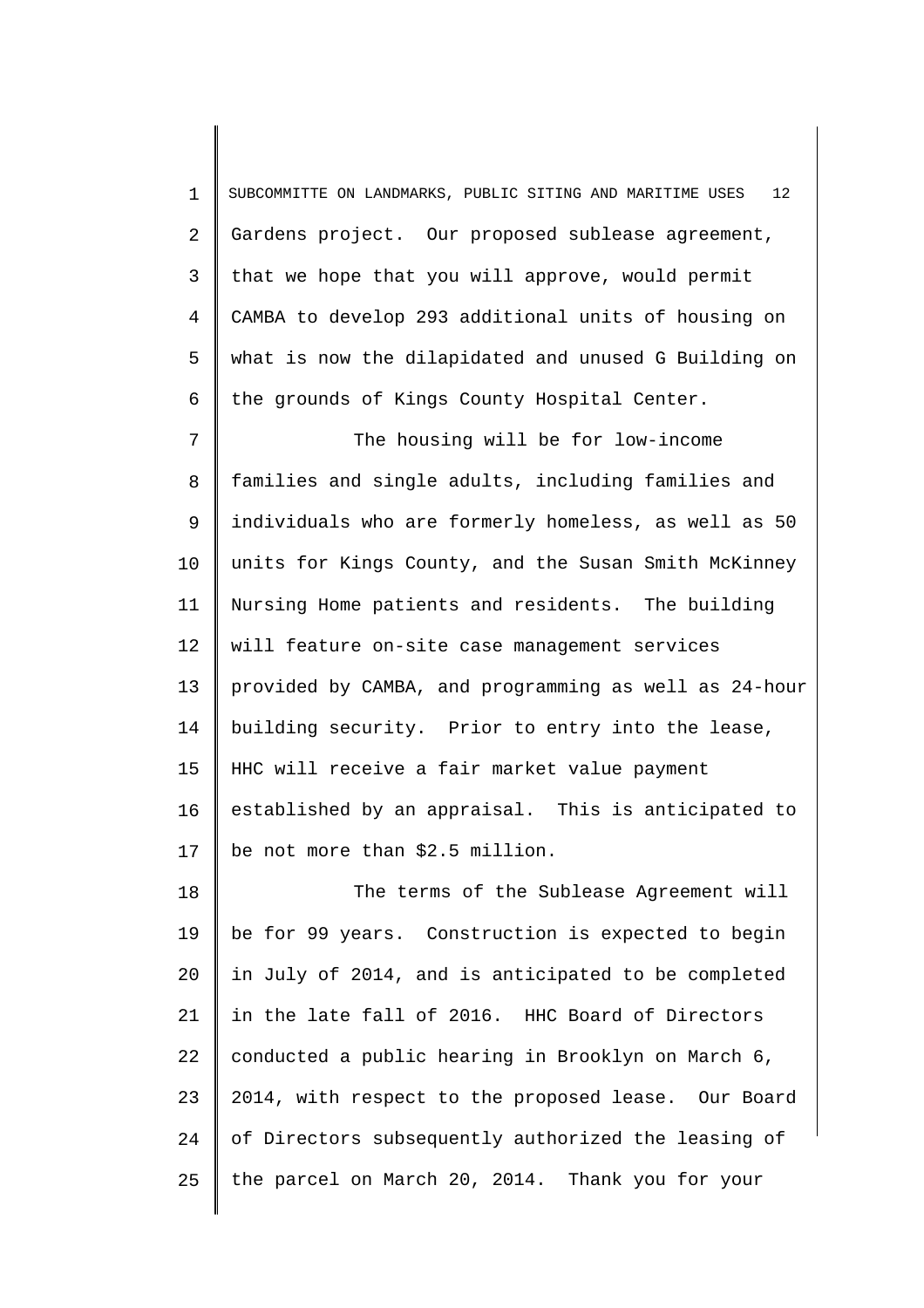1 2 3 4 5 6 7 8 9 10 11 12 13 14 15 16 17 18 19 20 21 22 23 24 25 SUBCOMMITTE ON LANDMARKS, PUBLIC SITING AND MARITIME USES 13 consideration of this proposed lease. I will now turn to CAMBA for them to provide a presentation, which I see you have in front of you. And then we can take questions together -- CHAIRPERSON KOO: Okay, sure. LERAY BROWN: -- if you'd like, Chairperson. CHAIRPERSON KOO: Sure. LERAY BROWN: Thank you. JOANNE OPLUSTIL: Thank you, Leray and thank you very much for having us here today. We are very grateful. I'm Joanne Oplustil, the President and CEO of CAMBA, CAMBA Housing Ventures. As Leray said, we now serve over 45,000 individuals in varying services in economic development, education, and youth family support, housing, health, and legal services. We service low income individuals; individuals moving from welfare to work; individuals who are homeless, who are at risk of being homeless; transitioning out of the shelter system; people who are living or at risk of HIV; immigrants, refuges, children, young adults, entrepreneurs and other groups working to become self-sufficient in the City of New York.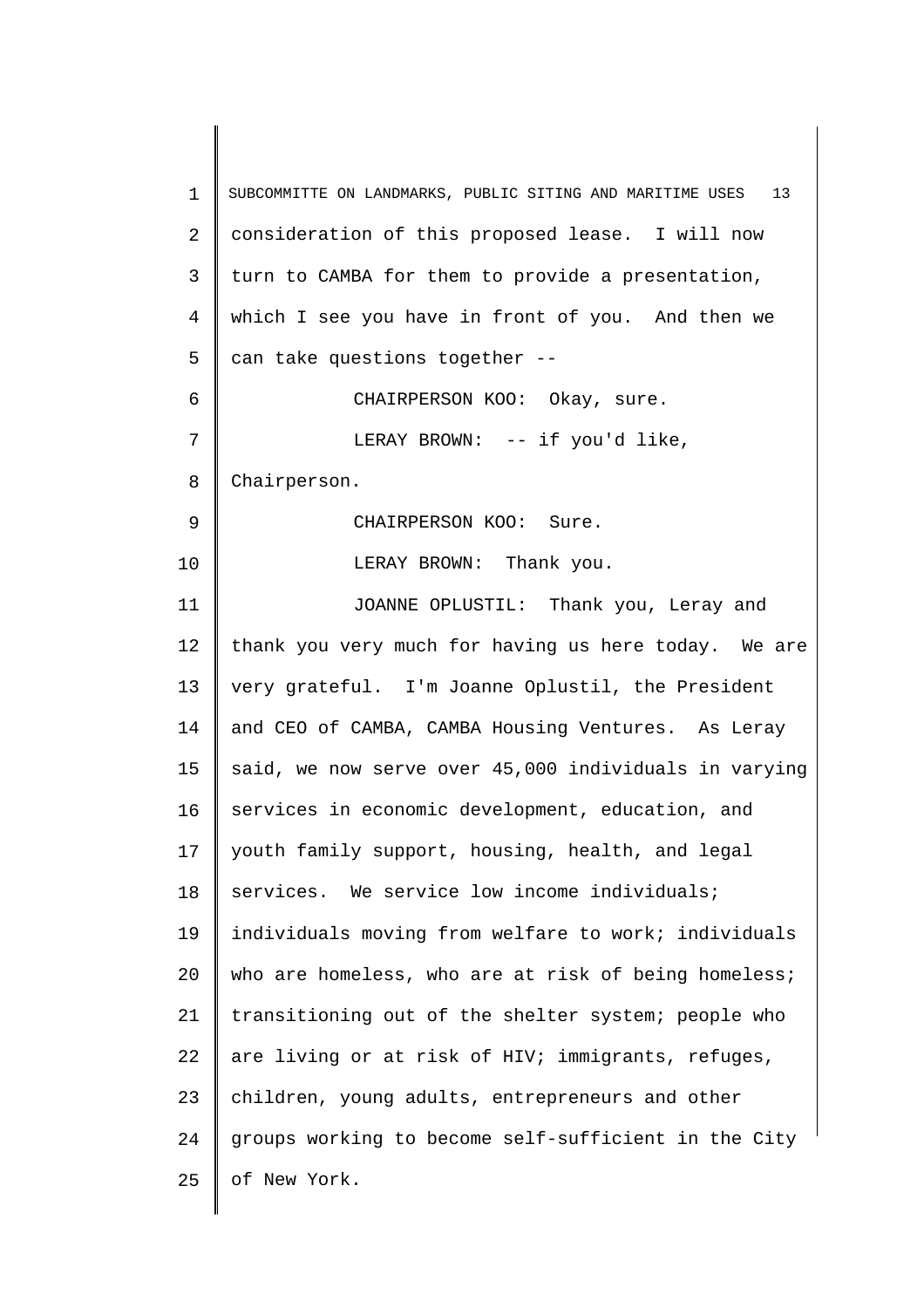1 2 3 4 5 6 7 8 9 10 11 12 13 14 15 16 17 18 19 20 21 22 23 24 SUBCOMMITTE ON LANDMARKS, PUBLIC SITING AND MARITIME USES 14 A number of years ago, we took over our third homeless shelter. Today, unfortunately, we are running seven homeless shelters. This is not a happy thing. When we started on our third shelter, we said we cannot continue to do this in good conscience without addressing the issue and having at least a partial solution to the problem. So we developed CAMBA Housing Ventures with the concept of developing permanent supportive housing for formerly homeless individuals and low-income individuals. And, fortunately, we've been successful at doing that. To date, we have completed 605 units in Brooklyn representing \$174 million in public and private investment. We have 175 units in construction representing \$60 million of investment. And we have in pre-development, 746 units, which represents about \$255 million in development. All of these units are in Brooklyn. In total, CAMBA has in ventures is developing over 1,500 units, which would represent \$490 million towards our usual goal, which was 1,000 units. So we are very grateful to HHC for working with us, and helping us achieve this goal,

and to the City Council and for your approvals of the

25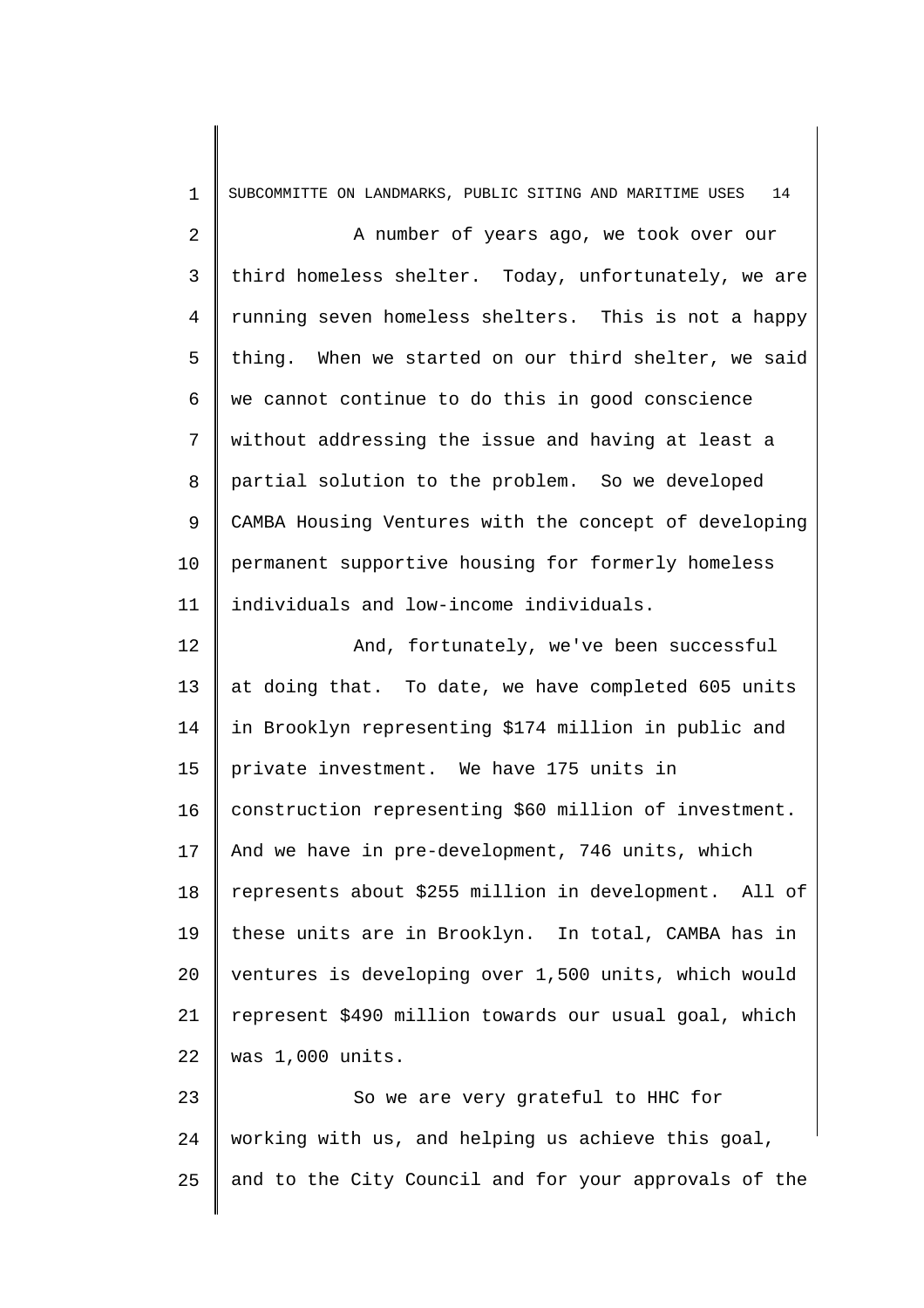1 2 3 4 5 6 7 8 9 SUBCOMMITTE ON LANDMARKS, PUBLIC SITING AND MARITIME USES 15 work that we've done. CAMBA Gardens I we started in July of 2011, and we completed on time within budget October 2013, 209 units of housing. And I would like you to know that we had 7,000 applications, 7,000 applications for 209 units of housing. So we have a huge, huge need. Working with HHC and being on Kings County Campus gives us the opportunity to ensure that the tenants have appropriate healthcare.

10 11 12 13 14 15 16 17 We hook them up with a hospital. It's a very unique situation where we're working hand-inglove with the hospital, all their different services to ensure that the children and the families have appropriate healthcare. And we've also replaced two buildings that were costing the City, HHC, and Kings County money because they were not used and were vacant, as is the G Building.

18 19 20 21 22 23 24 25 The New York City Department of Health and Mental Health released a report recently showing that there's a savings of \$10,000 per tenant in each unit by doing supportive housing, and using the New York-New York 3 Model. Now one of the important parts, and where I feel and Leray feels strongly about, is the economic impact of what does this mean for the community? I was born and raised in this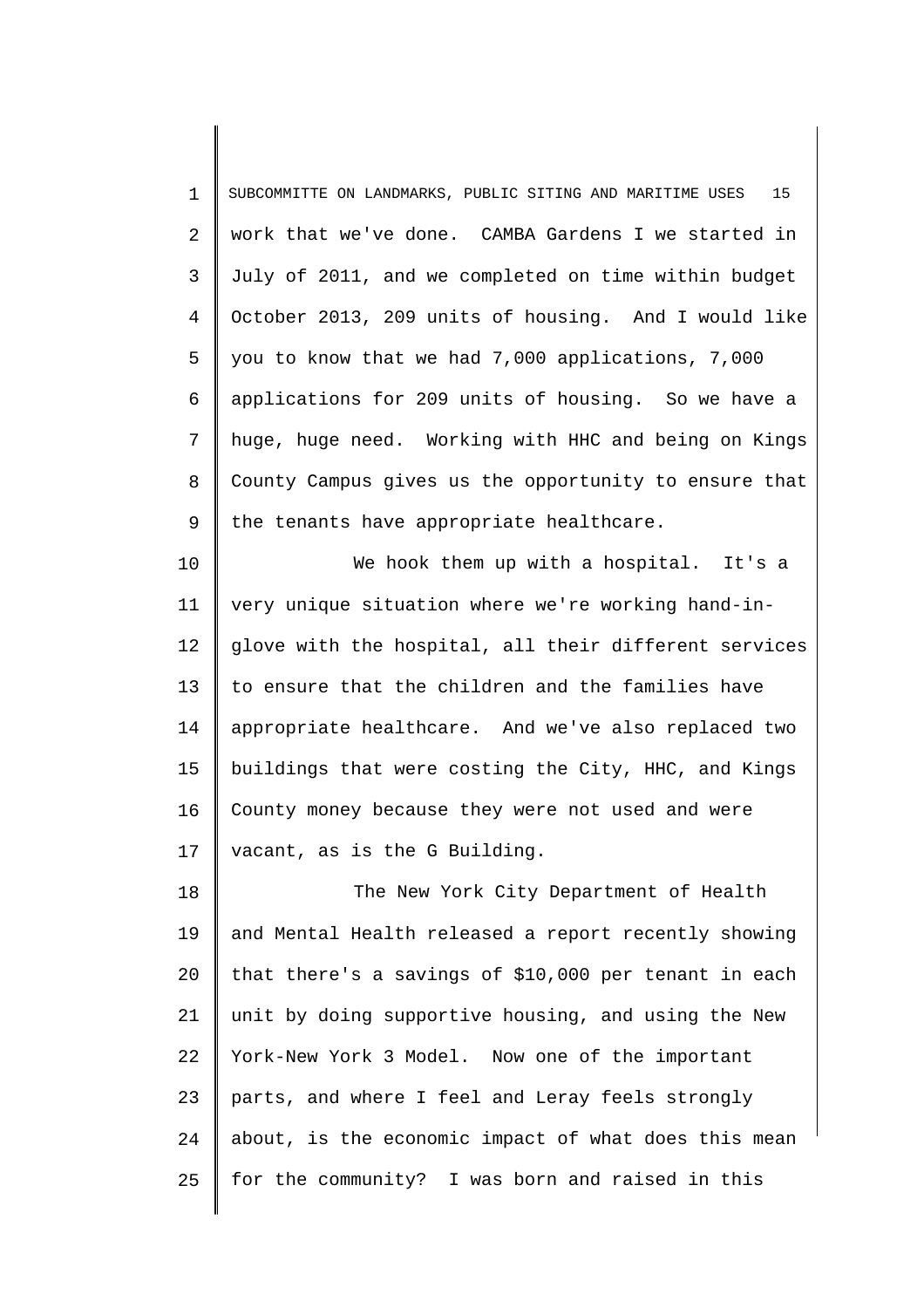1 2 3 4 5 SUBCOMMITTE ON LANDMARKS, PUBLIC SITING AND MARITIME USES 16 community. I still live there. My mother lives there. My father's business was in the community. Most of my family still lives there. So I'm very much a part of the Flatbush community.

6 7 8 9 10 11 12 13 14 15 16 17 18 19 20 21 22 23 24 We created 42 permanent jobs through CAMBA Gardens Phase I, including maintenance, front desk security, and on-site social services. We hired, and with a contractor, 59 Brooklyn residents were employed at CAMBA Gardens. Twenty-one were from Community Boards 9 and 17. Eighty-one Brooklyn based contractors, subcontractors, and vendors worked in CAMBA Gardens. The contractors, subcontractors, and vendors employed 1,166 people that lived in Brooklyn. There was 19 million, over \$19 million in contracts awarded to Brooklyn based contractors and subcontractors. Seven -- over \$7.5 million of materials and equipment was purchased from Brooklyn based vendors. The project exceeded the New York State OTDA, and HHP Goal of 5% MBE, and .5% of WBE. Nineteen, almost 20% of our hard costs were contracted by the New York State Certified Minority or Women-Owned Businesses. And we are very committed to those statistics for CAMBA Gardens II.

25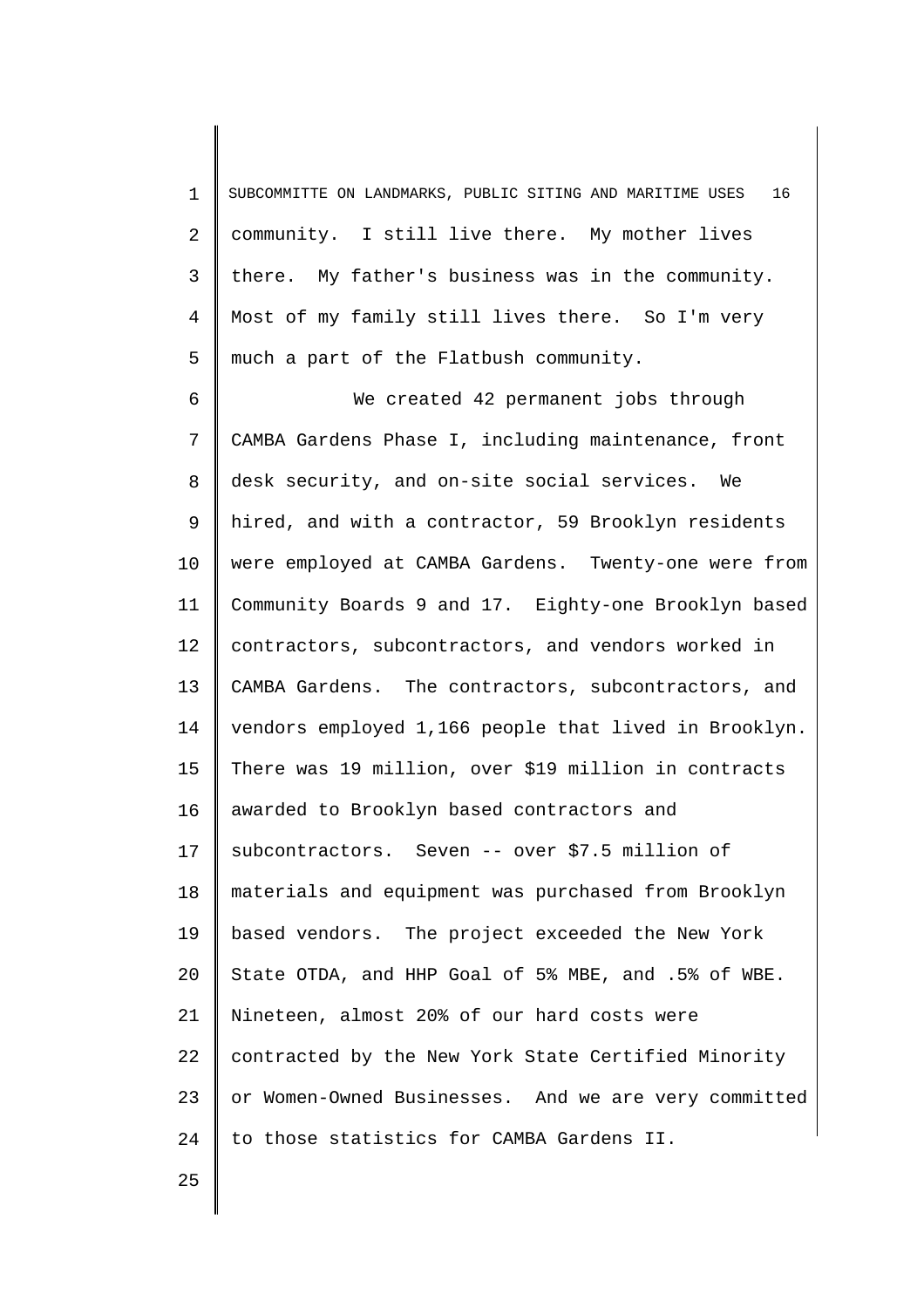| $\mathbf 1$    | 17<br>SUBCOMMITTE ON LANDMARKS, PUBLIC SITING AND MARITIME USES |
|----------------|-----------------------------------------------------------------|
| $\overline{2}$ | CAMBA Gardens II will have a mixed 209 --                       |
| 3              | 293 units, a mixture of studios, one, two, and three-           |
| 4              | bedroom apartments. There is over 250,000 square                |
| 5              | feet, and it will be leveled at five, seven, and nine           |
| 6              | stories. We have 24/7 security, and services on                 |
| 7              | site. We have indoor and outdoor space. We'll have              |
| 8              | play space for the children, outdoor garden space               |
| 9              | with an outdoor sculpture. We have inside computer              |
| 10             | rooms, workrooms for the tenants, and community rooms           |
| 11             | for meeting for the community as well as for the                |
| 12             | tenants.                                                        |
| 13             | In the packet, we talked about the                              |
| 14             | community units. They'll be 60% AMI, and there will             |
| 15             | be 100 units for that. Okay, and 182 for special                |
| 16             | needs. Also, in the packet it gives the maximum                 |
| 17             | income, which I won't go through. And then it's just            |
| 18             |                                                                 |
|                | the financing and then the photos of the two                    |
|                | buildings, CAMBA I and CAMBA Gardens II. Thank you              |
| 19<br>20       | very much.                                                      |
|                | CHAIRPERSON KOO: Thank you. Do you have                         |
|                | questions from the council members of Joanne?                   |
| 21<br>22<br>23 | COUNCIL MEMBER: Yes, thank you.                                 |
| 24             | [background discussion]                                         |
| 25             |                                                                 |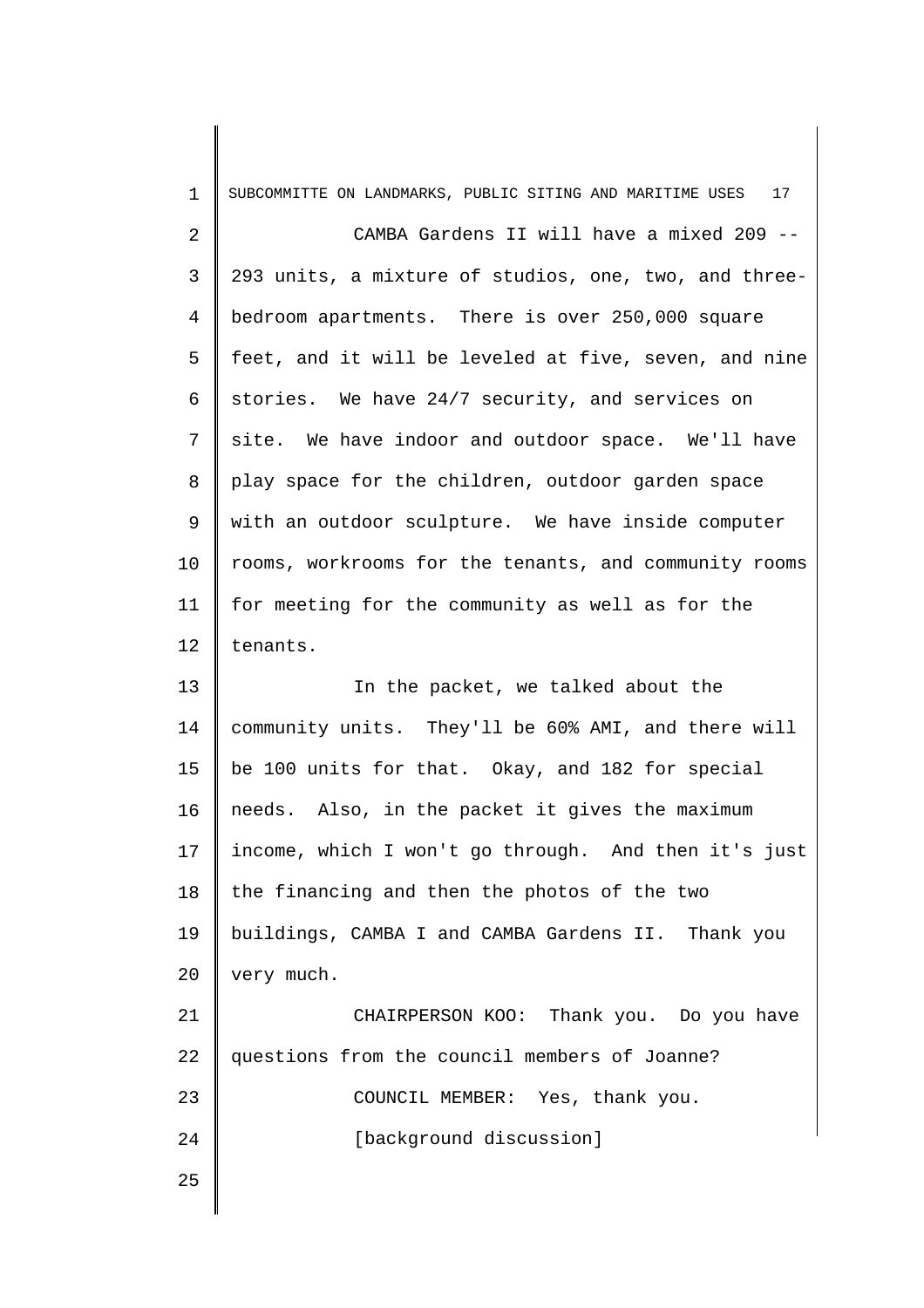| $\mathbf 1$ | SUBCOMMITTE ON LANDMARKS, PUBLIC SITING AND MARITIME USES<br>18 |
|-------------|-----------------------------------------------------------------|
| 2           | COUNCIL MEMBER ARROYO: Good morning.                            |
| 3           | Thank you, Mr. Chair, and thank you for presenting to           |
| 4           | our committee, and I see that you have a chart for              |
| 5           | the apartments that will be made available. And the             |
| 6           | studio apartments, one bedroom, two and three. Can              |
| 7           | you tell us exactly how many of each of these types             |
| 8           | of apartments? I see the rental will be at \$833 for            |
| 9           | a studio, one bedroom, two and three.                           |
| 10          | LERAY BROWN: Actually, on page 7 are the                        |
| 11          | numbers of the units.                                           |
| 12          | COUNCIL MEMBER: The page before.                                |
| 13          | COUNCIL MEMBER ARROYO: The page before,                         |
| 14          | okay. Thank you. And where it says prop total by --             |
| 15          | the last column on page 7.                                      |
| 16          | LERAY BROWN: Total by population type?                          |
| 17          | COUNCIL MEMBER ARROYO: Uh-huh.                                  |
| 18          | LERAY BROWN: Yeah. So basically, if you                         |
| 19          | -- Thank you. So if you start from the left to                  |
| 20          | right, there are going to be community units, which             |
| 21          | would be your point about the 60% average median                |
| 22          | income, and -- So out of the 293, there will be 110             |
| 23          | units that will be for folks who need that 60%                  |
| 24          | average median income, and depending on the size of             |
| 25          | their apartment. And again their income. For                    |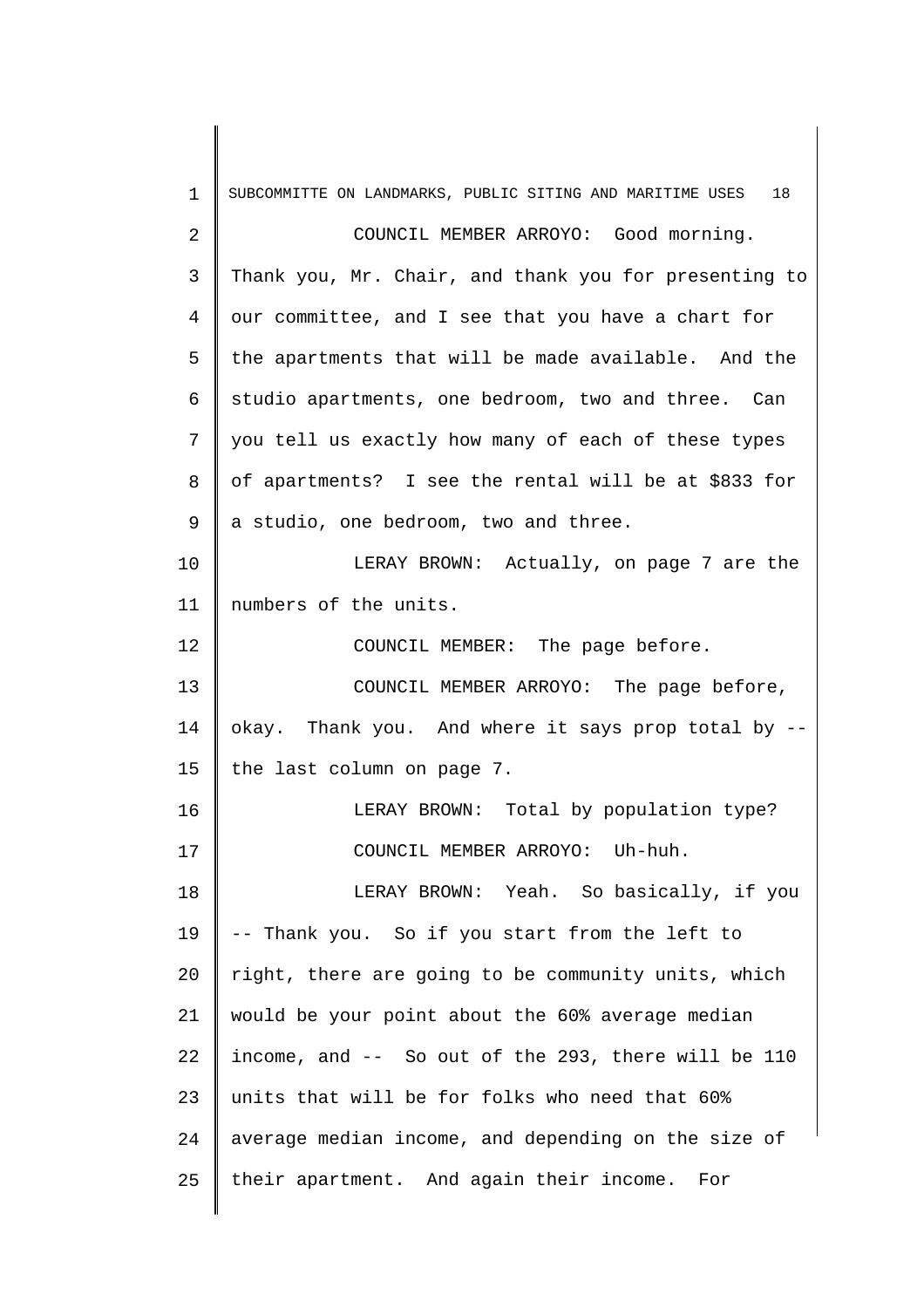| $\mathbf 1$ | SUBCOMMITTE ON LANDMARKS, PUBLIC SITING AND MARITIME USES<br>19 |
|-------------|-----------------------------------------------------------------|
| 2           | example, if you go to the next page for a studio, for           |
| 3           | which there will be 17 in that category.                        |
| 4           | The maximum rent a tenant would pay                             |
| 5           | including -- excluding I should say -- their                    |
| 6           | electricity, would be \$833. That's the maximum.                |
| 7           | Most people will pay less because the maximum rent is           |
| 8           | based on that individual's income. And I should note            |
| 9           | -- You'll see on the bottom of the page we're using             |
| 10          | the current HUD, Housing and Urban Development                  |
| 11          | Guidelines. They change each year. So we're giving              |
| 12          | you this as basically a proxy or an approximation.              |
| 13          | That an individual to be eligible to                            |
| 14          | receive those -- to be able to rent those studio                |
| 15          | apartments can make no more than \$35,380. So to go             |
| 16          | by size, you'll see it differs in terms of the                  |
| 17          | maximum rent, the size of the household. Although, I            |
| 18          | don't know where that half person is. In terms of               |
| 19          | the average household for the one-bedroom, and the              |
| 20          | maximum amount of income they can make. And as I                |
| 21          | note, most people will make less than these maximum             |
| 22          | incomes and, therefore, pay much less than the                  |
| 23          | maximum rental. Does hat answer your question,                  |
| 24          | Council Member Arroyo?                                          |
|             |                                                                 |

25

 $\blacksquare$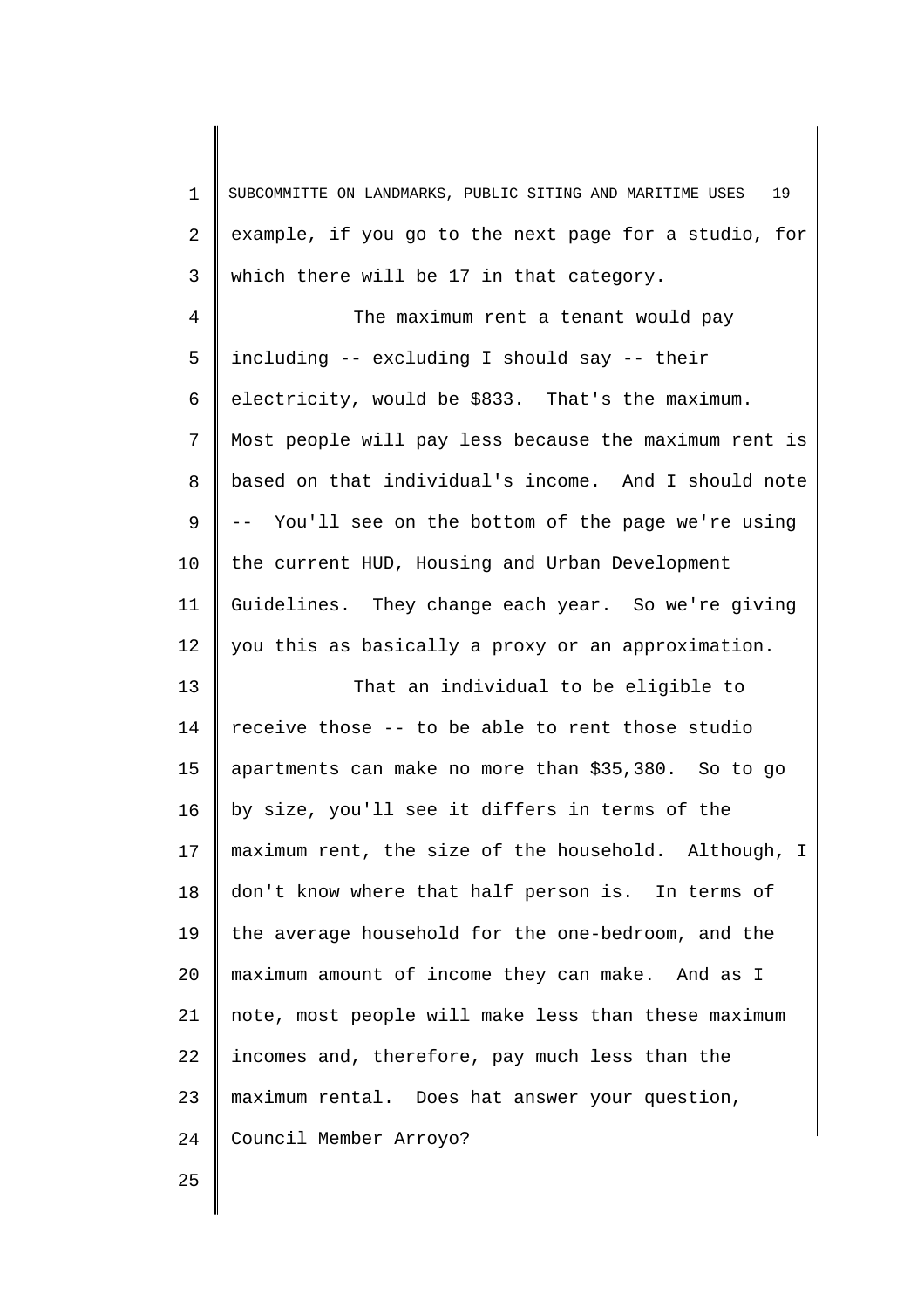1 2 3 4 5 6 7 8 9 10 11 12 13 14 15 16 17 18 19 20 21 22 23 24 25 SUBCOMMITTE ON LANDMARKS, PUBLIC SITING AND MARITIME USES 20 COUNCIL MEMBER ARROYO: Yes, thank you. On page 7, so most of the units then are going to formerly homeless-- LERAY BROWN: Yes. COUNCIL MEMBER ARROYO: --and special needs. LERAY BROWN: Yes. COUNCIL MEMBER ARROYO: Do you have a determination as to special needs? Are they the SM1s and  $SM2s$  and  $--$  ? LERAY BROWN: The special populations - in the special populations piece, there of that 158 that you see in that box, 50 will be folks who are patients of Kings County -- COUNCIL MEMBER ARROYO: [interposing] Okay, I'm -- I would rather go to the total 182. LERAY BROWN: You want to go up to the 182? COUNCIL MEMBER ARROYO: Yeah. LERAY BROWN: Okay. So I'll still start with the 50. COUNCIL MEMBER ARROYO: Okay. LERAY BROWN: So 50 of that 182 will be patients who are served by Kings County Hospital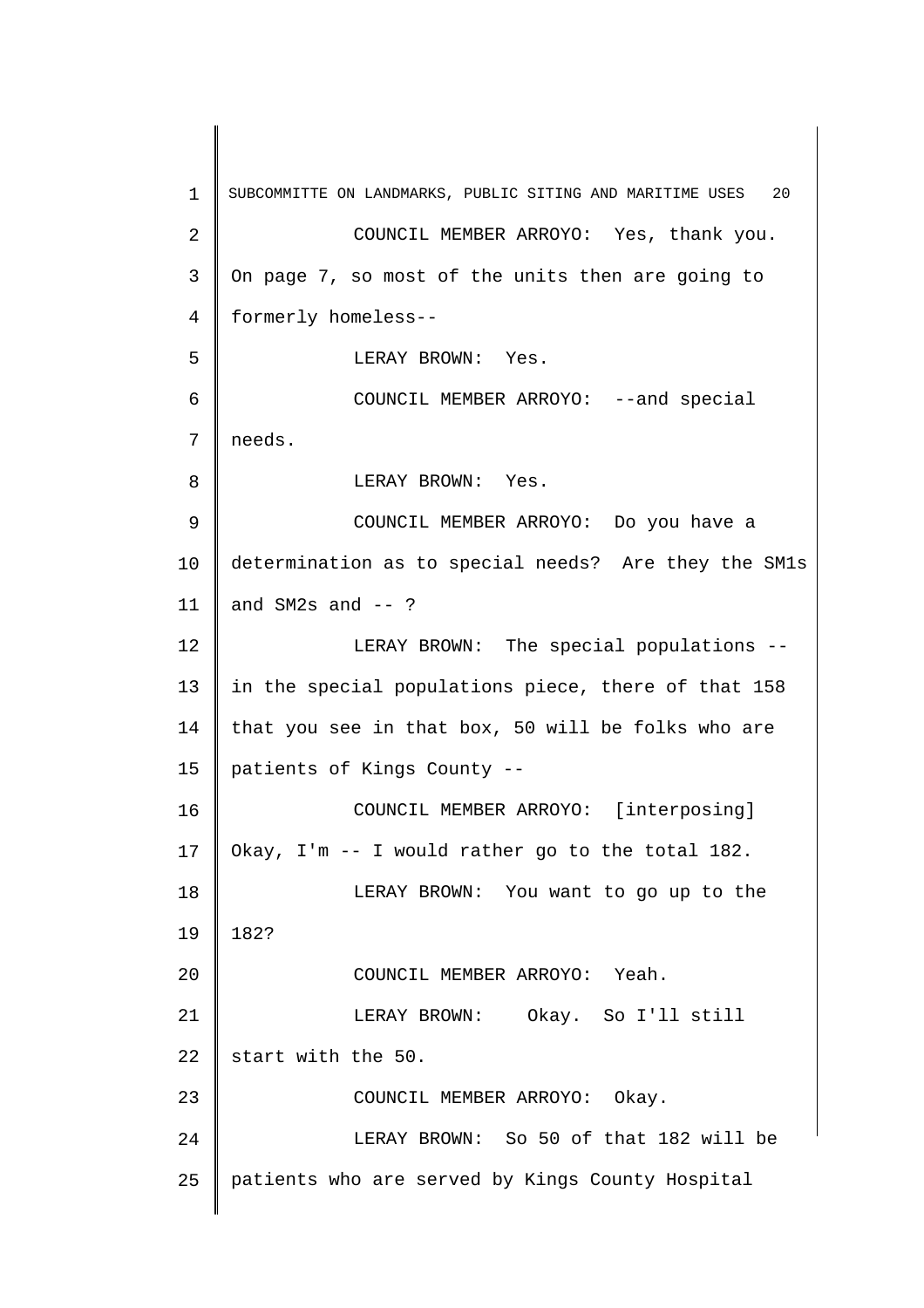| $\mathbf 1$    | 21<br>SUBCOMMITTE ON LANDMARKS, PUBLIC SITING AND MARITIME USES |
|----------------|-----------------------------------------------------------------|
| 2              | Center, or are in a nursing home, which is the Susan            |
| 3              | Smith McKinney Nursing Home. As you may know, at HHC            |
| $\overline{4}$ | Hospitals, we have a lot of folks who stay longer               |
| 5              | than they clinically need because they can't afford             |
| 6              | apartments. Or in some cases the apartments that                |
| 7              | they came from they can't go back to because they may           |
| 8              | not be able to do five floors, or they need                     |
| 9              | apartments that are designed to meet their needs.               |
| 10             | So part of our interest in this is to at                        |
| 11             | least have 50 of that 182. The rest of the 182 I'll             |
| 12             | let Joanne speak to. They are individuals, who as               |
| 13             | she mentioned earlier, are transitioning from                   |
| 14             | homeless -- Individuals and family members who are              |
| 15             | transitioning from homeless. So perhaps she can give            |
| 16             | you a little bit more about the demographics.                   |
| 17             | JOANNE OPLUSTIL: Well, they will SNYs                           |
| 18             | [phonetic] they're part of the New York-New York 3              |
| 19             | population. So they're special needs population with            |
| 20             | a mental illness. So it's just part of the New York-            |
| 21             | New York 3 category. And they will be from the                  |
| 22             | shelter system.                                                 |
| 23             | COUNCIL MEMBER ARROYO: Okay. So what                            |
| 24             | specifically will be the support services because               |
| 25             | when we're talking about the SNY, a lot $-$ -                   |
|                |                                                                 |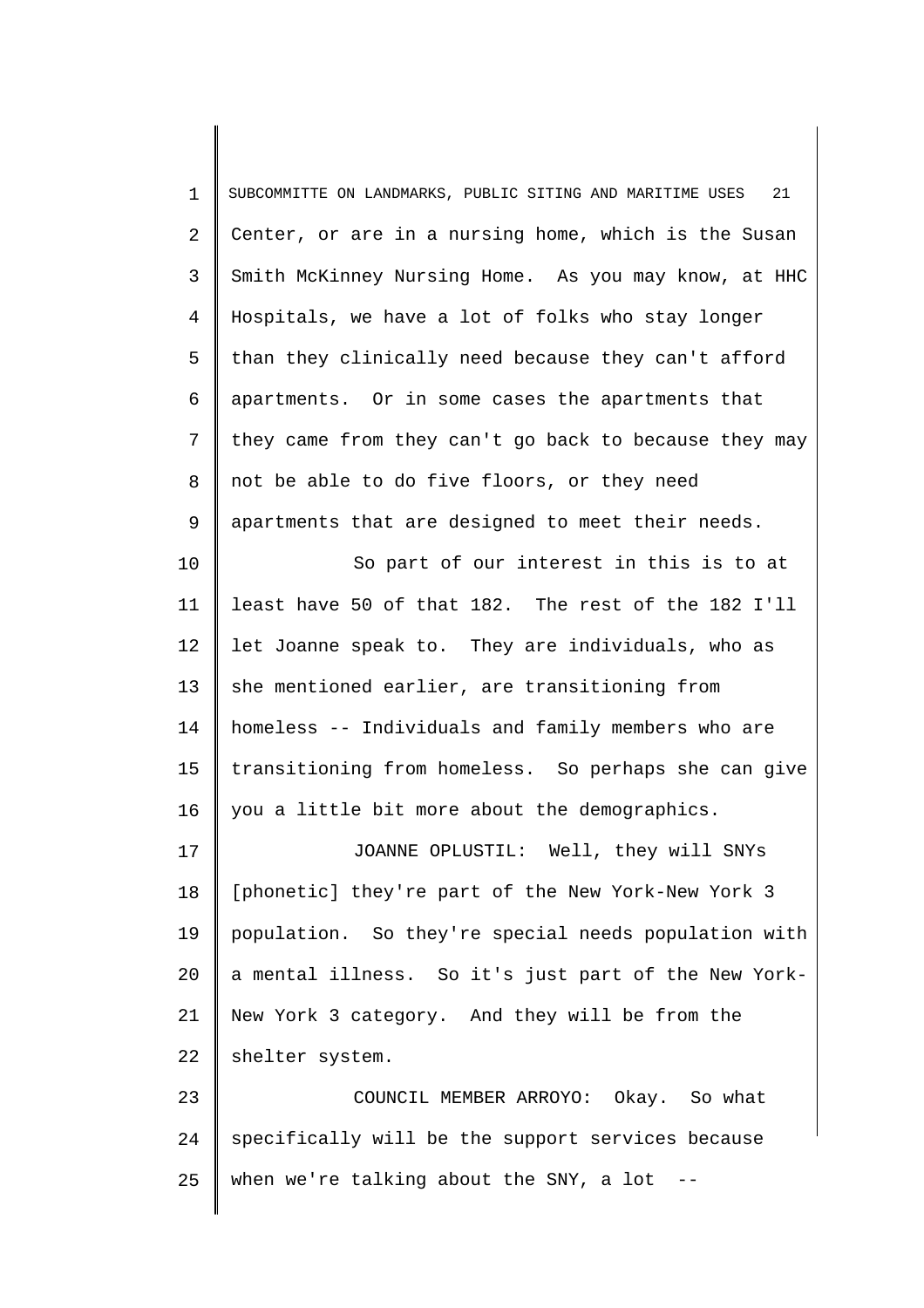| $\mathbf 1$    | SUBCOMMITTE ON LANDMARKS, PUBLIC SITING AND MARITIME USES<br>22 |
|----------------|-----------------------------------------------------------------|
| 2              | JOANNE OPLUSTIL: Yes.                                           |
| 3              | COUNCIL MEMBER ARROYO: -- of these.                             |
| $\overline{4}$ | JOANNE OPLUSTIL: Yes, we've got -- we                           |
| 5              | don't have the dollar amount for the CAMBA Gardens II           |
| 6              | from the Department of Health yet. But we have                  |
| 7              | caseworkers, social workers, case managers to work              |
| 8              | with the population that is in the building. So they            |
| 9              | will work with them if they're on meds to do the                |
| 10             | Medicaid management. If they're looking for jobs, to            |
| 11             | help them find a job. If they need nutritional                  |
| 12             | services, we do that. And if they need any kind of              |
| 13             | mental health services, we work --our work and the              |
| 14             | hospital's work.                                                |
| 15             | COUNCIL MEMBER ARROYO: Do you have a                            |
| 16             | ratio of how many persons will be assigned to each of           |
| 17             | these support people?                                           |
| 18             | JOANNE OPLUSTIL: It's a staff. I                                |
| 19             | believe it's about one to twenty a caseload.                    |
| 20             | LERAY BROWN: And if I may add, Council                          |
| 21             | Member, to the services. As you know, Kings County              |
| 22             | has a very large mental health service compendium.              |
| 23             | So not just the inpatient services, or the                      |
| 24             | psychiatric emergency services, we have a very large            |
| 25             | outpatient mental health treatment clinic. We have              |
|                |                                                                 |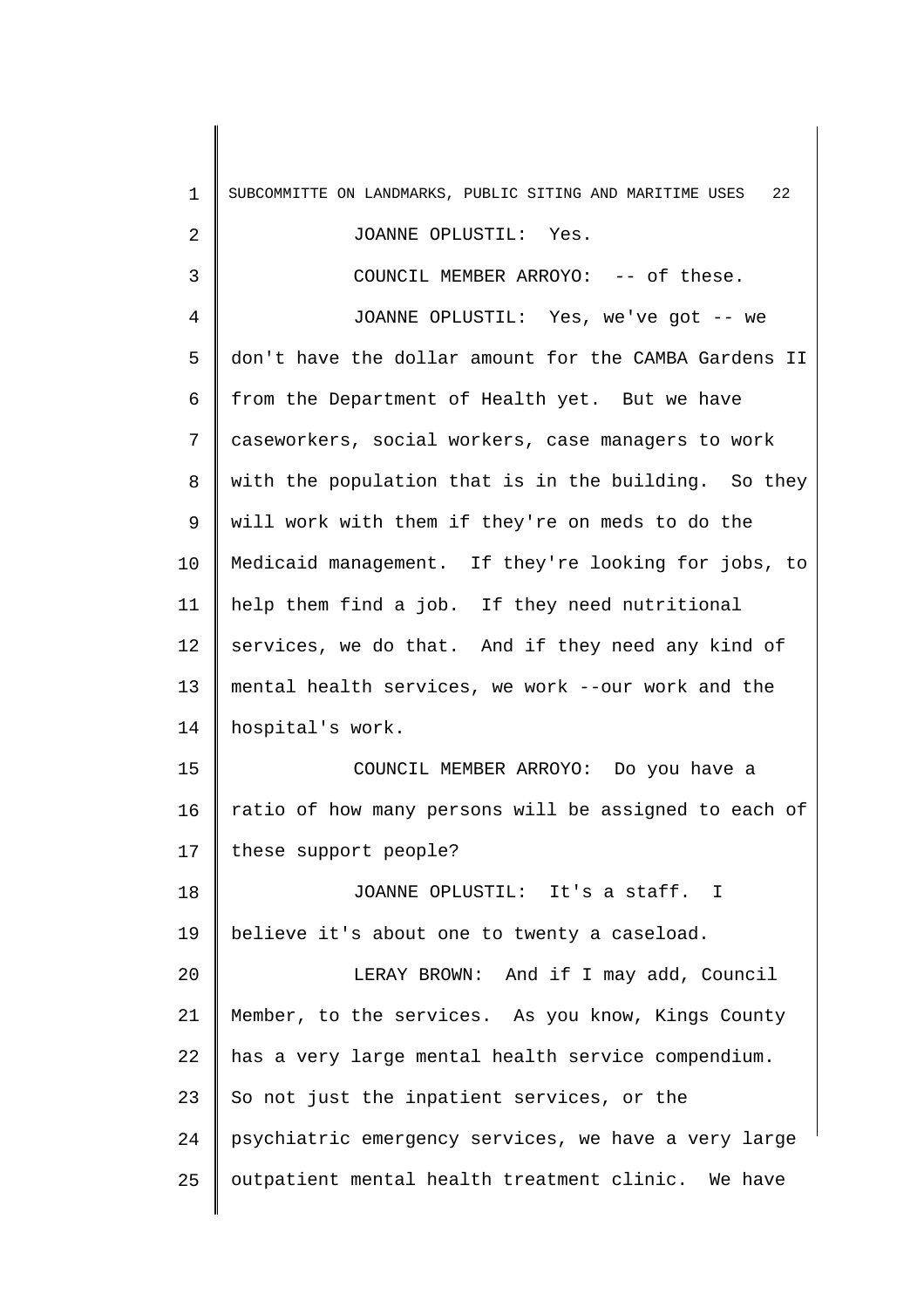1 2 3 SUBCOMMITTE ON LANDMARKS, PUBLIC SITING AND MARITIME USES 23 what we call crisis teams, and in addition we have substantial ambulatory care, detox services.

4 5 6 7 8 9 10 11 12 13 14 And one of the excellent symmetries that would exist with the CAMBA Gardens II, as well as CAMBA Gardens I being on, you know, like a stone's throw literally from the hospital campus, is that individuals will be more easily able to access those services. You know, folks won't get lost between taking two buses and a subway. They can - literally, they'll be walking across the campus for their services. And as importantly, our treatment teams will be working very closely with the care managers that are employed by CAMBA.

15 16 17 18 19 20 21 22 JOANNE OPLUSTIL: And I also want to add that all of the clients or tenants are interviewed. So we need tenants that are able to live independently. This is a permanent house, a permanent residence. They have a key to their own apartment. So we -- individuals who are not able to live on their own will not be chosen to live in the building.

23 24 25 COUNCIL MEMBER ARROYO: Is there any security that you plan to have? JOANNE OPLUSTIL: There's 24/7 security.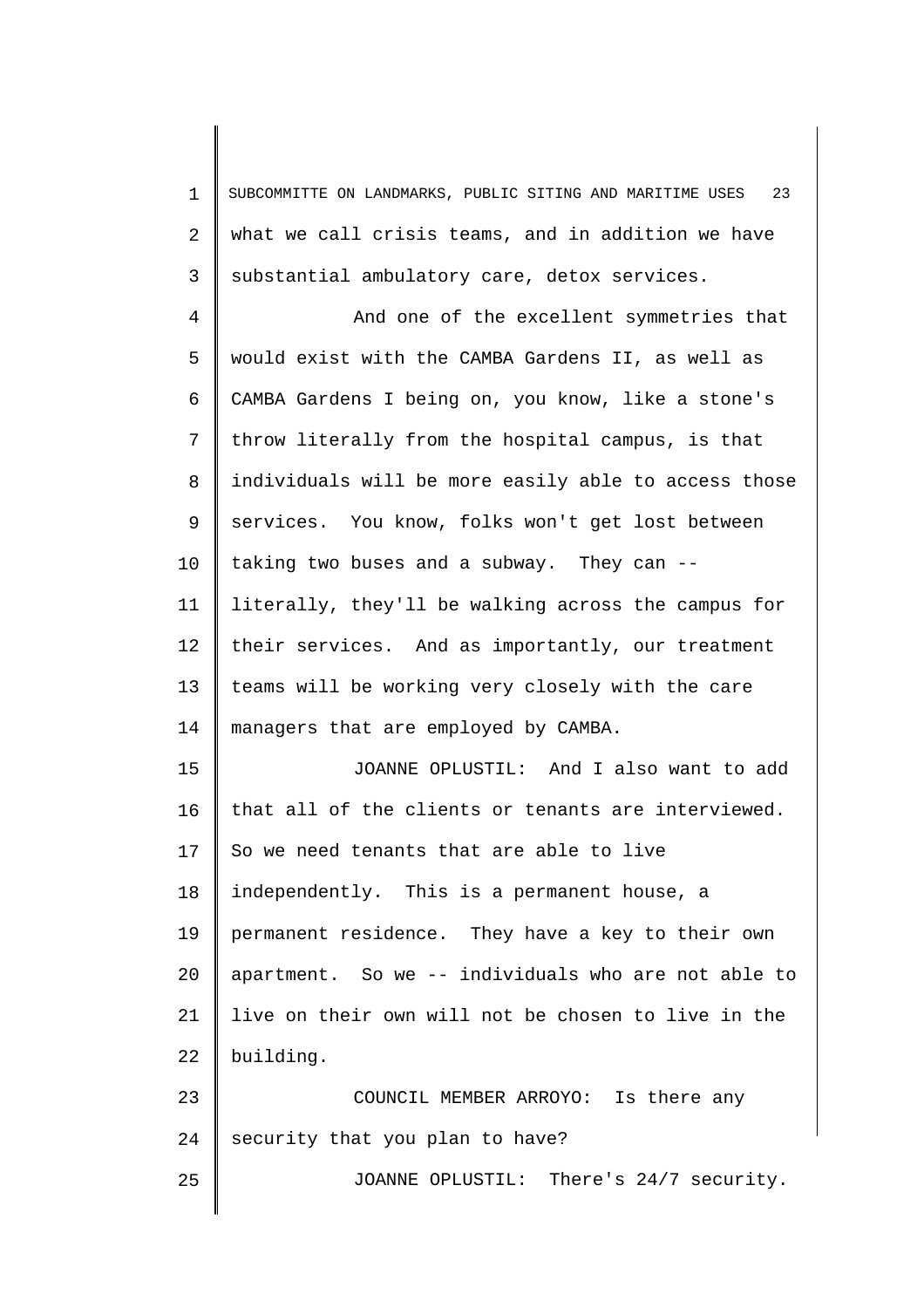| $\mathbf{1}$ | SUBCOMMITTE ON LANDMARKS, PUBLIC SITING AND MARITIME USES 24 |
|--------------|--------------------------------------------------------------|
| 2            | COUNCIL MEMBER ARROYO: Is that in the                        |
| 3            | form of a person or in the form of a camera?                 |
| 4            | JOANNE OPLUSTIL: It's both. We have a                        |
| 5            | guard, a security guard 24/7 as well as cameras.             |
| 6            | COUNCIL MEMBER ARROYO: Thank you.                            |
| 7            | CHAIRPERSON KOO: I have a question from                      |
| 8            | Council Member Annabel Palma.                                |
| 9            | [Pause]                                                      |
| 10           | COUNCIL MEMBER PALMA: Thank you both for                     |
| 11           | your testimony. In terms of the homeless families            |
| 12           | that will be coming into CAMBA, what kind of support         |
| 13           | services will there be for children in terms of              |
| 14           | childcare. Like what coordination there's going to           |
| 15           | be in terms of DOE?                                          |
| 16           | JOANNE OPLUSTIL: Yeah, we work with the                      |
| 17           | schools as well, and we ensure that the children are         |
| 18           | registered in school. And there are facilities for           |
| 19           | child -- as I said, the playground. We do not have a         |
| 20           | daycare center, but we ensure that if the children do        |
| 21           | need daycare centers, we have them registered and set        |
| 22           | up in daycare. So we take a holistic approach.               |
| 23           | COUNCIL MEMBER PALMA: But there will not                     |
| 24           | be no onsite services for those families who may             |
| 25           |                                                              |
|              |                                                              |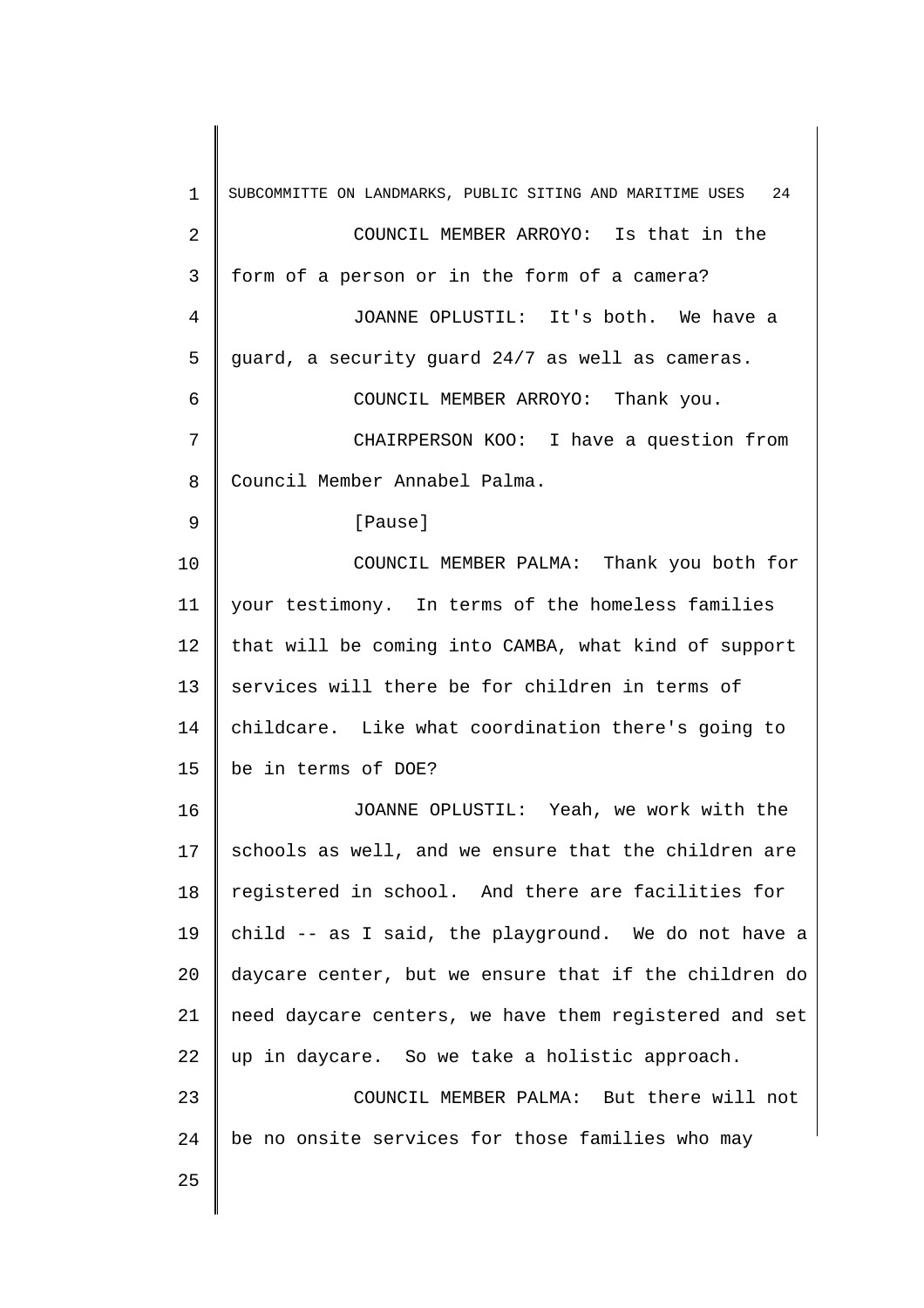1 2 3 SUBCOMMITTE ON LANDMARKS, PUBLIC SITING AND MARITIME USES 25 require additional -- their children may require addition --

4 5 6 7 8 9 JOANNE OPLUSTIL: [interposing] There are services, but we don't do daycare services. But there are services for the families if they need them in the form of service, and also in the form of referral to where they need to be. But we absolutely make sure that the children are going to school.

COUNCIL MEMBER PALMA: Thank you.

11 12 13 14 15 16 17 18 19 20 21 22 23 24 LERAY BROWN: And we also want to make sure that the children have a medical home, right? So we make sure that they have their primary care. Hopefully, their guardian or parent will choose Kings County because we have a very large and comprehensive pediatric services system. And that's the other issue in terms of this collaboration. We're essentially -- we're creating a community on the campus where we also provide a full range of mental health, physical health, and other types of healthcare services for individuals and families. CHAIRPERSON KOO: Any other questions? COUNCIL MEMBER KALLOS: [off mic] [background discussion]

25

10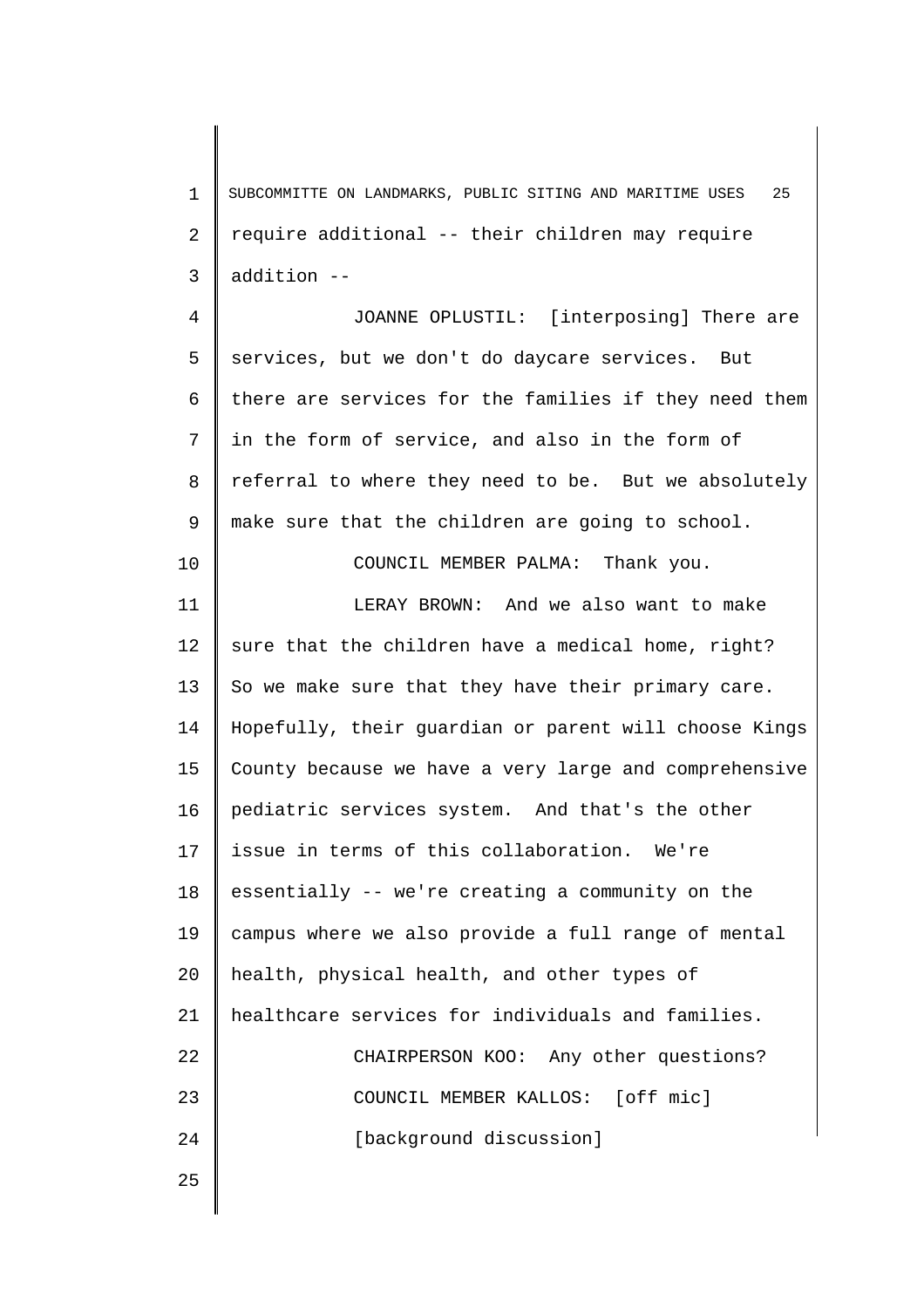| $\mathbf 1$ | SUBCOMMITTE ON LANDMARKS, PUBLIC SITING AND MARITIME USES<br>26 |
|-------------|-----------------------------------------------------------------|
| 2           | COUNCIL MEMBER KALLOS: Currently, it                            |
| 3           | costs the city, \$74.80 a day for every single                  |
| 4           | homeless person, and it costs \$100.74 per day. So              |
| 5           | we're talking about the City is having to spend                 |
| 6           | \$3,000. So it looks like we're going to be dealing             |
| 7           | with 182 formerly homeless and special needs. So                |
| 8           | that seems like it's an incredible cost savings for             |
| 9           | our city. How can we expand this program to more                |
| 10          | locations?                                                      |
| 11          | JOANNE OPLUSTIL: I love it. I love it.                          |
| 12          | LERAY BROWN: That's a perfect setup for                         |
| 13          | her.                                                            |
| 14          | JOANNE OPLUSTIL: Yeah.                                          |
| 15          | LERAY BROWN: [off mic]                                          |
| 16          | JOANNE OPLUSTIL: Yeah, we do need to do                         |
| 17          | We need more supportive housing, more<br>more.                  |
| 18          | development by the not-for-profit world because we're           |
| 19          | the ones that are ensuring that people are getting              |
| 20          | out of the homeless situation, and leading a normal             |
| 21          | life. And with the opportunities of getting jobs and            |
| 22          | the children going to school, and moving on to                  |
| 23          | college. So it really is for the City and the City              |
| 24          | Council to expand the support of Housing Network, and           |
| 25          | the buildings.                                                  |
|             |                                                                 |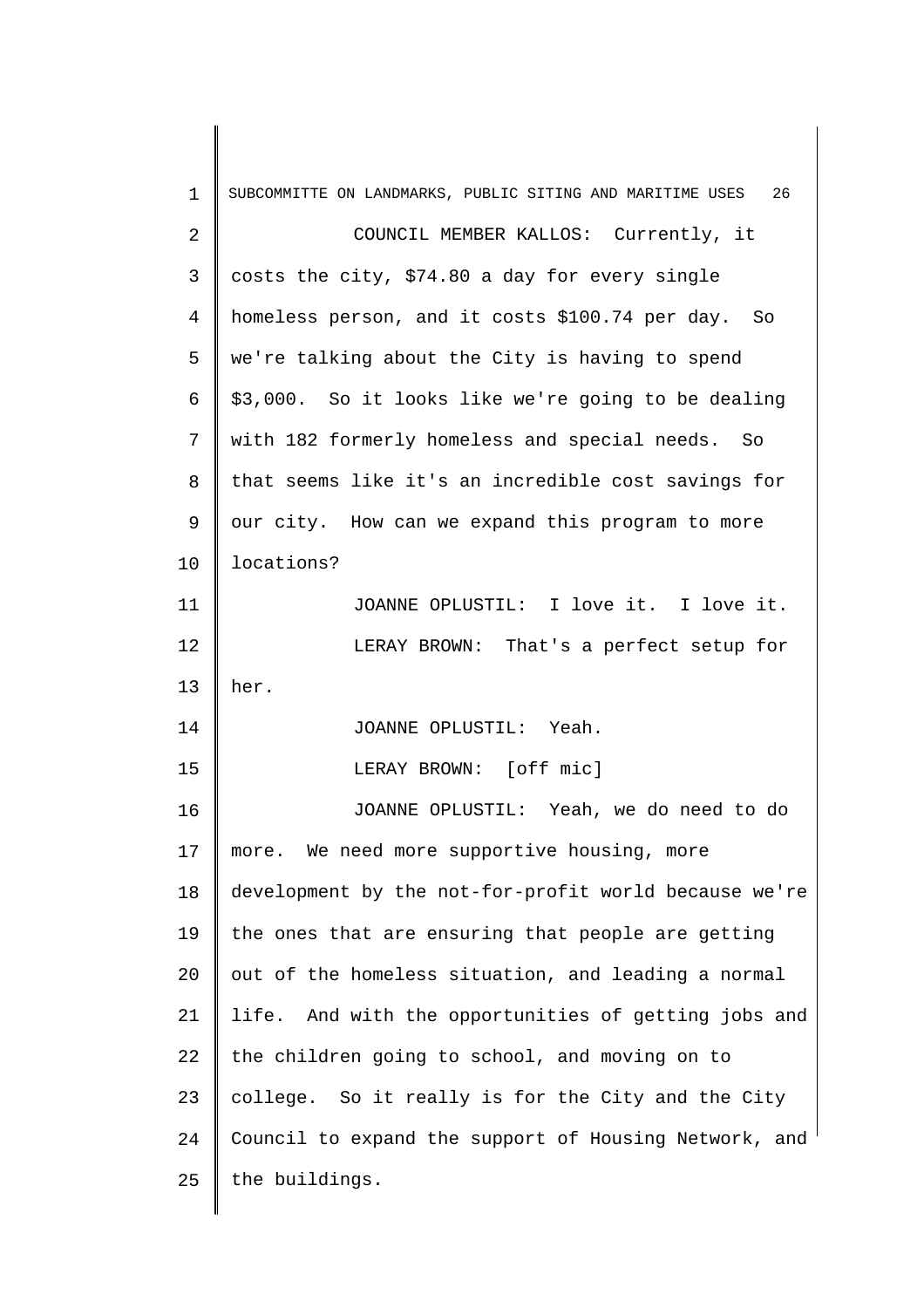| $\mathbf 1$    | SUBCOMMITTE ON LANDMARKS, PUBLIC SITING AND MARITIME USES<br>27 |
|----------------|-----------------------------------------------------------------|
| $\overline{a}$ | LERAY BROWN: So how? How? HHC is a                              |
| 3              | really small cog in the how, but one of the things              |
| 4              | that are important about our collaboration is we are            |
| 5              | on city owned land, right. And as healthcare                    |
| 6              | delivery system, the less beds. And the more                    |
| 7              | consolidated our operations can become, and they will           |
| 8              | be, the more opportunity there will be for these kind           |
| 9              | of collaboration where we take the availability                 |
| 10             | because as you know, in New York City land is so                |
| 11             | premium.                                                        |
| 12             | We take the availability of public land,                        |
| 13             | the proximity of support services, and we create                |
| 14             | affordable and accessible housing. Now, in some of              |
| 15             | HHC's -- on some of HHC's campuses, we don't have a             |
| 16             | lot of land, but there are others in which we do.               |
| 17             | And so, CAMBA is just one example of that                       |
| 18             | partnership. We're also working with a non-profit               |
| 19             | developer. And our colleagues at HPD because they're            |
| 20             | an important consideration in this to identify other            |
| 21             | sites on other HHC campuses for similar types of                |
| 22             | arrangements.                                                   |
| 23             | Of course, the population may be a little                       |
| 24             | different because communities' needs are different,             |
| 25             | but that's one approach. The other approach I'm sure            |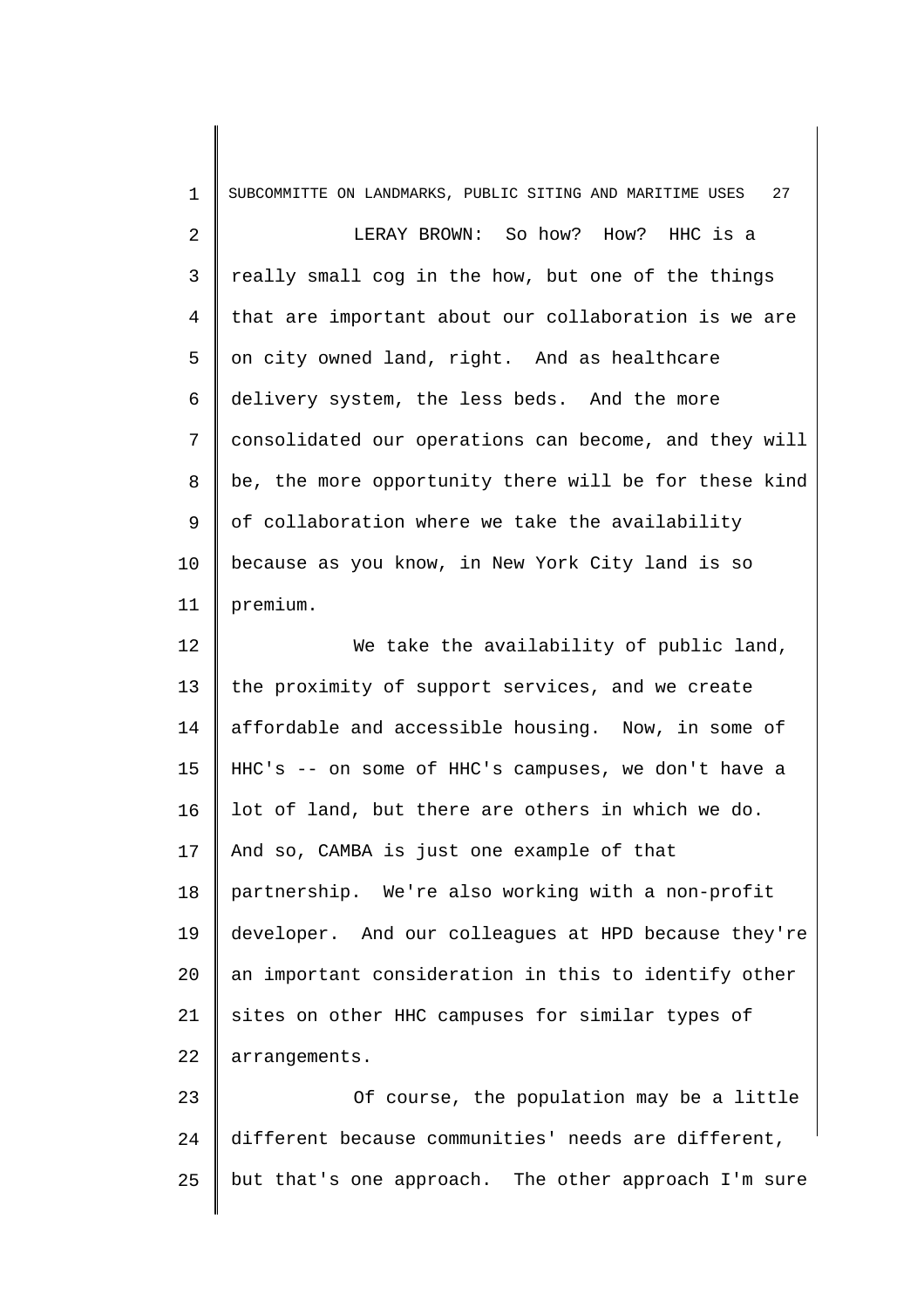1 2 3 4 5 6 7 SUBCOMMITTE ON LANDMARKS, PUBLIC SITING AND MARITIME USES 28 that you will want to have a more expansive discussion with my colleagues at HPD because they have many strategies as to how to create greater opportunities to do exactly what you figured with the math, which is to save the City money in terms of the cost of sheltering individuals who are homeless.

8 9 10 11 12 13 14 15 16 17 18 But also, frankly, this saves federal and state governments money. Because there are people, as I mentioned just the 50, but there will be more than that 50. But there are people who are sleeping in expensive inpatient and nursing home beds. And HHC's nursing home beds are at least \$104,000 a year for a patient or a resident. So if someone sits into our nursing home because they don't have supportive housing or affordable housing, that's costing the state, the federal government, and the city \$104,000 in Medicaid costs.

19 20 21 22 23 24 25 COUNCIL MEMBER KALLOS: [off mic] I know it's at least \$15,000 a month, and one thing I just want to leave you with is,  $I -$  if we can use eminent domain to crush a neighborhood and turn it into a stadium, I'm okay taking old stadiums and crushing those and turn them into affordable housing and turn them back into neighborhoods.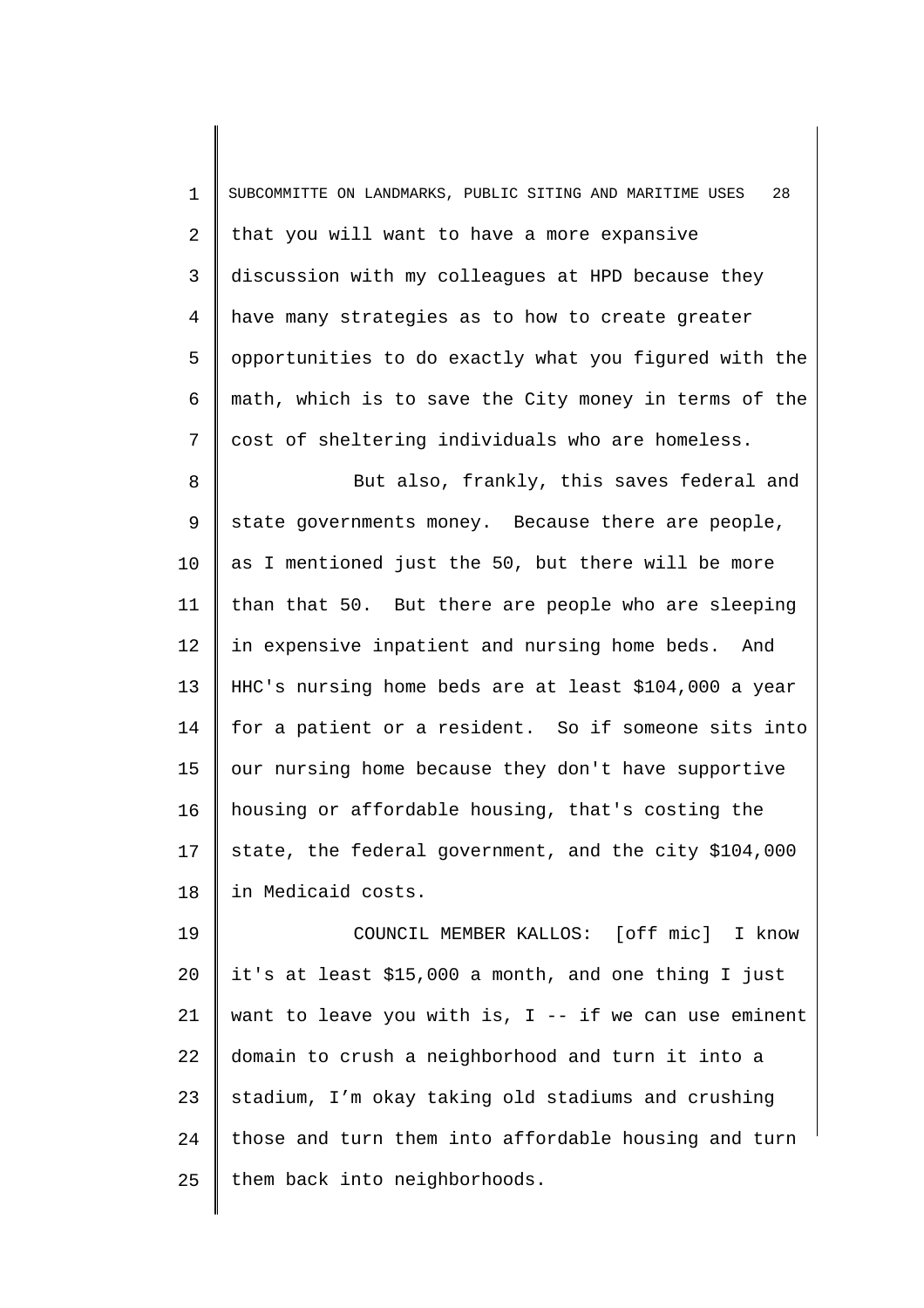1 2 3 4 5 6 7 8 9 10 11 12 13 14 15 16 17 18 19 20 21 22 23 24 25 SUBCOMMITTE ON LANDMARKS, PUBLIC SITING AND MARITIME USES 29 CHAIRPERSON KOO: Thank you. Well, we have Council Member Arroyo. COUNCIL MEMBER PALMA: Good morning. I wanted to ask a question -- Council Member Palma - as a follow up. The rent. If a high student gets a part-time job, what happens to the family's rent? JOANNE OPLUSTIL: It doesn't change. It doesn't change. It doesn't change. COUNCIL MEMBER PALMA: It's not factored into the baseline? JOANNE OPLUSTIL: Not if they're -- if they're in the apartment and then somebody gets a job and nobody is kicked out of the apartment for -- if the original rent does not change. COUNCIL MEMBER PALMA: Ever? JOANNE OPLUSTIL: Well, no, there are increases, but not necessarily -- COUNCIL MEMBER PALMA: But what are there, and how often do they happen? JOANNE OPLUSTIL: It's really a HUD issue and they are I think every two years. Margaret. Margaret knows this better than I do. They're only every -- Yeah, they're only ever couple years, and I can't -- they're really a very small increase.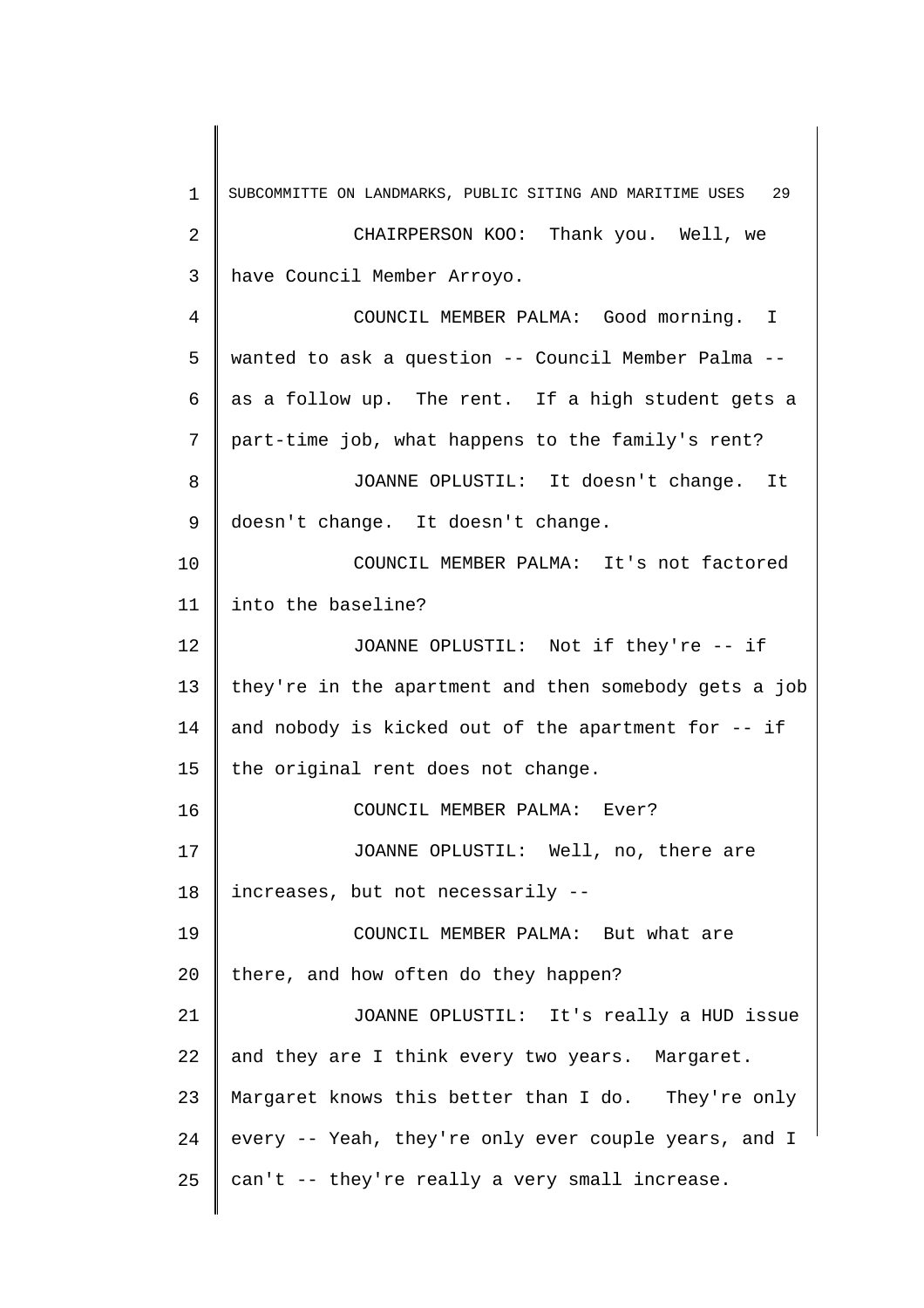1 2 3 4 5 6 7 8 9 10 11 12 13 14 15 16 17 18 19 20 21 22 23 24 25 SUBCOMMITTE ON LANDMARKS, PUBLIC SITING AND MARITIME USES 30 COUNCIL MEMBER PALMA: So the council member whose district this is in is not going to get phone calls from-- JOANNE OPLUSTIL: [interposing] No. COUNCIL MEMBER PALMA: --individuals saying they're being priced out of their homes? JOANNE OPLUSTIL: No, no, no, no, no. No, not at all. COUNCIL MEMBER PALMA: So phase - this is Phase II. You articulated that you have nearly a thousand units. How many of them are composed of the same nuances? JOANNE OPLUSTIL: They're all -- every one of the buildings that were in -- Well, I know I need to preface it. The ones that CAMBA has developed, which is 300, over 300 -- Well, with the 193 units. I'm sorry 605. Those are all supportive housing. COUNCIL MEMBER PALMA: Okay. So how old are those? JOANNE OPLUSTIL: Morse Manor, the first one, is 2009.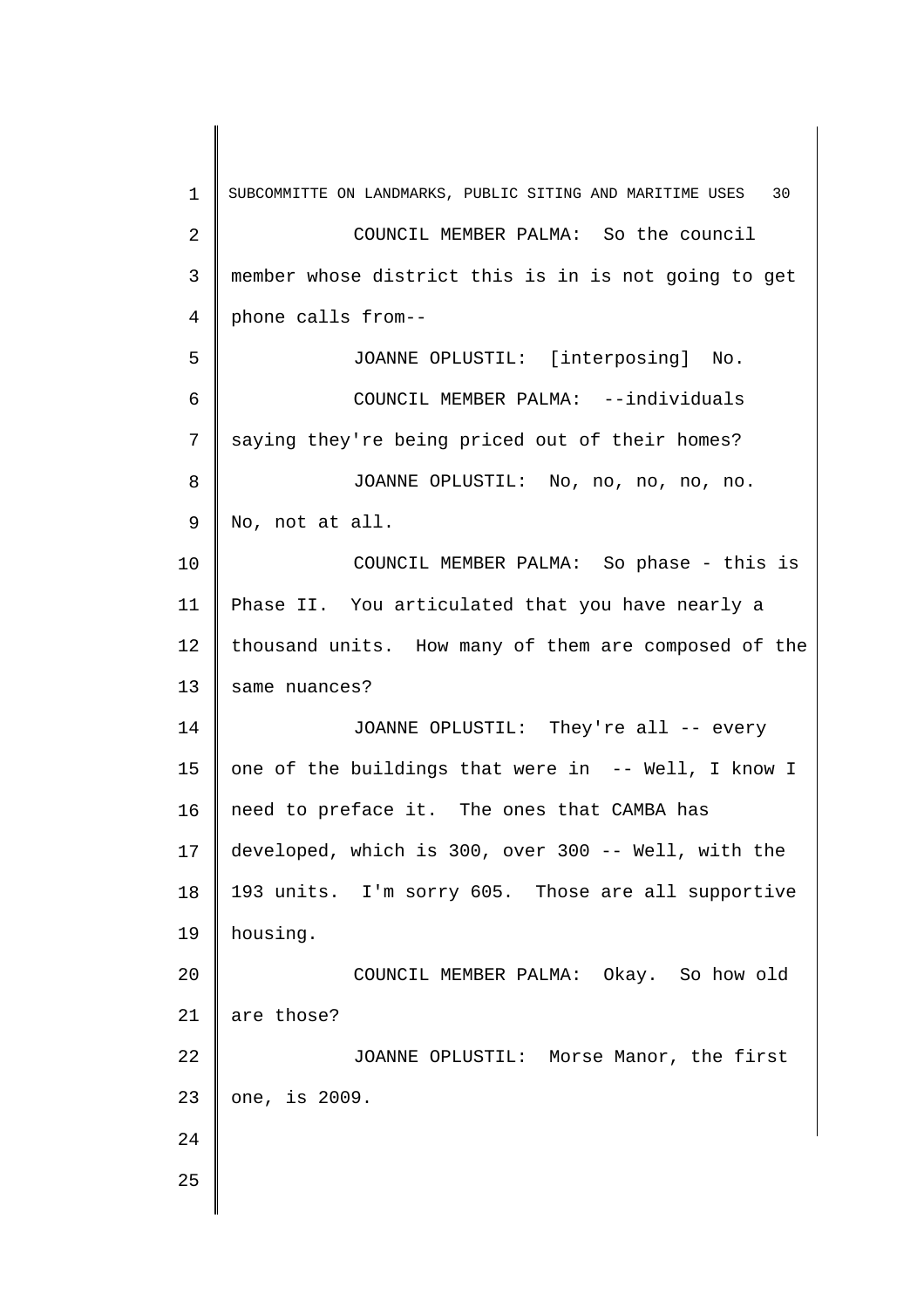1 2 3 4 5 6 7 8 9 10 11 12 13 14 15 16 17 18 19 20 21 22 23 24 25 SUBCOMMITTE ON LANDMARKS, PUBLIC SITING AND MARITIME USES 31 COUNCIL MEMBER PALMA: Okay, so do you have data on how many families stay permanently in the units -- JOANNE OPLUSTIL: [interposing] In -- COUNCIL MEMBER PALMA: -- and how many enter the shelter system again? JOANNE OPLUSTIL: We haven't had any enter the shelter system. We don't -- people are not leaving these units, and most of them that we have are studio units. CAMBA Gardens I is the only building that we've done that is actually also with families. COUNCIL MEMBER PALMA: So you have a good track record of keeping them permanently -- JOANNE OPLUSTIL: [interposing] Yes. COUNCIL MEMBER PALMA: -- in the community? What about seniors? JOANNE OPLUSTIL: There's no special designation for seniors, but seniors are included in the mix. If the seniors quality in the low income, they are included. But there is not a special designation. COUNCIL MEMBER PALMA: [interposing] I recommend that you make some special efforts, because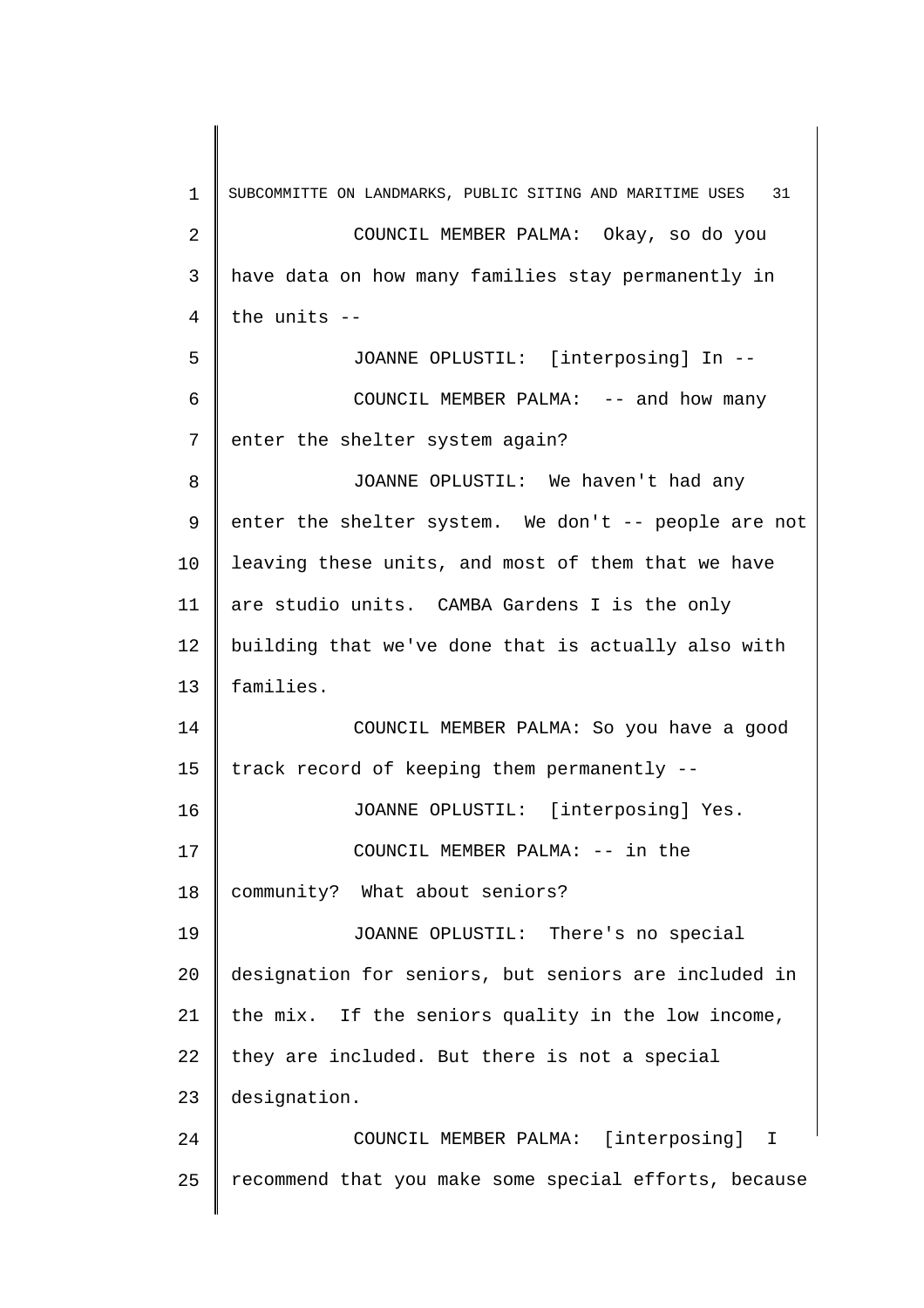1 2 3 4 5 6 7 8 9 10 11 12 13 14 15 16 17 18 19 20 21 22 23 24 25 SUBCOMMITTE ON LANDMARKS, PUBLIC SITING AND MARITIME USES 32 I think the folks that are sitting in a nursing homes are probably those very same individuals who we don't have enough-- JOANNE OPLUSTIL: Yes. COUNCIL MEMBER PALMA: --housing for in the community. So I think we need to be deliberate in how we organize how we're selecting families for those units. Especially those one-bedroom units, the SROs or whatever they're called. JOANNE OPLUSTIL: They're not SROs. Thank goodness. They're studio apartments. COUNCIL MEMBER PALMA: [interposing] Well, I mean you call it that. I call it something else. JOANNE OPLUSTIL: It's okay. COUNCIL MEMBER PALMA: You know, they are what they are. JOANNE OPLUSTIL: To answer your question, though, in CAMBA Garden Is -- Garden I, I believe those 33 of the individuals who are in those 209 apartments who are seniors. COUNCIL MEMBER PALMA: Okay. JOANNE OPLUSTIL: And in terms of the HHC nursing homes, I think you know this because having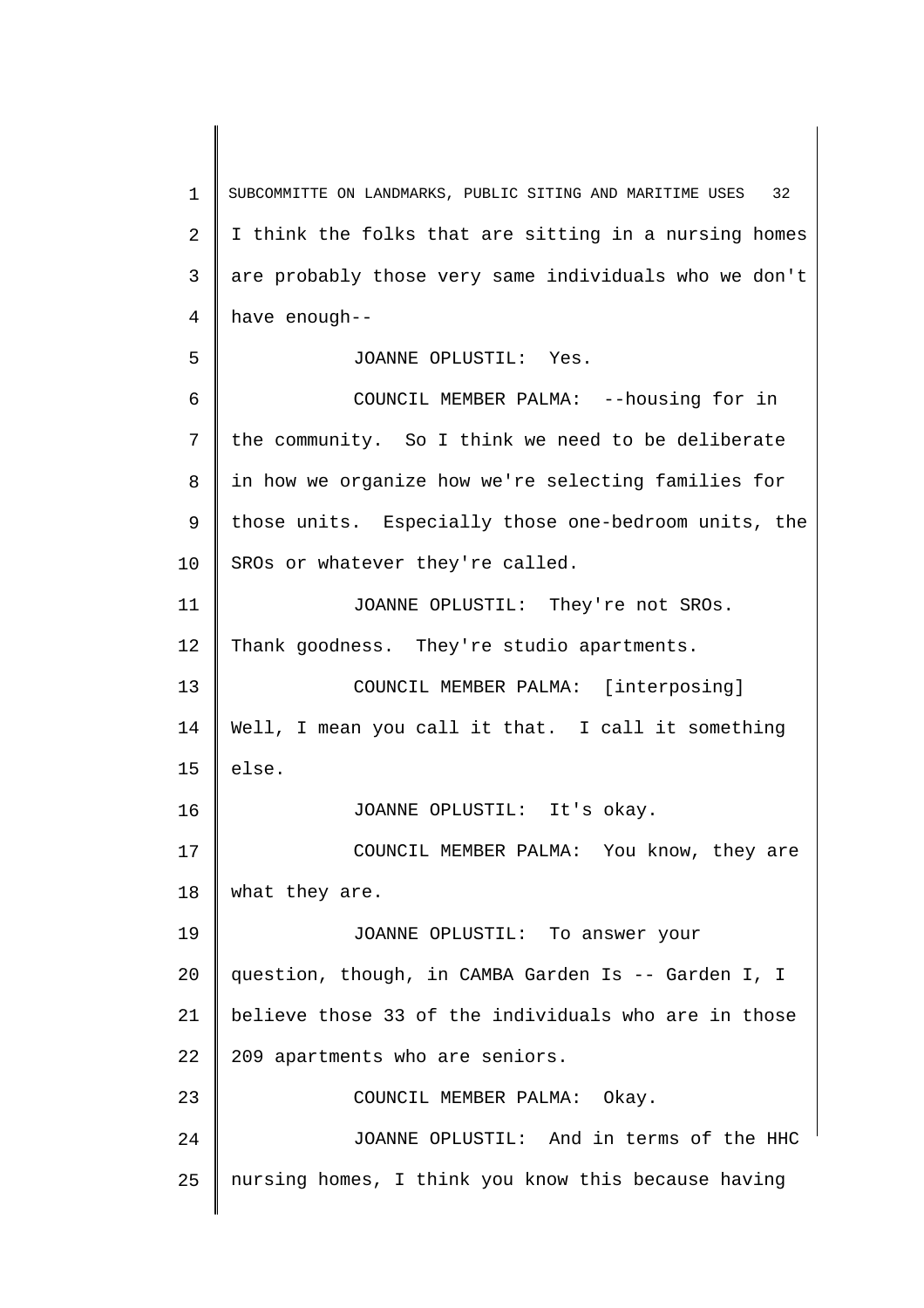1 2 3 4 5 6 7 8 9 10 11 12 13 14 15 16 17 18 19 20 21 22 23 24 25 SUBCOMMITTE ON LANDMARKS, PUBLIC SITING AND MARITIME USES 33 been the health chair, the HHC nursing homes are sort of different. We don't have -- you know, we have a range of young people as well as seniors in our nursing homes. COUNCIL MEMBER PALMA: I know, but I am particularly about the seniors -- JOANNE OPLUSTIL: Absolutely. COUNCIL MEMBER ARROYO: -- that live and sleeping on somebody's couch, and becomes the nanny, the cook and the housekeeper in order to keep a roof over their heads. And I don't think that we as a city or our developers in the community are being deliberate about addressing that very specific population. Because they don't fit in these special needs categories. JOANNE OPLUSTIL: Right. COUNCIL MEMBER PALMA: Which I find disheartening. And then why not sell the land to them. What's the deal with the 99-year lease? JOANNE OPLUSTIL: You guys don't want us to. We have -- COUNCIL MEMBER PALMA: Really? JOANNE OPLUSTIL: -- there was actually litigation several years ago, which your counsel can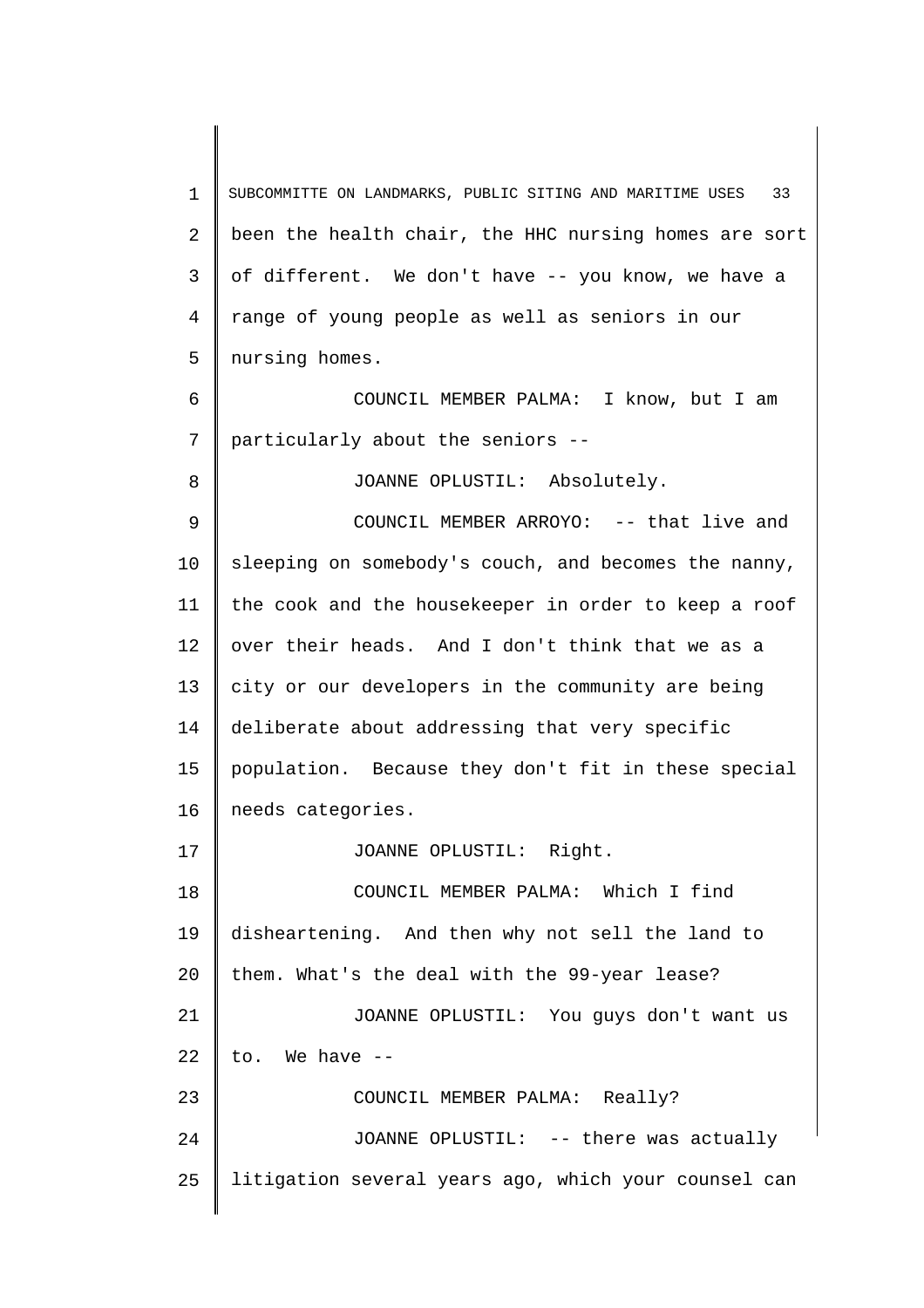1 2 3 4 5 6 7 8 9 10 11 12 13 14 15 16 17 18 19 20 21 22 23 24 25 SUBCOMMITTE ON LANDMARKS, PUBLIC SITING AND MARITIME USES 34 probably be more eloquent than I about that precludes HHC from selling land or buildings or hospitals. COUNCIL MEMBER PALMA: Okay. JOANNE OPLUSTIL: So the 99-year lease-- COUNCIL MEMBER PALMA: That's one of the things. JOANNE OPLUSTIL: --and that's why we are in front of you as well. COUNCIL MEMBER PALMA: All right, thank you. CHAIRPERSON KOO: And Council Member -- COUNCIL MEMBER: Thank you. Just one follow-up question, and it's piggybacking on the question of the 99-year lease. Back on page 8, The above resident incomes are provided as reference, not the actual rents, for GC II, CAMBA Gardens II. So how much of a variation might you see? COUNCIL MEMBER Not very much JOANNE OPLUSTI: And the reason we had to put that disclaimer there is because as I mentioned, the rents -- the income levels and rents are established by the Federal Government's Housing and Urban Development Agency and they I believe it's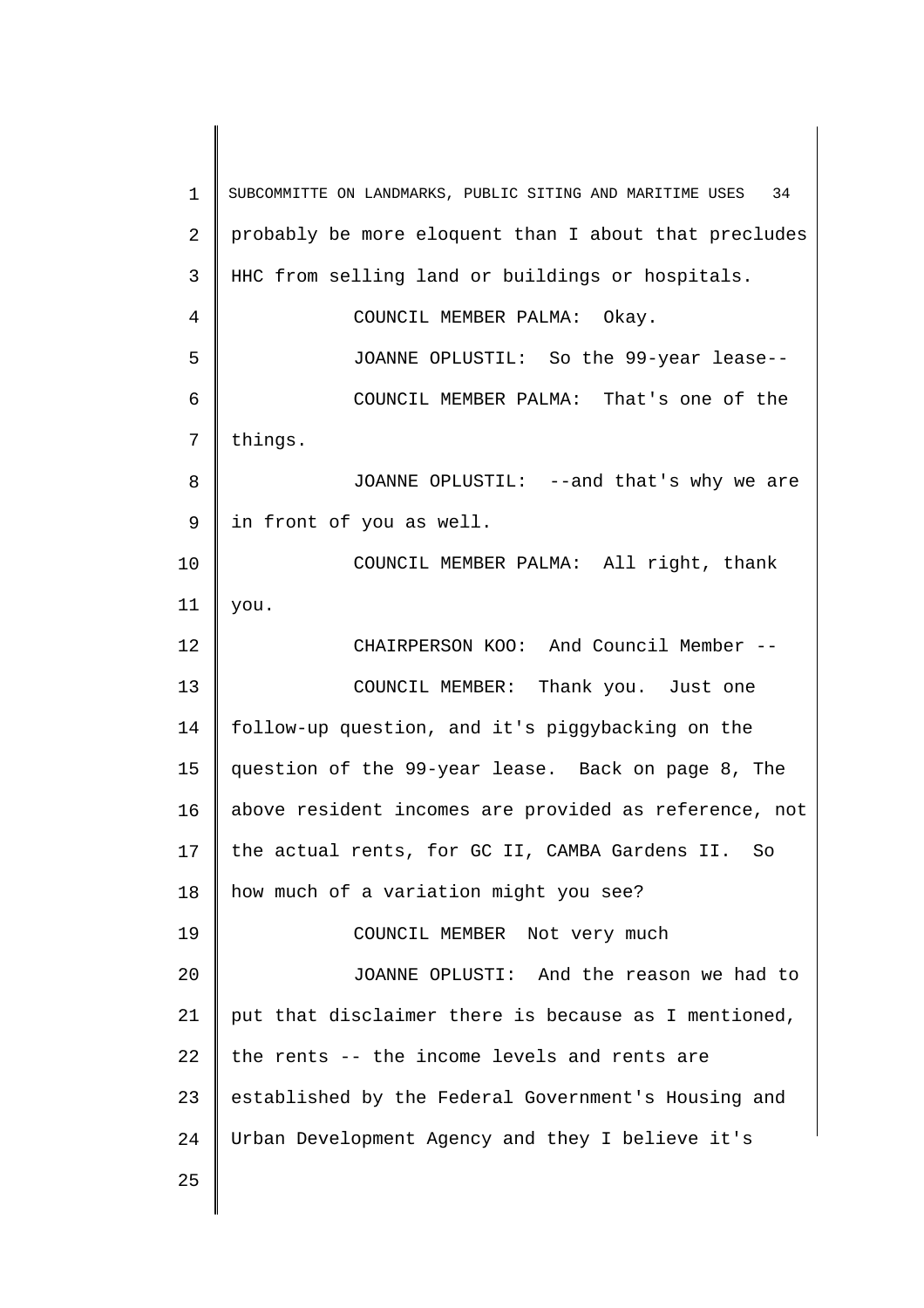| $\mathbf 1$ | SUBCOMMITTE ON LANDMARKS, PUBLIC SITING AND MARITIME USES<br>35 |
|-------------|-----------------------------------------------------------------|
| 2           | every other year or so they promulgate new guidelines           |
| 3           | for rents and income levels.                                    |
| 4           | COUNCIL MEMBER: [off mic]                                       |
| 5           | COUNCIL MEMBER: Right, but it says --                           |
| 6           | COUNCIL MEMBER: [off mic]                                       |
| 7           | COUNCIL MEMBER: Right, I got that but I                         |
| 8           | wanted to know might it go up and how much?                     |
| 9           | JOANNE OPLUSTIL: It again I think in                            |
| 10          | reference to the question that was asked by Council             |
| 11          | Member Arroyo it goes -- it may -- if it goes up in             |
| 12          | that every two-year adjustment, it would be de                  |
| 13          | minimis. It's not significant, but because, for                 |
| 14          | example, the Federal Governments reports out changes            |
| 15          | in what they consider Federal Poverty Level. Also,              |
| 16          | periodically, it's driven by that.                              |
| 17          | COUNCIL MEMBER: And my final question.                          |
| 18          | So is this guarantee, or this price range tied to the           |
| 19          | 99 years?                                                       |
| 20          | JOANNE OPLUSTIL: The 99 years is the                            |
| 21          | contract -- well contract lease between HHC and the             |
| 22          | CAMBA Housing Ventures. It's separate and apart from            |
| 23          | the lease payments for -- that the tenants would have           |
| 24          | to pay for their respective apartments. Separate.               |
| 25          | Separate and apart.                                             |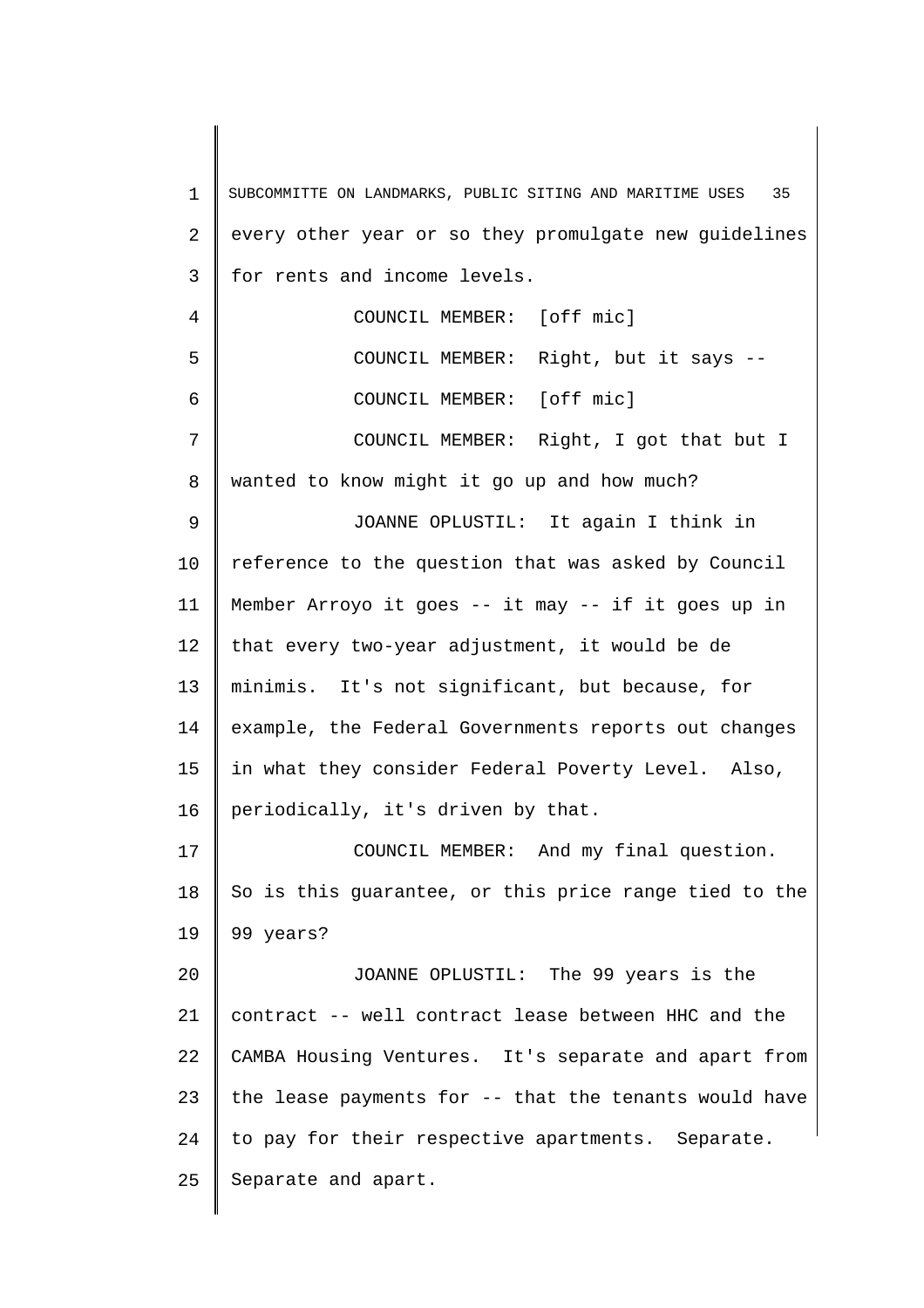1 2 3 4 5 6 7 8 9 10 11 12 13 14 15 16 17 18 19 20 21 22 23 24 25 SUBCOMMITTE ON LANDMARKS, PUBLIC SITING AND MARITIME USES 36 COUNCIL MEMBER: How long is this guaranteed? How long is this locked in for? JOANNE OPLUSTIL: In terms of the tenants' apartments? COUNCIL MEMBER: Right. JOANNE OPLUSTIL: It's forever. The tenant, this becomes his or her or that family's apartment. HHC is leasing the land -- COUNCIL MEMBER Right. JOANNE OPLUSTIL: -- to CAMBA. COUNCIL MEMBER: There are some instances where the guarantees for these low incomes is limited to 30 years. LERAY BROWN: [off mic] JOANNE OPLUSTIL: Yeah, yeah, right. That's their financing. FEMALE SPEAKER: Yes. COUNCIL MEMBER: That's what I want to know. I want to be clear. Not 99. JOANNE OPLUSTIL: Yes, it is. That's a tax credit issue. COUNCIL MEMBER: Right. JOANNE OPLUSTIL: And you are correct that for 30 years it is required that this building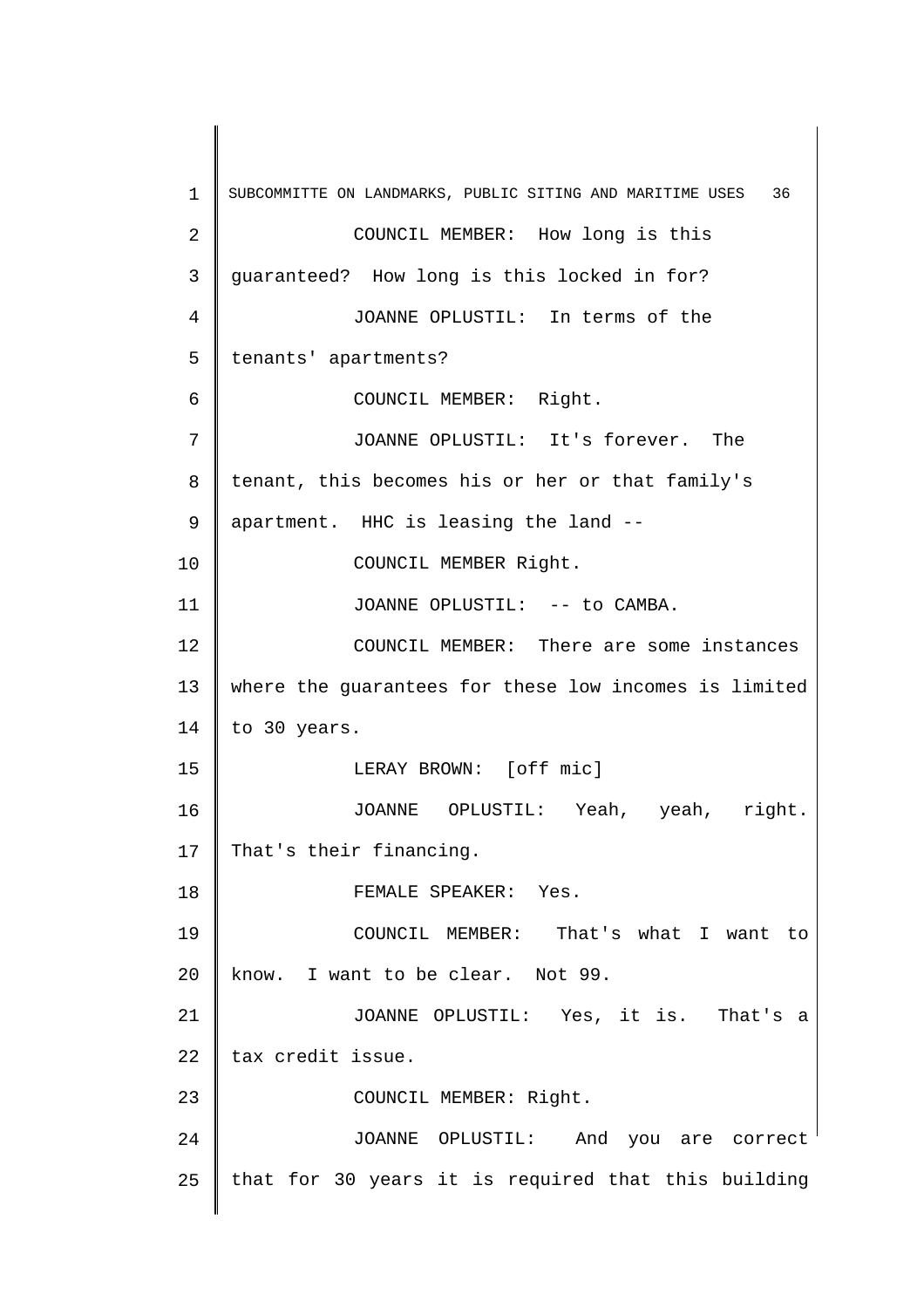1 2 3 4 5 6 7 8 9 10 11 12 13 14 15 16 17 18 19 20 21 22 23 24 25 SUBCOMMITTE ON LANDMARKS, PUBLIC SITING AND MARITIME USES 37 and any other supportive housing building that is built with tax credits that it is maintained as a supportive housing building for 30 years. After 30 years, CAMBA Housing Ventures is able to either continue the building as it is, or it could if it chose to change the usage. COUNCIL MEMBER: Right. I just wanted my colleagues to be clear. JOANNE OPLUSTIL: Yeah, that's--that-- COUNCIL MEMBER: [interposing] This is a 30-year, and it's no anywhere stated. So I know it's tied to the tax credits, but we need to be clear. JOANNE OPLUSTIL: Right. I think, though, in the case, and they're conferring here, but in the case of HHC's expectations, we have a 99-year lease for this use. COUNCIL MEMBER: Right. JOANNE OPLUSTIL: This is the use that we've kind of got a view for. This is the use that our board committed to the public when we had our hearings. So there is somewhat of a double protection there. But again, our lease for the land is different than their financing and whatever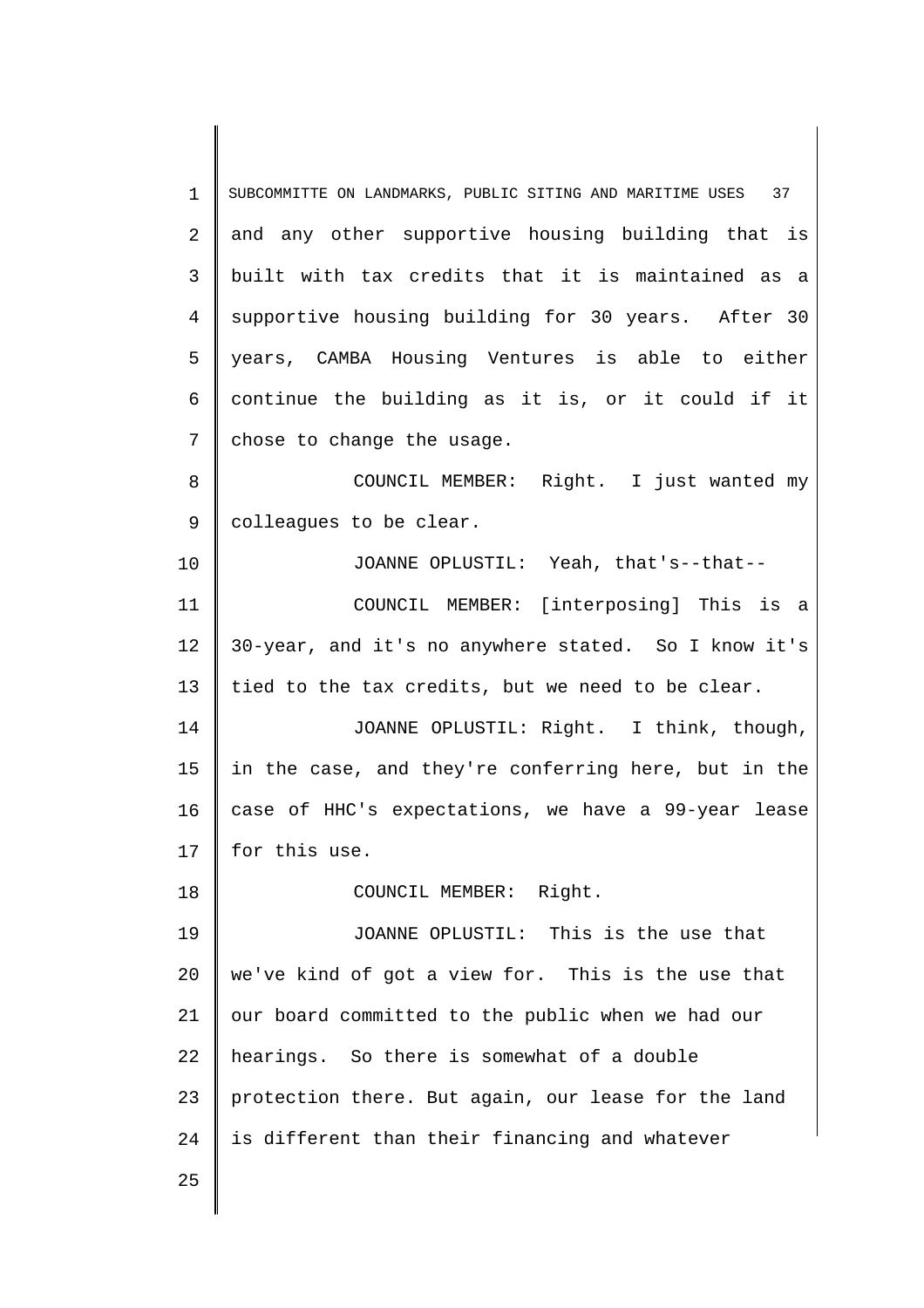1 2 3 SUBCOMMITTE ON LANDMARKS, PUBLIC SITING AND MARITIME USES 38 commitments they have in terms of the financing for this project.

COUNCIL MEMBER: Thank you.

4

25

5 6 7 8 9 10 CHAIRPERSON KOO: Thank you very much. This is a good model for us to do more of this housing in the future, especially for people with mental health, and disabilities. They live there on campus, a medical campus. It's very convenient for them. Thank you.

11 12 13 14 15 16 17 18 19 20 21 22 23 24 JOANNE OPLUSTIL: And Councilman Kallos, I just want to mentioned when you asked how do we do it? When we talk about hospital property, that's a great thing. But when we talk about a private, it's very hard for the non-for-profit to compete to buy land, or a building to be torn down with the forprofit-developers. And that's what we're battling with is we can only pay market of the assessed appraised value. That's the only thing we're allowed to pay, and get reimbursed by in essence by HPD. So, we are competing with the for-profit developers in this world, and this is a challenge for us. CHAIRPERSON KOO: Okay, you're all right. COUNCIL MEMBER KALLOS: I think that just

my feeling on this is that EGC can give away 1,400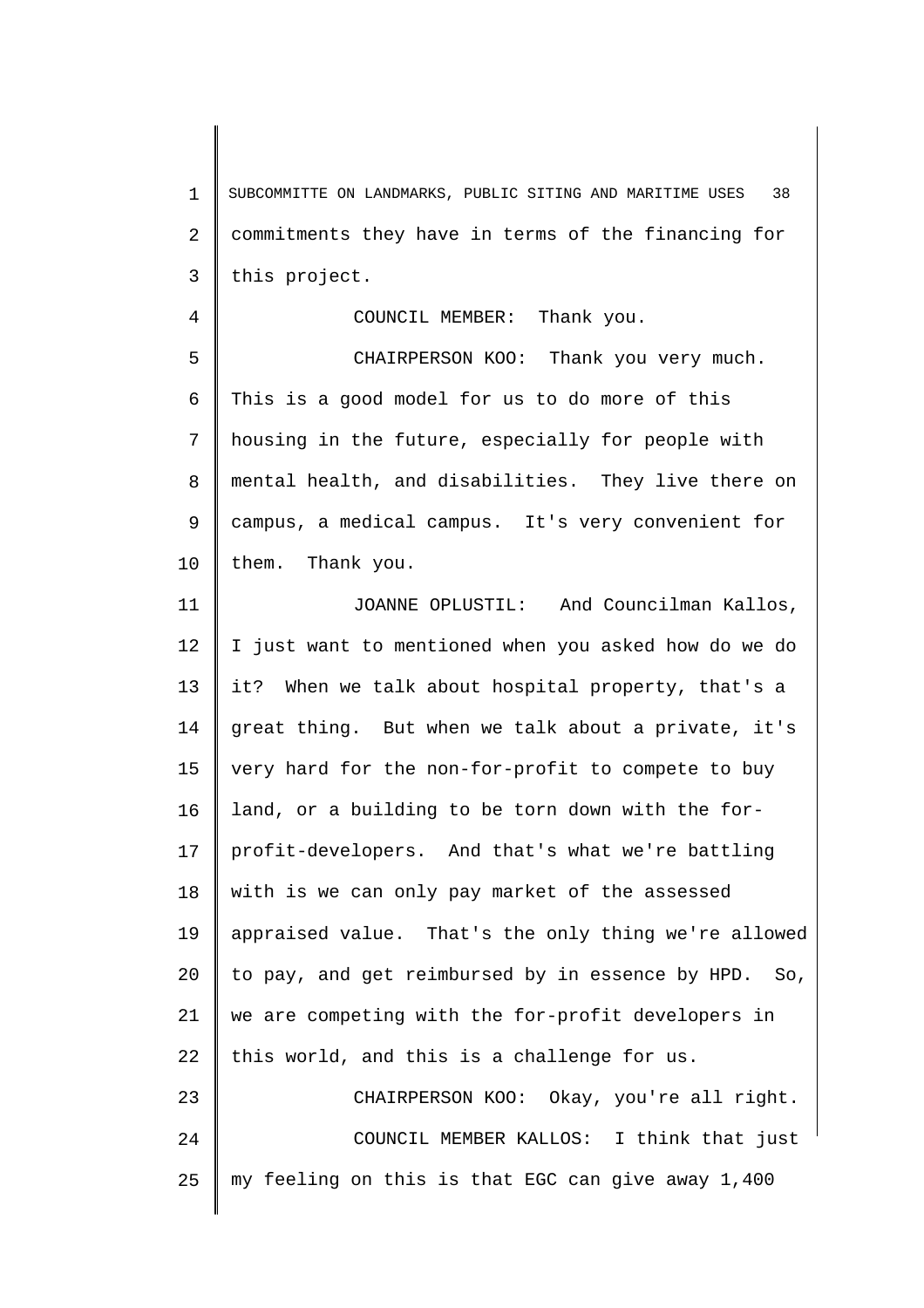| $\mathbf 1$ | SUBCOMMITTE ON LANDMARKS, PUBLIC SITING AND MARITIME USES 39 |
|-------------|--------------------------------------------------------------|
| 2           | acres of land on the Upper East side for a dollar,           |
| 3           | and give that to a private developer. The City can           |
| 4           | do the same to build non-profit housing. In other            |
| 5           | cities around the world, there's 60% plus affordable         |
| 6           | housing. The only construction that happens, the             |
| 7           | only new development that happens is affordable              |
| 8           | housing. So I think we just need to push harder, and         |
| 9           | I look forward to working with you.                          |
| 10          | JOANNE OPLUSTIL: Thank you very much.                        |
| 11          | [background discussion]                                      |
| 12          | CHAIRPERSON KOO: Thank you. Next we                          |
| 13          | have Diane Mitchell?                                         |
| 14          | DIANE LOUARD-MICHEL: Louard-Michelle.                        |
| 15          | CHAIRPERSON KOO: Louard-Michel from the                      |
| 16          | CSH to testify.                                              |
| 17          | [pause]                                                      |
| 18          | DIANE LOUARD-MICHEL: My name is Diane-                       |
| 19          | Louard-Michel. I work for the Corporation of                 |
| 20          | Supportive Housing, now known as CSH. CSH has been           |
| 21          | around for over 20 years. We were set up as a                |
| 22          | national not-for-profit to work with communities and         |
| 23          | organizations across the country. Based here in New          |
| 24          | York City, our whole mission has been to advance the         |
| 25          |                                                              |
|             |                                                              |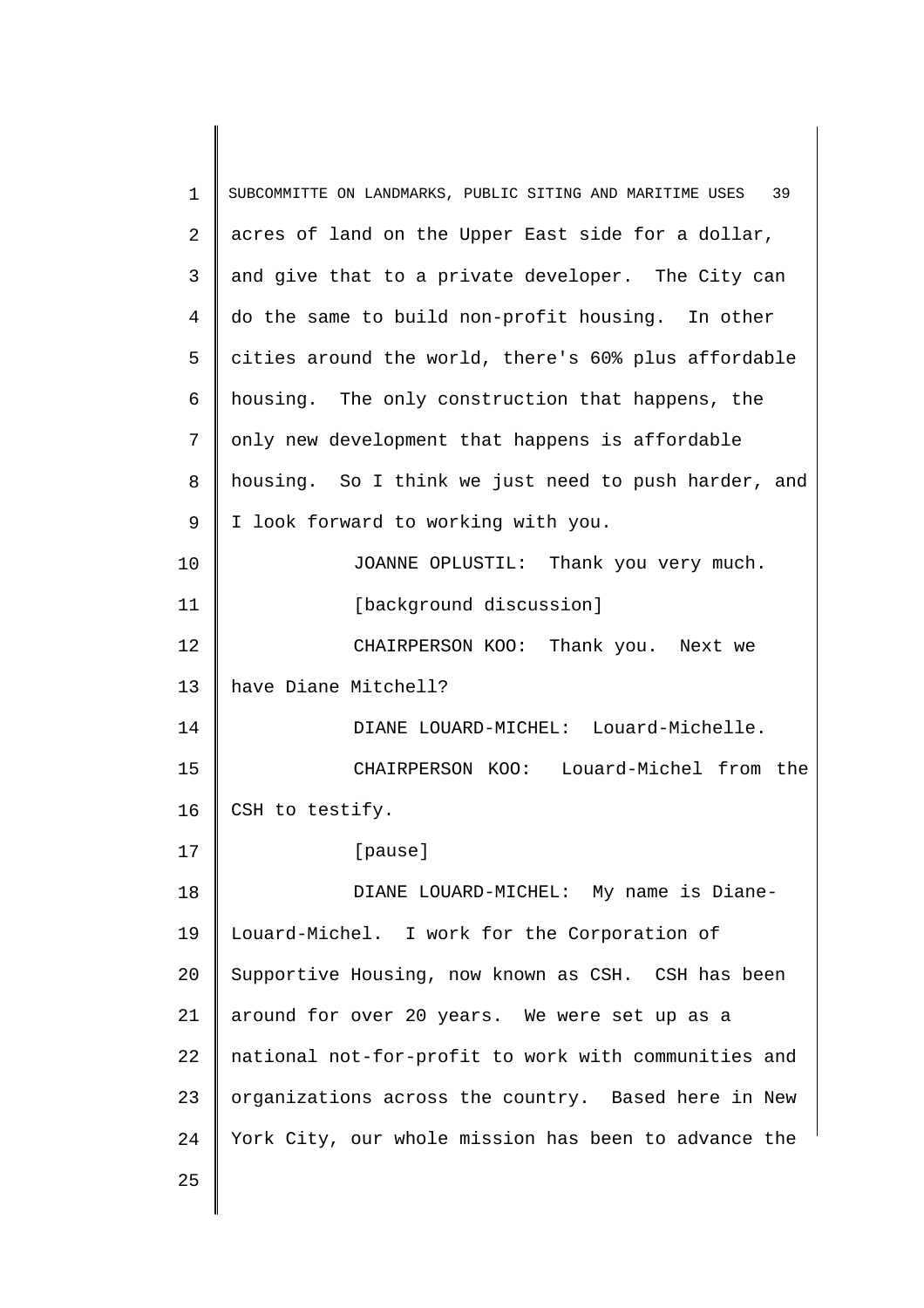1 2 3 SUBCOMMITTE ON LANDMARKS, PUBLIC SITING AND MARITIME USES 40 development and creation of affordable and supportive housing.

4 5 6 7 8 9 10 11 12 We do this through a variety of methodologies. I am now -- I used to be the Program Director for the New York Program, the New York State Program. I now work as Senior Loan Officer basically transporting some of the things that we've done in New York to other parts of the eastern region. With that said, we do a bunch of lending, we do a lot of policy on program development, and lots of model development, and documentation of the model.

13 14 15 16 17 18 19 20 21 22 23 Most recently, I would say that one of the growing models for CSH and across the country is the recognition that supportive housing is healthcare, that housing is healthcare. And that is being seen in lots and lots of different venues and kind of coming together. But today, I'm here to speak in support of CAMBA Garden Phase II. And actually applaud the efforts of both CAMBA, CAMBA Housing Ventures, and New York City Health and Hospitals Corporation coming together, another exemplary project.

24 25 The proposed 293 unit project is going to be the Lead Platinum Building. It's going to be,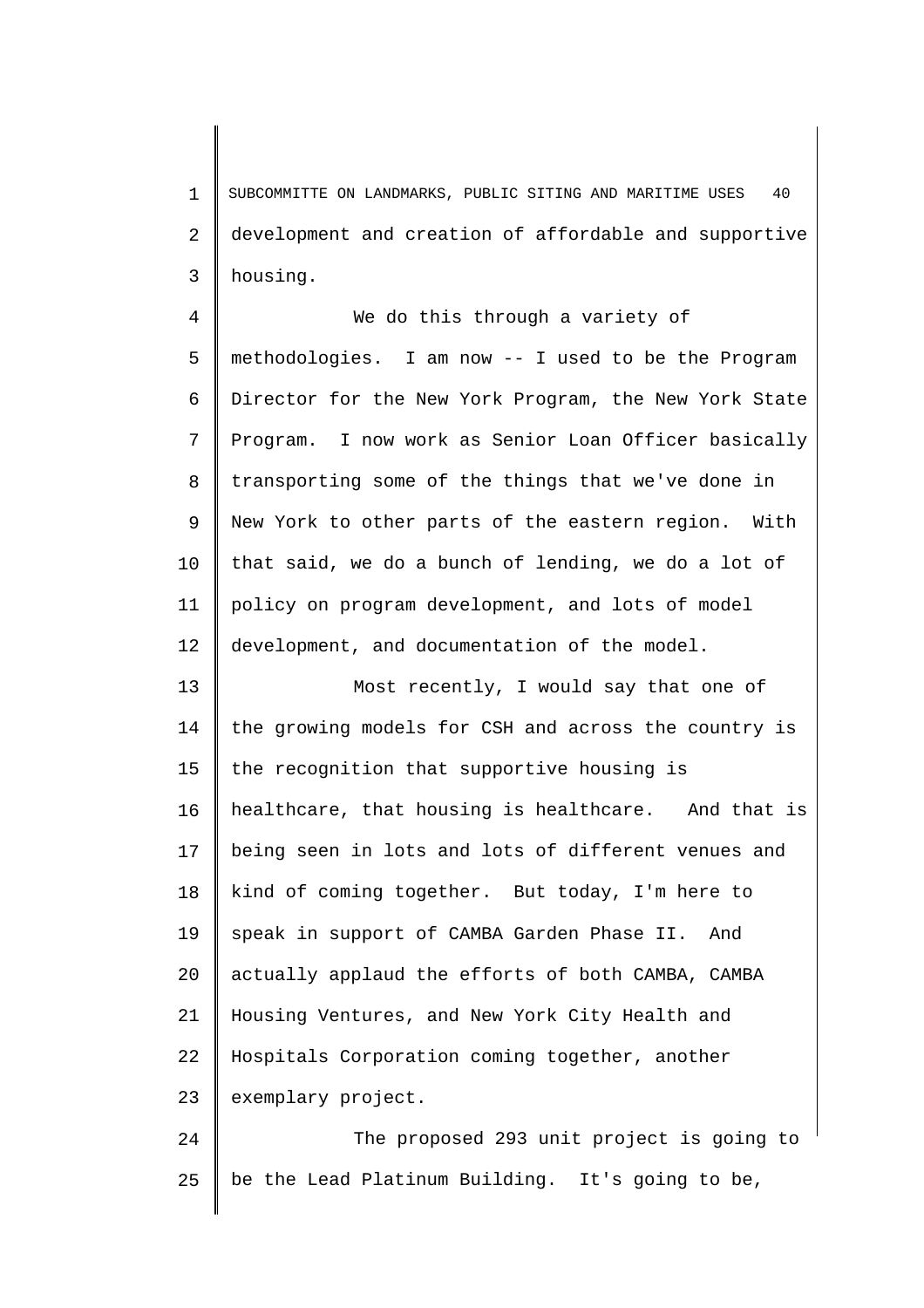1 2 3 4 5 6 7 8 9 SUBCOMMITTE ON LANDMARKS, PUBLIC SITING AND MARITIME USES 41 again, on the Campus of Kings County Hospital, as you know. And it will be providing the number of units for supportive housing, as well as community-based housing for low income families from the local -from the neighborhood. I think it's a really wonderful plan to both abate and demolish this particular site G, but then create something new and vital and vibrant.

10 11 12 13 14 15 16 17 18 19 That will actually probably spur about \$80 million of additional investment. And as a lender, and a person who has always been sort of focused for over 15 years on creating additional resources and making those resources work better, that's really a wonderful thing. I just want to disclose that CSH is very pleased. We did provide \$500,000 worth of early stage financing for development support, for this project, and \$750,000 for the Phase I Project.

20 21 22 23 Actually, we take our community investments really, really seriously. We're always looking for projects that we think have good legs, and good bones. But they also --

CHAIRPERSON KOO: [off mic]

25

24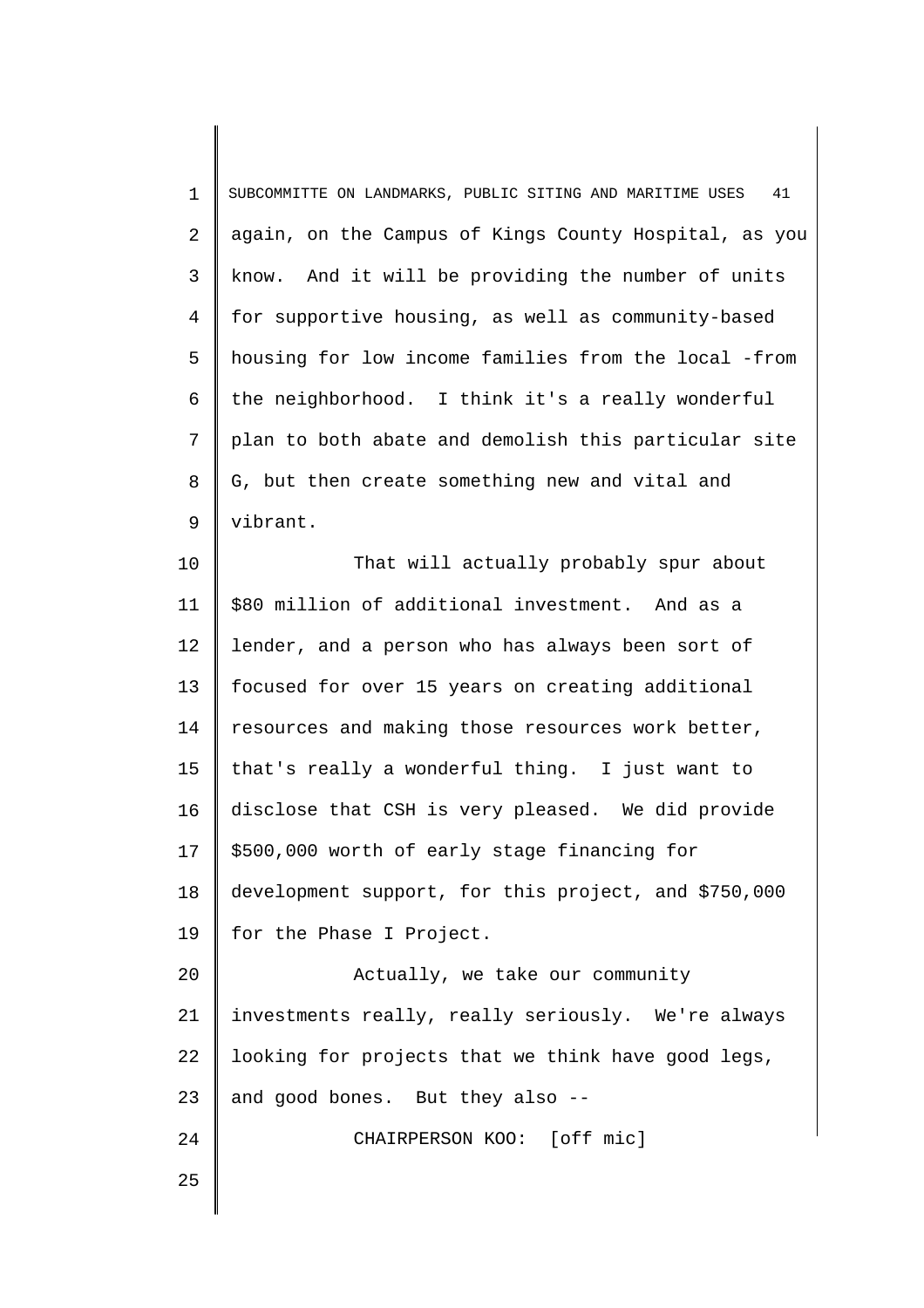| $\mathbf{1}$                                                         | 42<br>SUBCOMMITTE ON LANDMARKS, PUBLIC SITING AND MARITIME USES |
|----------------------------------------------------------------------|-----------------------------------------------------------------|
| 2                                                                    | DIANE LOUARD-MICHEL: Okay, but that also                        |
| 3                                                                    | are going to leverage, be able to leverage additional           |
| 4                                                                    | capital operating service funding for the requisite             |
| 5                                                                    | uses. I just want to point out that among the many              |
| 6                                                                    | funding sources that are involved in this project,              |
| 7                                                                    | one comes from the Medicaid Redesign Team, the                  |
| 8                                                                    | Affordable Housing Work Group. For the last three               |
| 9                                                                    | years, the Department of Health, the State Department           |
| 10                                                                   | of Health has been convening stakeholders, mostly               |
| 11                                                                   | from New York City, to think about ways in which they           |
| 12                                                                   | can reinvest Medicaid savings into supportive housing           |
|                                                                      |                                                                 |
|                                                                      | interventions. And this has been one.                           |
|                                                                      | These projects have been one of the                             |
|                                                                      | stellar examples of how that can happen, and it's is            |
|                                                                      | extremely competitive to raise funding. So they are             |
|                                                                      | secure. A lot of my testimony is right here. I                  |
|                                                                      | don't want to repeat things I've already said, but I            |
|                                                                      | do want to point out that CAMBA was actually, and I             |
|                                                                      | will say another disclosure. I nominated CAMBA                  |
|                                                                      | Gardens I to be a potential project of the year among           |
|                                                                      | the Eastern Region, the Eastern Seaboard for CSH's              |
|                                                                      | annual conference. There were in a very, very, I                |
| 13<br>14<br>15<br>16<br>17<br>18<br>19<br>20<br>21<br>22<br>23<br>24 | think competitive field of three other projects also            |
| 25                                                                   |                                                                 |

25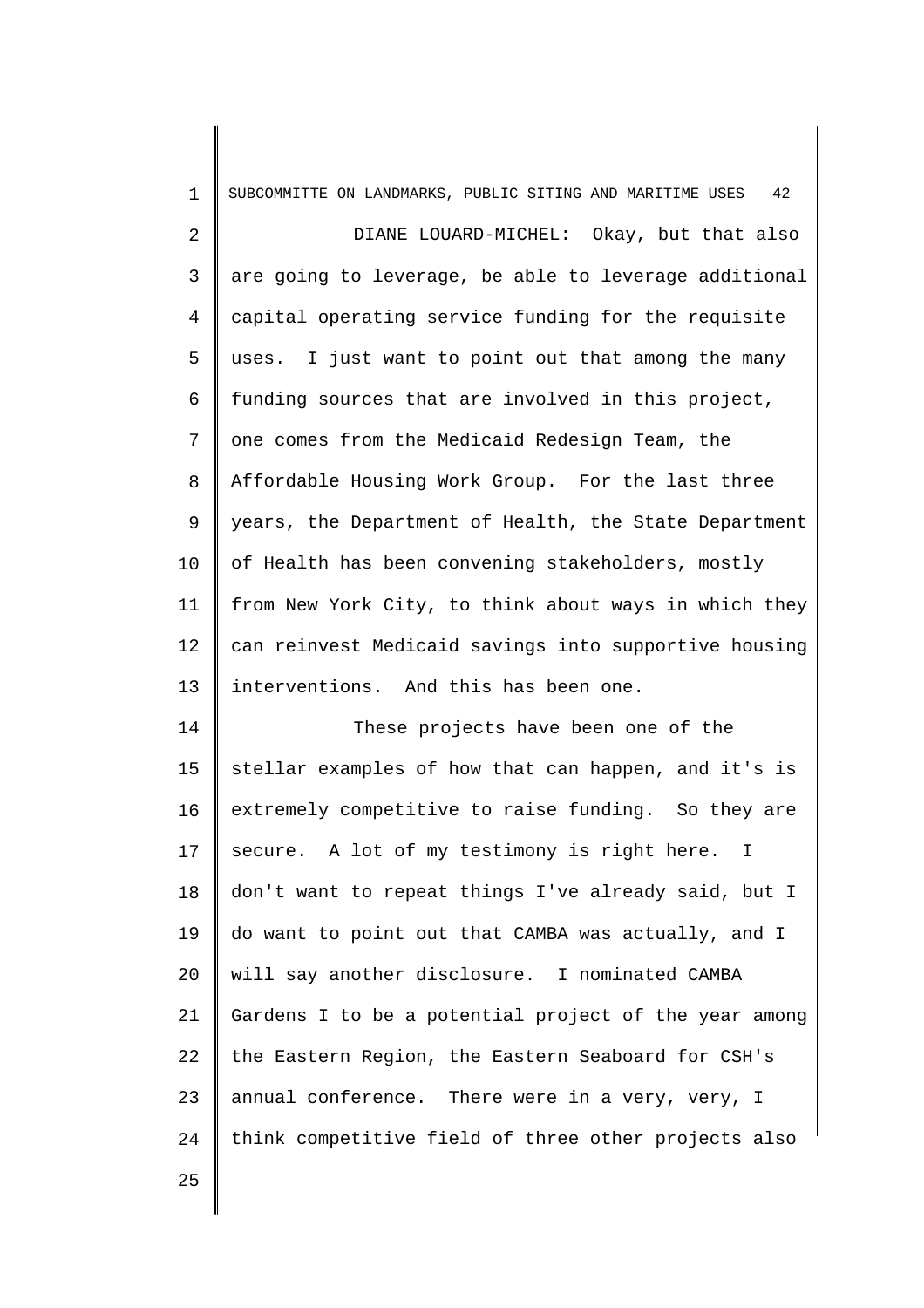1 2 3 SUBCOMMITTE ON LANDMARKS, PUBLIC SITING AND MARITIME USES 43 in New -- Well, two in New York and one in New Jersey serving vets.

4 5 6 7 8 9 10 11 12 13 14 15 And they actually were not just in the finals, but they actually won that competition. I'd say I think a lot of it had to do with them, you know, because there were so many noteworthy products. They were all exemplary, but I think there was something about the sustainability. And the ability to replicate this model of not-for-profits working in collaboration with municipal public hospital systems to use both surplus land. But also to leverage their collective resources, their ability to provide onsite case management that's directly attuned to individual needs of tenants.

16 17 18 19 20 21 22 23 24 25 But also to link back to community-based hospitals systems that are also part of the safety net system for indigent people. And it will allow them to enhance their behavioral health, primary health, and other kinds of resources. So, again, I want to congratulate them once again for winning that. And I just want to say that I lend my support wholeheartedly to this project. I think we should have more of the, and I'd be happy to answer any questions you might have.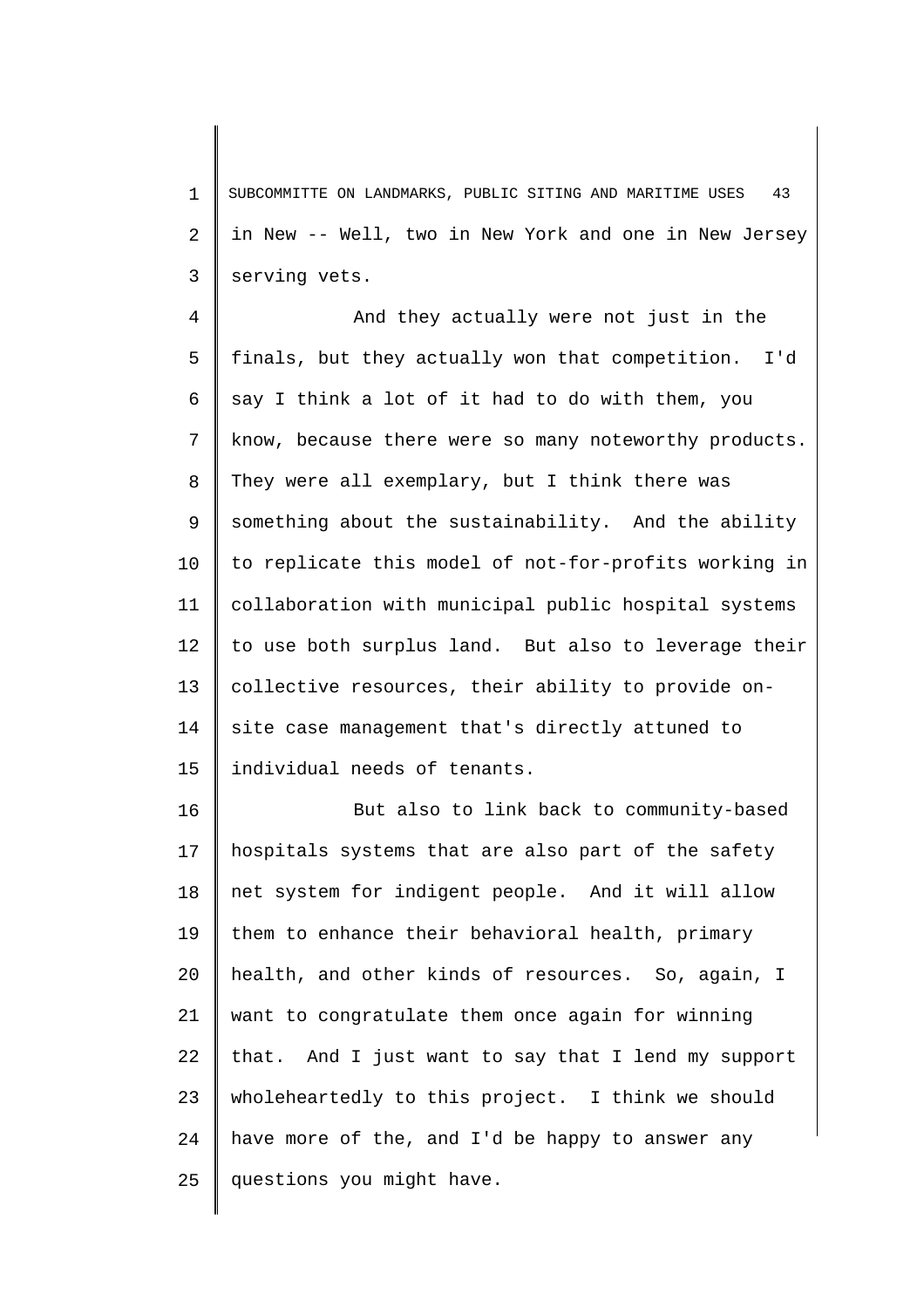| $\mathbf 1$    | SUBCOMMITTE ON LANDMARKS, PUBLIC SITING AND MARITIME USES<br>44 |
|----------------|-----------------------------------------------------------------|
| $\overline{2}$ | CHAIRPERSON KOO: Thank you. Any                                 |
| 3              | questions from the Council members?                             |
| 4              | COUNCIL MEMBER: [off mic]                                       |
| 5              | DIANE LOUARD-MICHEL: Thank you very                             |
| 6              | much. We will close the hearing. Council Member                 |
| 7              | Eugene Mathieu has something to say.                            |
| 8              | MATHIEU EUGENE: [off mic] Thank you very                        |
| 9              | much, and thank you, Mr. Chair. I'm going to be                 |
| 10             | very, very brief first and foremost for what was said           |
| 11             | today, because I wanted to be here for that because             |
| 12             | this is a project in my district. And I had to go to            |
| 13             | the cross-conference by the Speaker, about the                  |
| 14             | response that they're putting in a budget response to           |
| 15             | the Mayor. You know, this is very important for us              |
| 16             | also. This is the work that we to be -- we would                |
| 17             | like to support, the good program in our district and           |
| 18             | also support New York City. Let me say that CAMBA is            |
| 19             | one of the organizations in my district, and I work             |
| 20             | closely with CAMBA, and they are doing a wonderful              |
| 21             | job serving the people in that --- my community first           |
| 22             | and also the people in Brooklyn. Not only in my                 |
| 23             | Council District, people all over Brooklyn and                  |
| 24             | beyond. CAMBA Phase II is a project that I'm very               |
| 25             | concerned about, and Phase I went very well. And we             |
|                |                                                                 |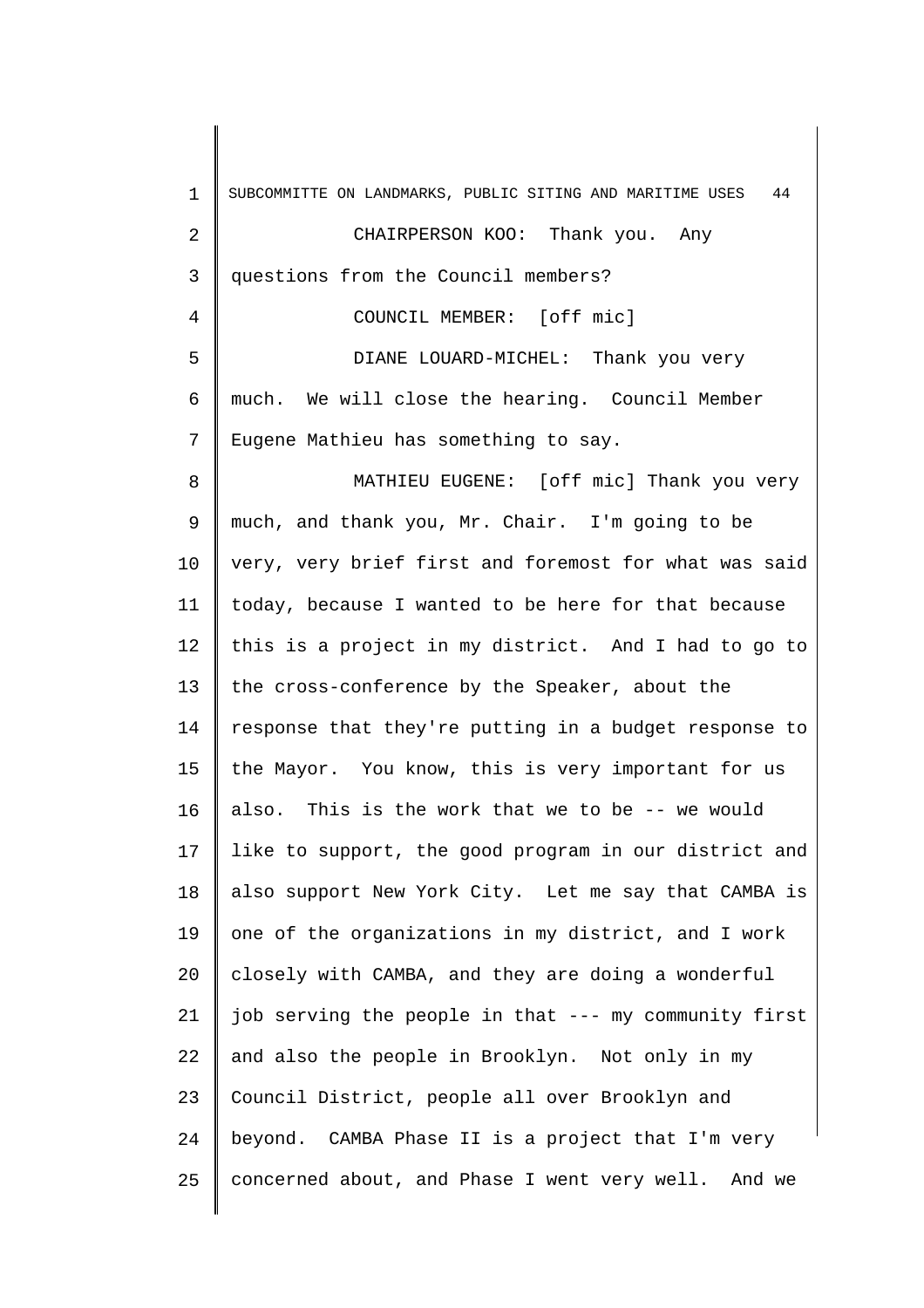1 2 3 4 5 6 7 8 9 10 11 12 13 14 15 16 17 18 19 20 21 22 23 24 25 SUBCOMMITTE ON LANDMARKS, PUBLIC SITING AND MARITIME USES 45 are talking about affordable housing, we are all agreed that we got to create more affordable housing. Because housing is a big crisis in New York City, and the Mayor is trying to bring in more affordable housing. You know, CAMBA Phase II won't be enough to provide affordable housing to everybody who need affordable housing. Even now you see in Brooklyn and the City of New York, but this is a good step. This is a project that should we support, and I am supporting it and I want to see that. And one other -- I got single issues. Not issues, concern, requests because you know that we City Council members, elected officials, not only do we got to work together for the wellbeing for our constituents, we got to make sure that our constituents, you know, get their fair share. So since it is a program in our District, and I met with CAMBA and also HHC, it was on TV, and it was done and it was right here. And the concern of the issues that I raise was about job opportunities. Because we have the moral obligation to create jobs for our constituents and for other people and even in New York. But I'm very happy to see that. In the Phase I, CAMBA was about to create some jobs for the people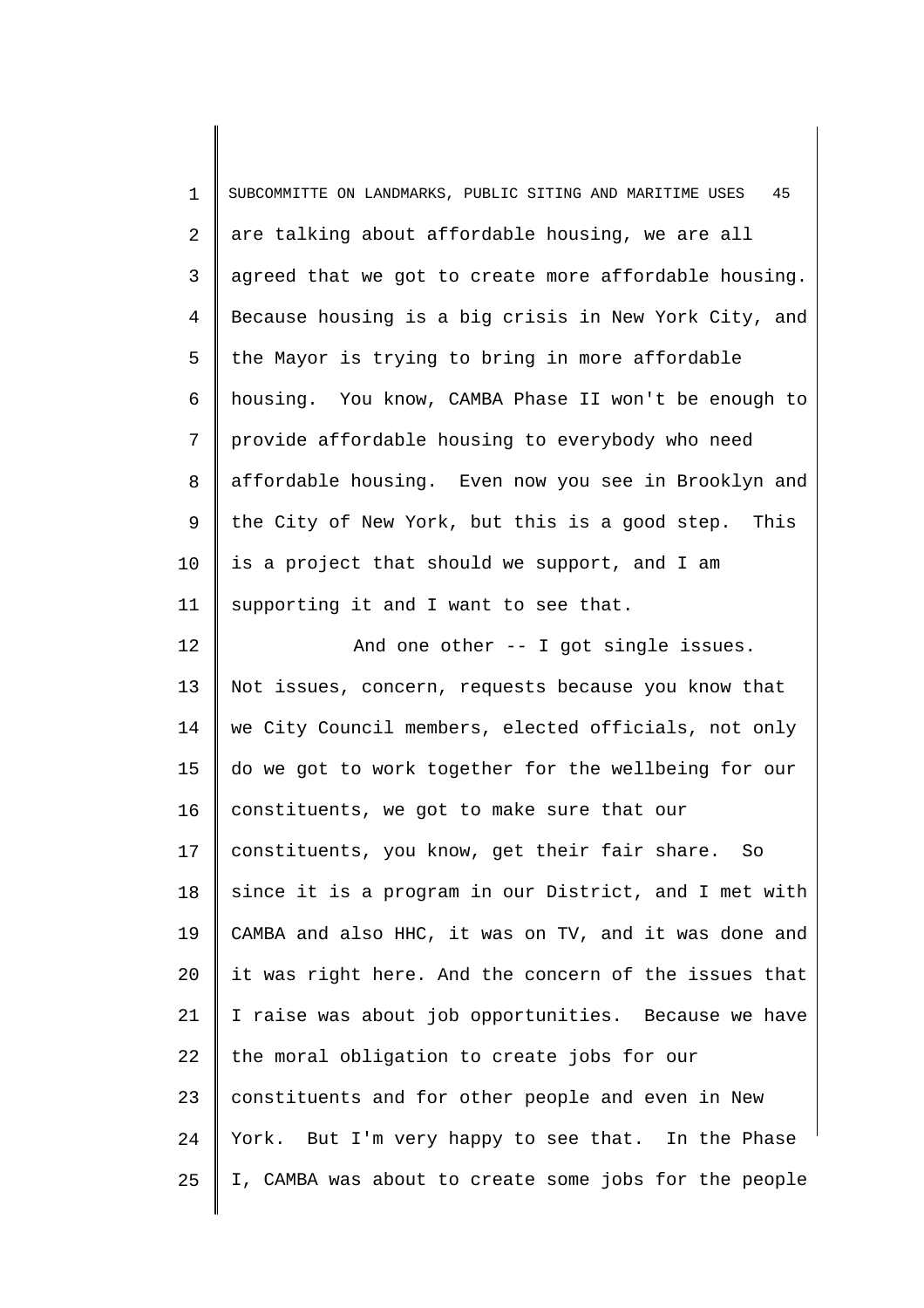| $\mathbf 1$ | SUBCOMMITTE ON LANDMARKS, PUBLIC SITING AND MARITIME USES<br>46 |
|-------------|-----------------------------------------------------------------|
| 2           | in the community and local people in addition to job            |
| 3           | opportunities for other people. I was very pleased              |
| 4           | with that. And also, the meeting that I had with                |
| 5           | you, I mentioned and I said that I'm very focused on            |
| 6           | that. And I'm hoping that you go on to community to             |
| 7           | create job opportunities not only to the people in              |
| 8           | the community, to my district, to the people in the             |
| 9           | community. Because it makes sense because the people            |
| 10          | only drive there, and they shoot at us. So a job                |
| 11          | opportunity they feel it. They should feel that they            |
| 12          | are part of this program. And I want to commend you             |
| 13          | for Phase II, and I'm looking forward to working                |
| 14          | together with you, and congratulations. Thank you.              |
| 15          | CHAIRPERSON KOO: [off mic] We also want                         |
| 16          | to welcome Council Member Levin for our committee.              |
| 17          | We are going to vote on agenda items 36 and 51, and             |
| 18          | we're going to vote. And the Committee Council will             |
| 19          | call a vote and the Chair of the committee has a yes            |
| 20          | vote.                                                           |
| 21          | CLERK: On LU No. 36 and LU No. 51                               |
| 22          | CLERK: Chair Koo?                                               |
| 23          | CHAIRPERSON KOO: Yes.                                           |
| 24          | CLERK: Council Member Palma.                                    |
| 25          | COUNCIL MEMBER PALMA: Yes.                                      |
|             |                                                                 |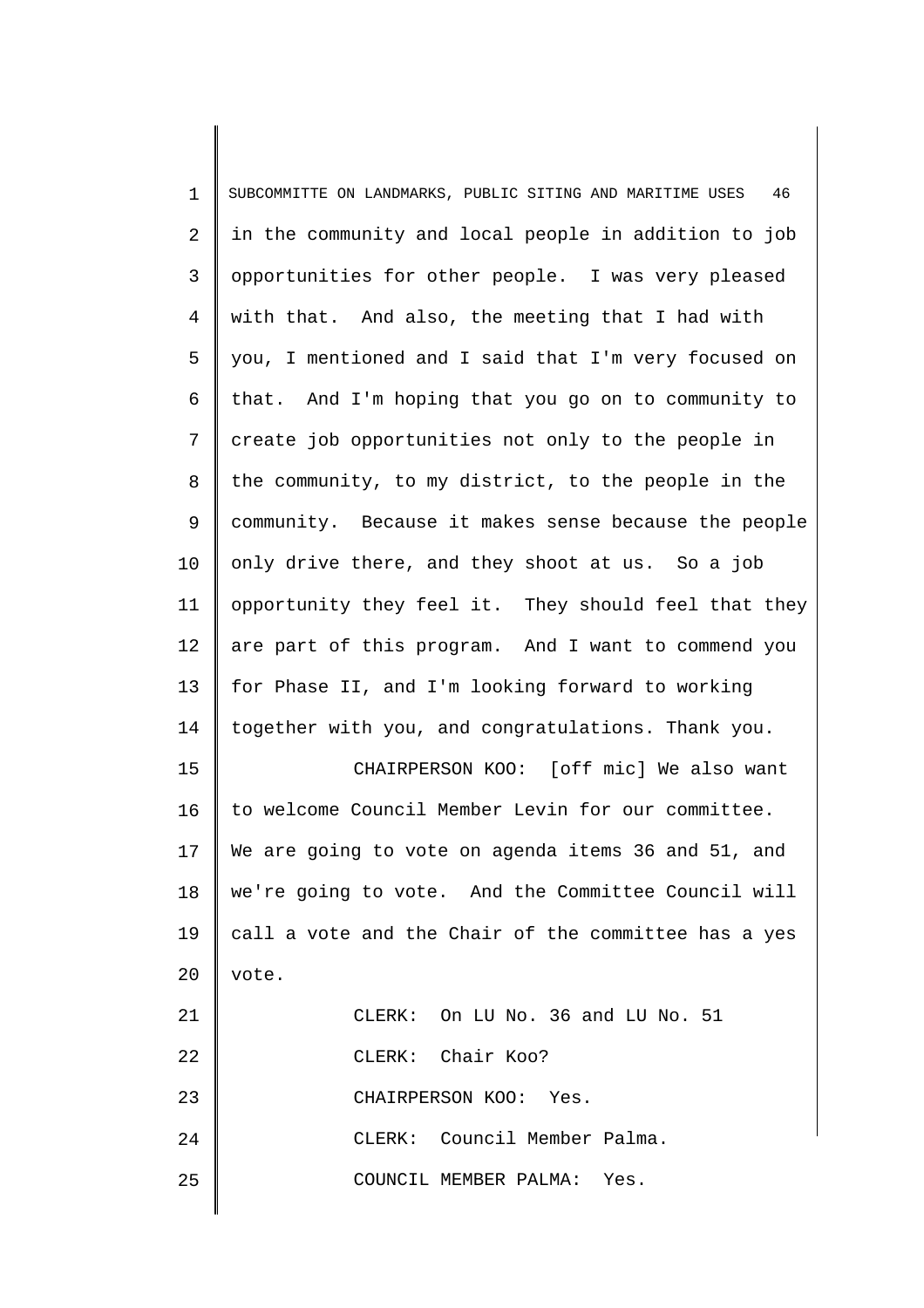| $\mathbf 1$    | SUBCOMMITTE ON LANDMARKS, PUBLIC SITING AND MARITIME USES<br>47 |
|----------------|-----------------------------------------------------------------|
| $\sqrt{2}$     | CLERK: Council Member Arroyo.                                   |
| 3              | COUNCIL MEMBER ARROYO: Yes.                                     |
| $\overline{4}$ | CLERK: Council Member Mendez.                                   |
| 5              | COUNCIL MEMBER MENDEZ: Aye.                                     |
| 6              | CLERK: Council Member Levin.                                    |
| 7              | COUNCIL MEMBER LEVIN: Aye.                                      |
| 8              | CLERK: Council Member Barron.                                   |
| $\mathsf 9$    | COUNCIL MEMBER BARRON: Yes.                                     |
| 10             | CLERK: Council Member Kallos.                                   |
| 11             | COUNCIL MEMBER KALLOS: Aye.                                     |
| 12             | CLERK: By a vote of 7 to zero, no                               |
| 13             | abstentions, no votes in the negative, the                      |
| 14             | aforementioned LU 36 and 51 are hereby adopted and              |
| 15             | referred to the full committee. Thank you.                      |
| 16             | [applause.] Adjourned.                                          |
| 17             | CHAIRPERSON KOO: [gavel] Meeting                                |
| 18             | adjourned. Thank you.                                           |
| 19             |                                                                 |
| 20             |                                                                 |
| 21             |                                                                 |
| 22             |                                                                 |
| 23             |                                                                 |
| 24             |                                                                 |
| 25             |                                                                 |